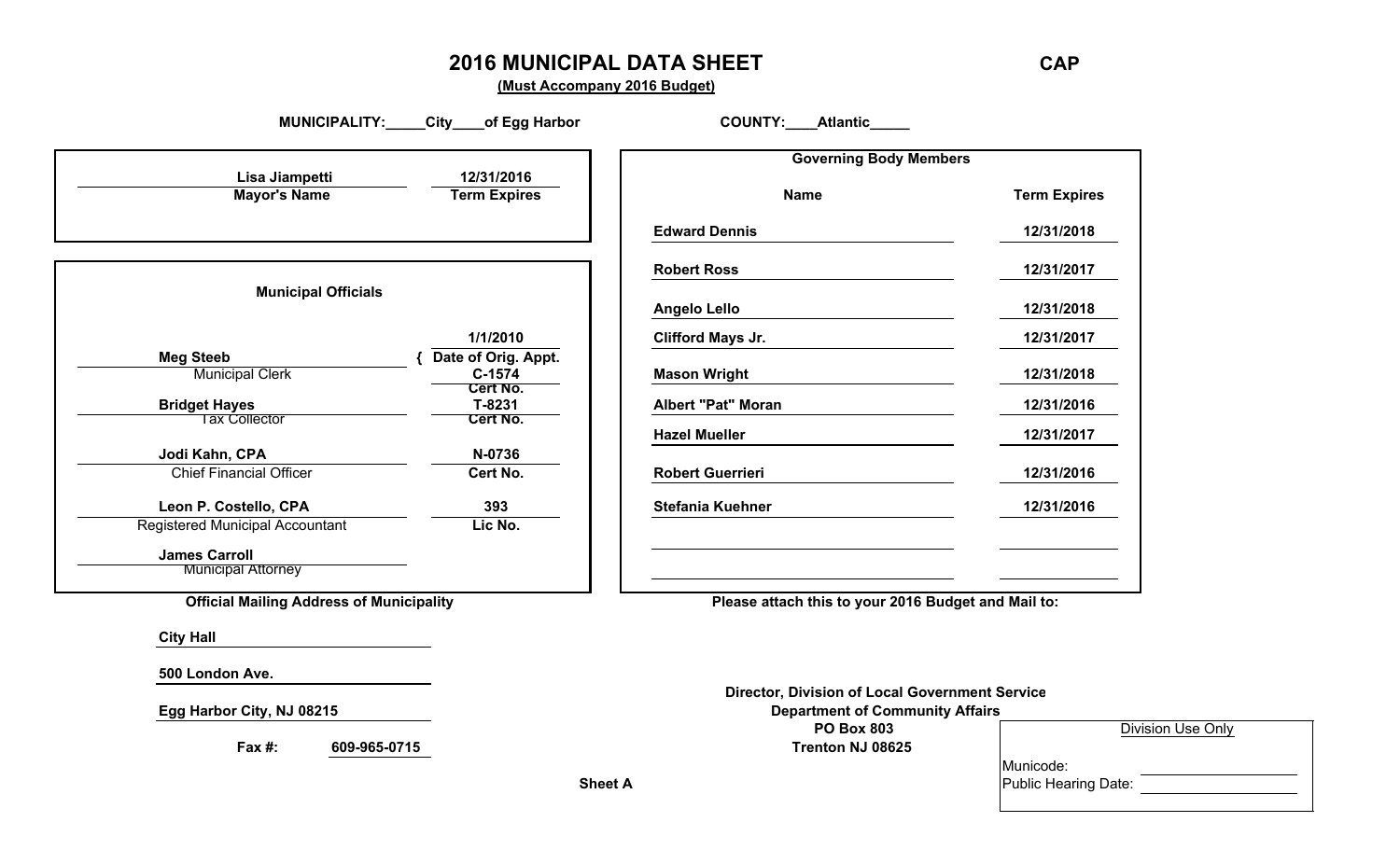# **MUNICIPAL BUDGET 2016**

| <b>Municipal Budget of the</b>                                                                                                                                                                                                                                                                                                                                   | City                                     | of                                                                                                                                                                      | <b>Egg Harbor</b>                     |                                                                                                                                                                                                                                                                                                                                                                                | <b>County of</b>                                                                                                   |      | <b>Atlantic</b>                                             | for the Fiscal Year 2016.                                                                                                                                                                                                                                                   |       |  |  |
|------------------------------------------------------------------------------------------------------------------------------------------------------------------------------------------------------------------------------------------------------------------------------------------------------------------------------------------------------------------|------------------------------------------|-------------------------------------------------------------------------------------------------------------------------------------------------------------------------|---------------------------------------|--------------------------------------------------------------------------------------------------------------------------------------------------------------------------------------------------------------------------------------------------------------------------------------------------------------------------------------------------------------------------------|--------------------------------------------------------------------------------------------------------------------|------|-------------------------------------------------------------|-----------------------------------------------------------------------------------------------------------------------------------------------------------------------------------------------------------------------------------------------------------------------------|-------|--|--|
| It is hereby certified the Budget and Capital Budget annexed hereto and hereby made a part<br>hereof is a true copy of the Budget and Capital Budget approved by resolution of the Governing Body on the                                                                                                                                                         |                                          |                                                                                                                                                                         |                                       |                                                                                                                                                                                                                                                                                                                                                                                |                                                                                                                    |      | Meg Steeb                                                   | <b>Clerk</b>                                                                                                                                                                                                                                                                |       |  |  |
| 24th                                                                                                                                                                                                                                                                                                                                                             | day of                                   | March                                                                                                                                                                   | ,2016                                 |                                                                                                                                                                                                                                                                                                                                                                                |                                                                                                                    |      | 500 London Ave.                                             | <b>Address</b>                                                                                                                                                                                                                                                              |       |  |  |
| and that public advertisement will be made in accordance with the provisions of N.J.S. 40A:4-6 and<br>N.J.A.C. 5:30-4.4(d).<br>Certified by me, this                                                                                                                                                                                                             |                                          | 24 <sub>th</sub>                                                                                                                                                        | day of                                | March                                                                                                                                                                                                                                                                                                                                                                          | .2016                                                                                                              |      | Egg Harbor City, NJ 08215<br><b>Address</b><br>609-965-0081 |                                                                                                                                                                                                                                                                             |       |  |  |
|                                                                                                                                                                                                                                                                                                                                                                  |                                          |                                                                                                                                                                         |                                       |                                                                                                                                                                                                                                                                                                                                                                                |                                                                                                                    |      |                                                             | <b>Phone Number</b>                                                                                                                                                                                                                                                         |       |  |  |
| It is hereby certified that the approved Budget annexed hereto and hereby made<br>a part is an exact copy of the original on file with the Clerk of the Governing Body, that all<br>additions are correct, all statements contained herein are in proof, and the total of antici-<br>pated revenues equals the total of appropriations.<br>Certified by me, this | Local Budget Law, N.J.S. 40A:4-1 et seq. |                                                                                                                                                                         |                                       | It is hereby certified that the approved Budget annexed hereto and hereby made<br>a part is an exact copy of the original of file with the Clerk of the Governing Body, that all<br>additions are correct, all statements contained herein are in proof, the total of anticipated<br>revenues equals the total of appropriations and the budget is in full compliance with the |                                                                                                                    |      |                                                             |                                                                                                                                                                                                                                                                             |       |  |  |
| Leon P. Costello, CPA                                                                                                                                                                                                                                                                                                                                            | 24th                                     | day of<br><b>PO Box 538</b>                                                                                                                                             | March                                 | ,2016                                                                                                                                                                                                                                                                                                                                                                          | Certified by me, this                                                                                              |      | 24th                                                        | March<br>day of                                                                                                                                                                                                                                                             | ,2016 |  |  |
| <b>Registered Municipal Accountant</b><br>Ocean City, NJ 08226<br><b>Address</b>                                                                                                                                                                                                                                                                                 |                                          | 609-399-6333                                                                                                                                                            | <b>Address</b><br><b>Phone Number</b> |                                                                                                                                                                                                                                                                                                                                                                                |                                                                                                                    |      |                                                             | Jodi Kahn, CPA<br><b>Chief Financial Officer</b>                                                                                                                                                                                                                            |       |  |  |
|                                                                                                                                                                                                                                                                                                                                                                  |                                          |                                                                                                                                                                         |                                       |                                                                                                                                                                                                                                                                                                                                                                                | <b>DO NOT USE THESE SPACES</b>                                                                                     |      |                                                             |                                                                                                                                                                                                                                                                             |       |  |  |
|                                                                                                                                                                                                                                                                                                                                                                  |                                          |                                                                                                                                                                         |                                       |                                                                                                                                                                                                                                                                                                                                                                                |                                                                                                                    |      |                                                             |                                                                                                                                                                                                                                                                             |       |  |  |
|                                                                                                                                                                                                                                                                                                                                                                  |                                          |                                                                                                                                                                         |                                       |                                                                                                                                                                                                                                                                                                                                                                                |                                                                                                                    |      |                                                             |                                                                                                                                                                                                                                                                             |       |  |  |
| It is hereby certified that the amount to be raised by taxation for local purposes has been compared with<br>the approved Budget previously certified by me and any changes required as a condition to such approval<br>have been made. The adopted budget is certified with respect to the foregoing only.<br>2016<br>Dated:                                    | By:                                      | <b>CERTIFICATION OF ADOPTED BUDGET</b><br><b>STATE OF NEW JERSEY</b><br><b>Department of Community Affairs</b><br>Director of the Division of Local Government Services |                                       |                                                                                                                                                                                                                                                                                                                                                                                | (Do not advertise this Certification form)<br>of law, and approval is given pursuant to N.J.S. 40A:4-79.<br>Dated: | 2016 | By:                                                         | <b>CERTIFICATION OF APPROVED BUDGET</b><br>It is hereby certified that the Approved Budget made part hereof complies with the requirements<br><b>STATE OF NEW JERSEY</b><br><b>Department of Community Affairs</b><br>Director of the Division of Local Government Services |       |  |  |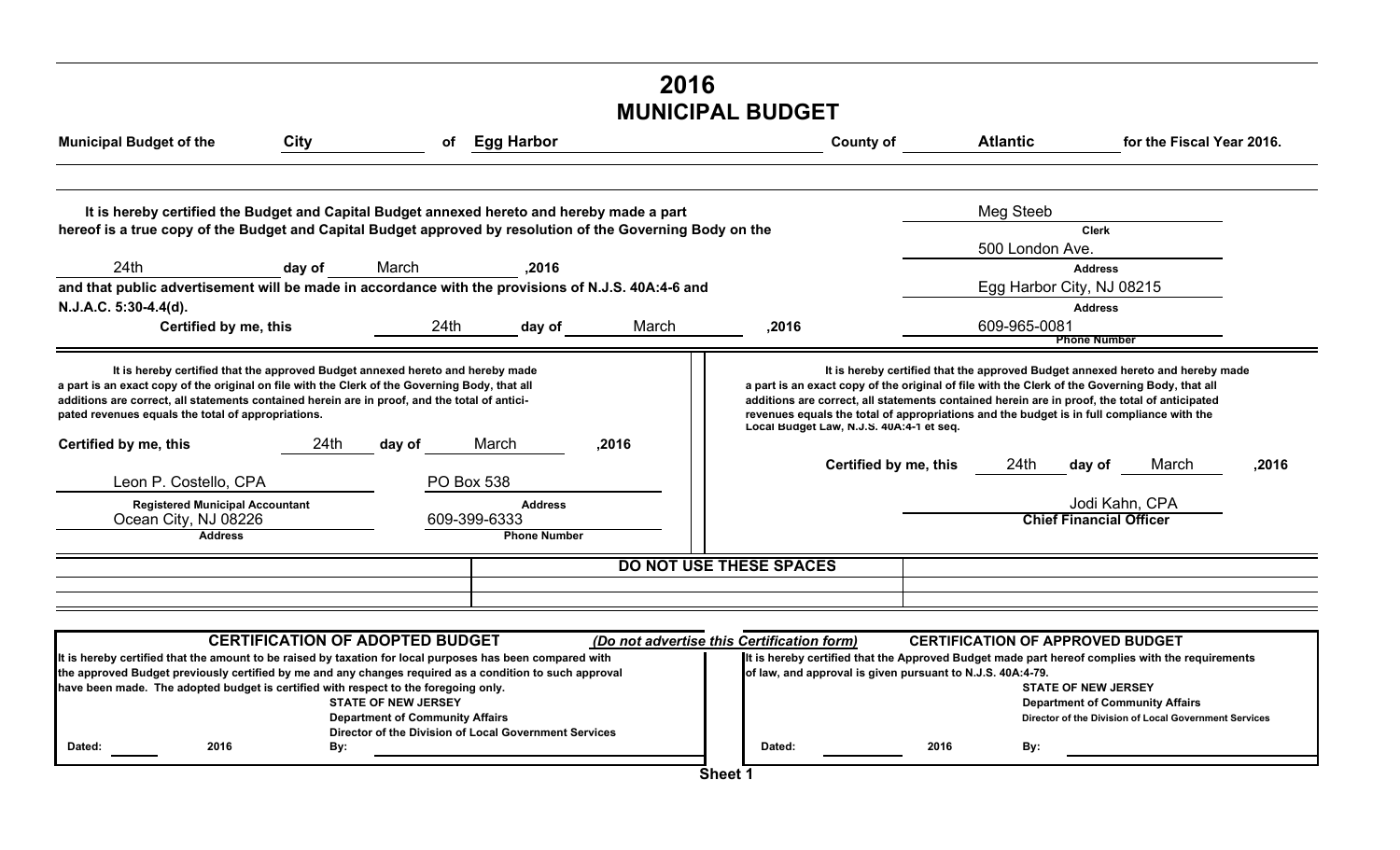#### **COMMENTS OR CHANGES REQUIRED AS A CONDITION OF CERTIFICATION OF DIRECTOR OF LOCAL GOVERNMENT SERVICES**

 **The changes or comments which follow must be considered in connection with further action on this budget.**

City **of** Egg Harbor **, County of** Atlantic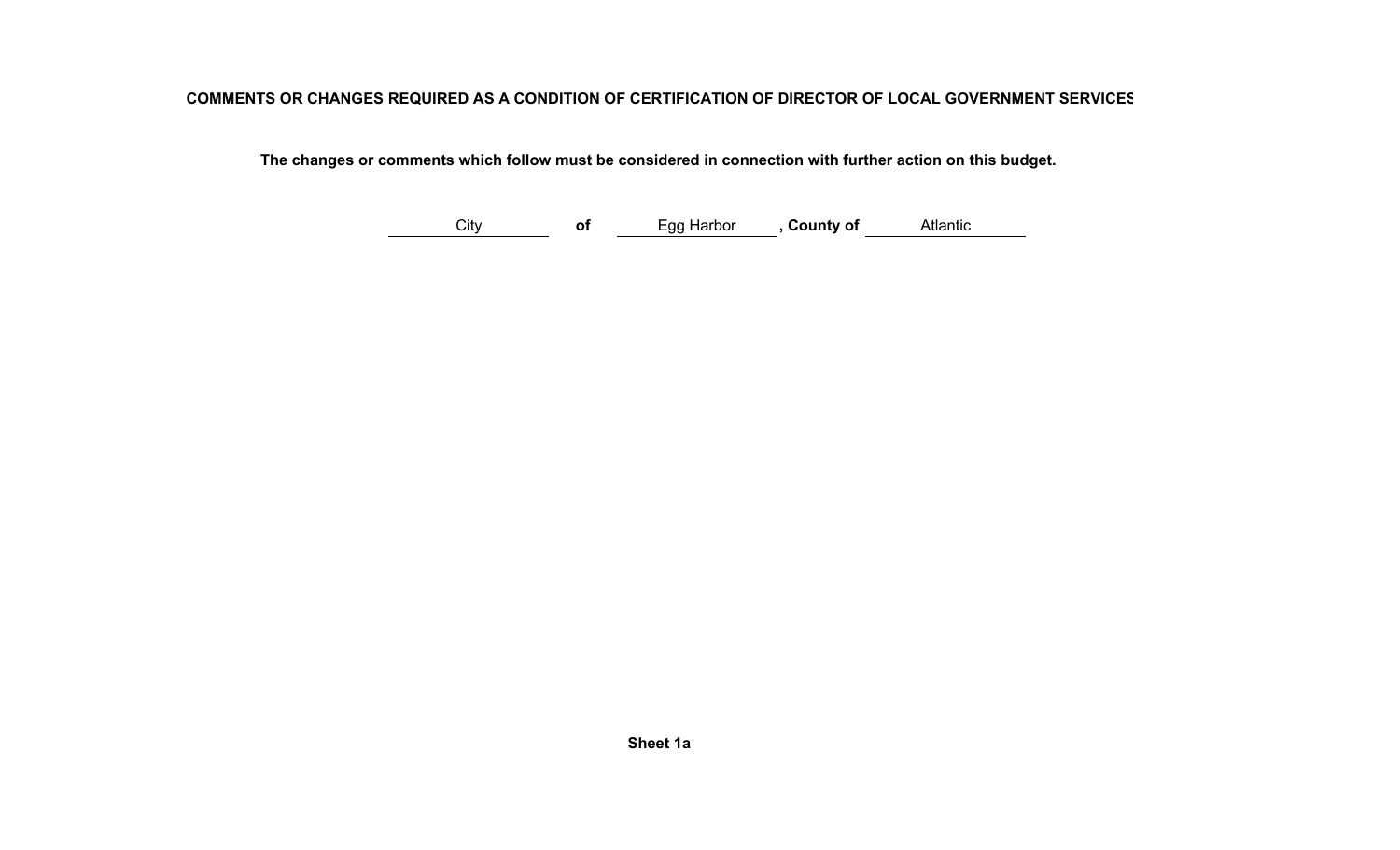#### **MUNICIPAL BUDGET NOTICE**

| Section 1. |                                                                                                                                       |                                     |       |                          |                  |                                   |                                                                                                                               |        |                          |
|------------|---------------------------------------------------------------------------------------------------------------------------------------|-------------------------------------|-------|--------------------------|------------------|-----------------------------------|-------------------------------------------------------------------------------------------------------------------------------|--------|--------------------------|
|            | Municipal Budget of the                                                                                                               | City                                | of    | Egg Harbor               | , County of      |                                   | Atlantic                                                                                                                      |        | for the Fiscal Year 2016 |
|            | Be it Resolved, that the following statements of revenues and appropriations shall constitute the Municipal Budget for the Year 2016. |                                     |       |                          |                  |                                   |                                                                                                                               |        |                          |
|            | Be it Further Resolved, that said Budget be published in the                                                                          |                                     |       | <b>Hammonton Gazette</b> |                  |                                   |                                                                                                                               |        |                          |
|            | in the issue of                                                                                                                       | March 30                            | ,2016 |                          |                  |                                   |                                                                                                                               |        |                          |
|            | The Governing Body of the                                                                                                             | City                                | of    | Egg Harbor               |                  |                                   | does hereby approve the following as the Budget for the year 2016.                                                            |        |                          |
|            | <b>RECORDED VOTE</b><br>(INSERT LAST NAME)                                                                                            | <b>Ayes</b>                         |       | <b>Nays</b>              |                  | <b>Abstained</b><br><b>Absent</b> |                                                                                                                               |        |                          |
|            | Notice is hereby given that the Budget and Tax Resolution was approved by the                                                         |                                     |       |                          |                  | Common Council                    |                                                                                                                               | of the | City                     |
| οf         | Egg Harbor                                                                                                                            | , County of                         |       | Atlantic                 | March<br>, on    | 24 <sub>th</sub>                  | ,2016                                                                                                                         |        |                          |
|            | A Hearing on the Budget and Tax Resolution will be held at                                                                            |                                     |       |                          | <b>City Hall</b> |                                   | April 28th<br>on                                                                                                              | 2016   |                          |
|            | 7:00 o'clock<br>interested persons.                                                                                                   | (A.M.)<br>(P.M.)<br>(Cross out one) |       |                          |                  |                                   | at which time and place objections to said Budget and Tax Resolution for the year 2016 may be presented by taxpayers or other |        |                          |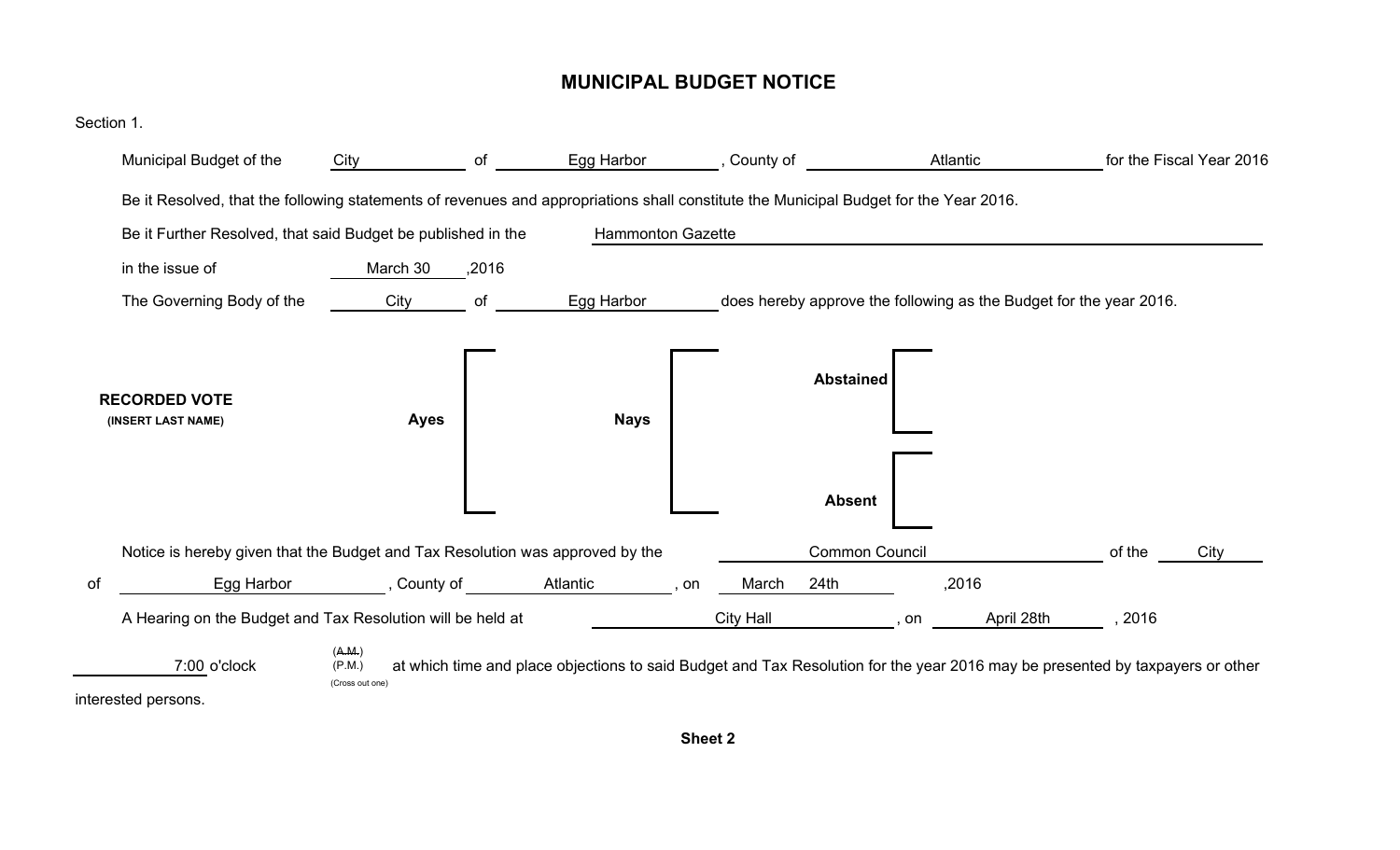### **EXPLANATORY STATEMENT**

#### **SUMMARY OF CURRENT FUND SECTION OF APPROVED BUDGET**

|                                                                                                                                                               | <b>YEAR 2016</b>   |        |
|---------------------------------------------------------------------------------------------------------------------------------------------------------------|--------------------|--------|
| General Appropriations For: (Reference to item and sheet number should be omitted in advertised budget)                                                       | XXXXXXXXXXXXXXX XX |        |
| 1. Appropriations within "CAPS"-                                                                                                                              | XXXXXXXXXXXXXXX XX |        |
| (a) Municipal Purposes {(item H-1, Sheet 19)(N.J.S. 40A:4-45.2)}                                                                                              | 5,165,262 00       |        |
| 2. Appropriations excluded from "CAPS"                                                                                                                        | XXXXXXXXXXXXXXX XX |        |
| (a) Municipal Purposes {item H-2, Sheet 28)(N.J.S. 40A:4-45.3 as amended)}                                                                                    | 667,684 00         |        |
| (b) Local District School Purposes in Municipal Budget(item K, Sheet 29)                                                                                      |                    | $0$ 00 |
| Total General Appropriations excluded from "CAPS" (item O, sheet 29)                                                                                          | 667,684 00         |        |
| 98.53% Percent of Tax Collections<br>3. Reserve for Uncollected Taxes (item M, Sheet 29) Based on Estimated                                                   | 144,802 00         |        |
| Building Aid Allowance 2016-\$<br>$\frac{0}{0}$<br>4 Total General Appropriations (item 9, Sheet 29)<br>for Schools-State Aid<br>2015-\$                      | 5,977,748 00       |        |
| 5. Less: Anticipated Revenues Other Than Current Property Tax (item 5, Sheet 11)<br>(i.e. Surplus, Miscellaneous Revenues and Receipts from Delinquent Taxes) | 1,742,009 00       |        |
| 6. Difference: Amount to be Raised by Taxes for Support of Municipal Budget (as follows)                                                                      | XXXXXXXXXXXXXXX XX |        |
| (a) Local Tax for Municipal Purposes Including Reserve for Uncollected Taxes (item 6(a), Sheet 11)                                                            | 4,235,739 00       |        |
| (b) Addition to Local District School Tax (item 6(b), Sheet 11)                                                                                               |                    | 0 00   |
| (c) Minimum Library Tax                                                                                                                                       |                    | 00     |
|                                                                                                                                                               |                    |        |
|                                                                                                                                                               |                    |        |
|                                                                                                                                                               |                    |        |
|                                                                                                                                                               |                    |        |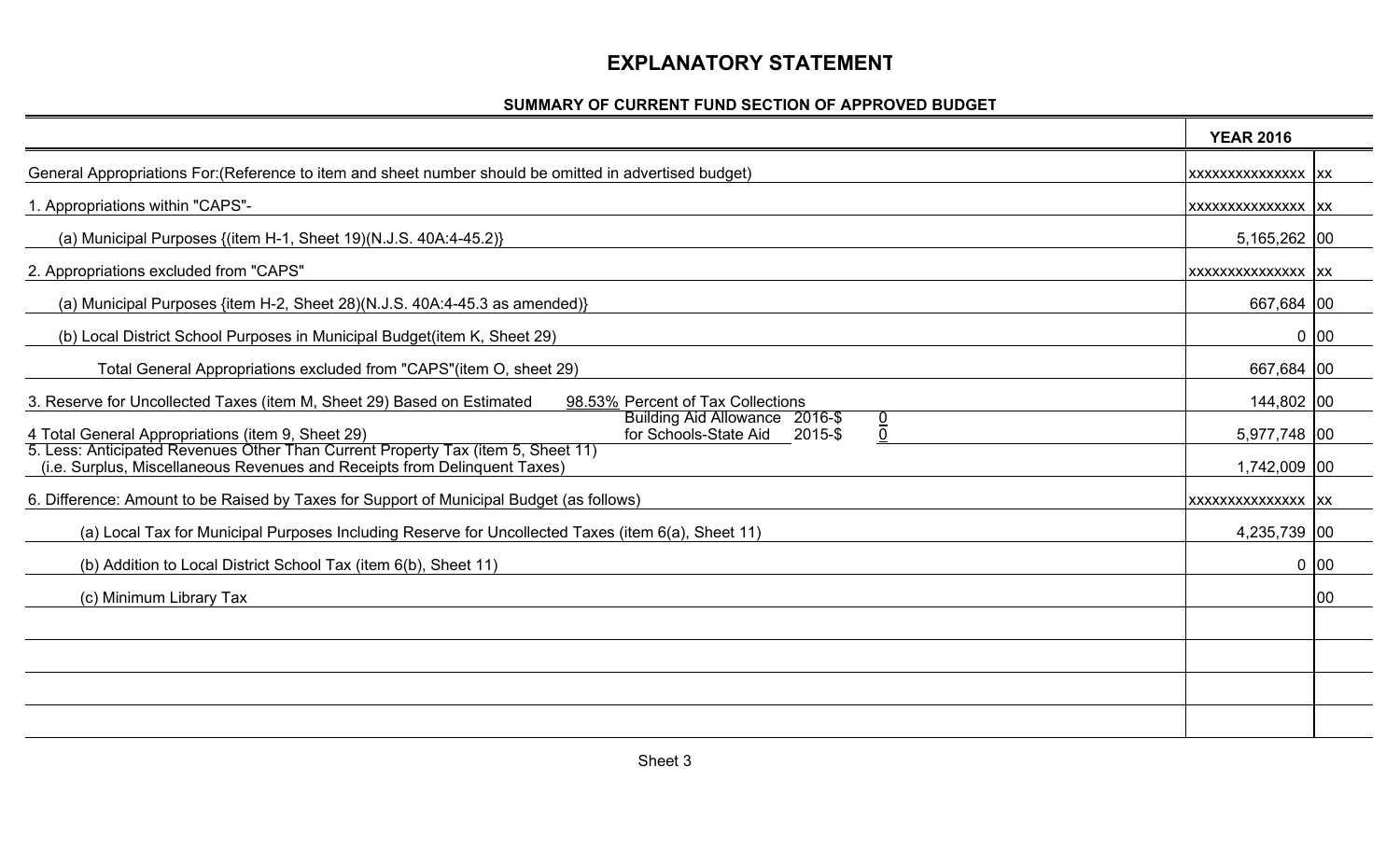### **EXPLANATORY STATEMENT - (Continued) SUMMARY OF 2015 APPROPRIATIONS EXPENDED AND CANCELED**

|                                                                       | <b>General Budget</b> | <b>Water Utility</b> |  | <b>Water &amp; Sewer</b> |              |              | Explanations of Appropriations for |                                                                                |
|-----------------------------------------------------------------------|-----------------------|----------------------|--|--------------------------|--------------|--------------|------------------------------------|--------------------------------------------------------------------------------|
|                                                                       |                       |                      |  |                          | Utility      |              | <b>Utility</b>                     | "Other Expenses"                                                               |
| <b>Budget Appropriations - Adopted Budget</b>                         | 5,806,627             | $ 00\rangle$         |  |                          | 1,537,735 00 |              |                                    | The amounts appropriated under the                                             |
| Budget Appropriation Added by N.J.S 40A:4-87                          | 547,663 00            |                      |  |                          |              | $0$ 00       |                                    | title of "Other Expenses" are for oper<br>costs other than "Salaries & Wages." |
| <b>Emergency Appropriations</b>                                       |                       | 00                   |  |                          |              | 00           |                                    | Some of the items included in "Other                                           |
| <b>Total Appropriations</b>                                           | $6,354,289$ 00        |                      |  |                          | 1,537,735 00 |              |                                    | Expenses" are:                                                                 |
| Expenditures<br>Paid or Charged (Including Reserve for                |                       |                      |  |                          |              |              |                                    | Materials, supplies and non-bondable<br>equipment;                             |
| <b>Uncollected Taxes)</b>                                             | 6,311,254 00          |                      |  |                          | 1,500,143    | $ 00\rangle$ |                                    |                                                                                |
| Reserved                                                              | 42,462 00             |                      |  |                          | 37,291       | $ 00\rangle$ |                                    | Repairs and maintenance of building<br>equipment, roads, etc.,                 |
| Unexpended Balances Canceled                                          | 573                   | $ 00\rangle$         |  |                          | 301          | 100          |                                    | Contractual services for garbage and                                           |
| <b>Total Expenditures and Unexpended</b><br><b>Balances Cancelled</b> | $6,354,289$ 00        |                      |  |                          | 1,537,735 00 |              |                                    | trash removal, fire hydrant service, a<br>volunteer fire companies, etc;       |
| Overexpenditures*                                                     |                       | 0 00                 |  |                          |              | $0$ 00       |                                    | Printing and advertising, utility                                              |

\*See Budget Appropriation items so marked to the right of column Expended 2015 Reserved. government.

appropriated under the Expenses" are for operating han "Salaries & Wages."

services for garbage and al, fire hydrant service, aid to

 services, insurance and many other items essential to the services rendered by municipal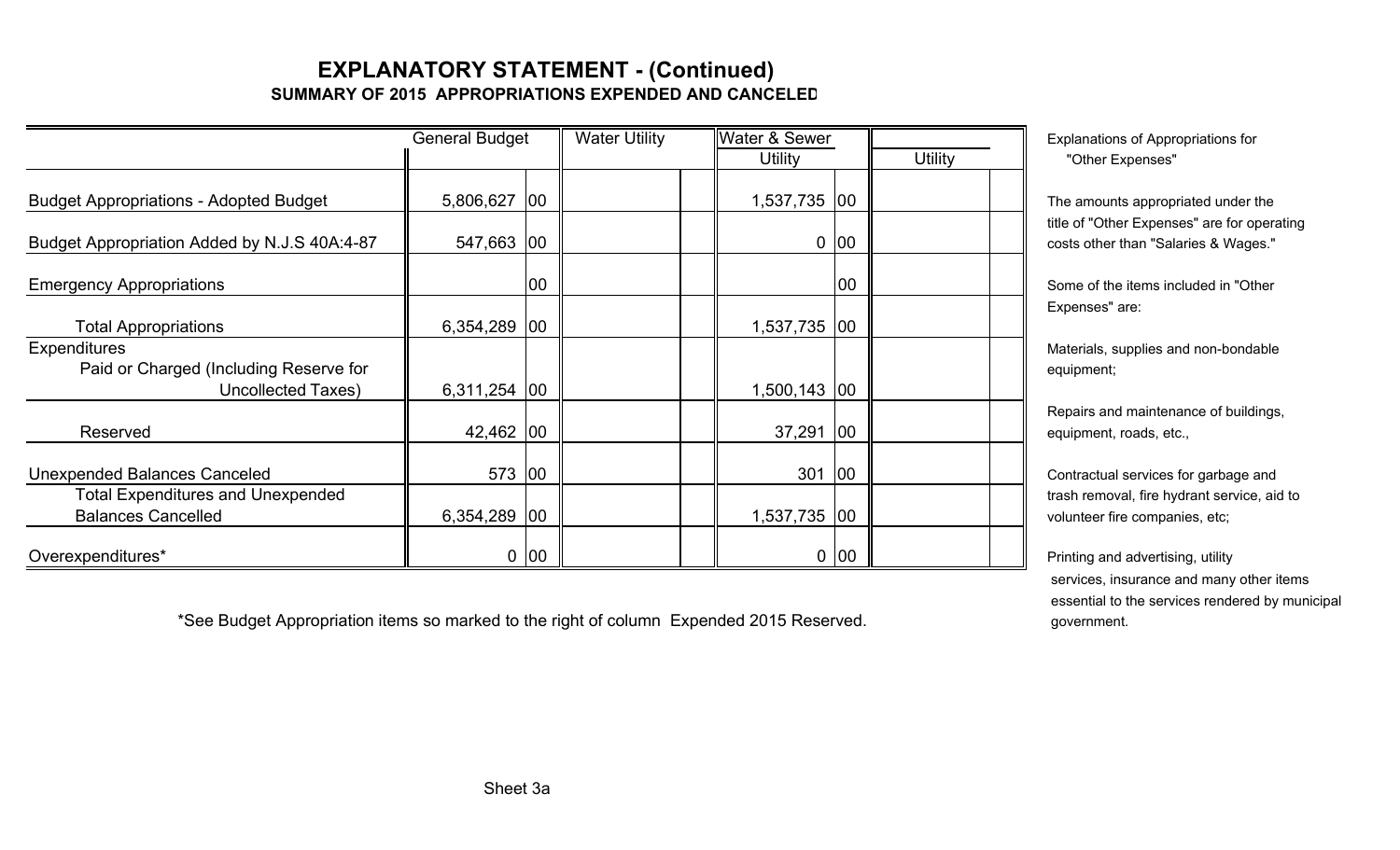|                                                                                                                                                                                                                                                                                                                                                    | <b>EXPLANATORY STATEMENT - (Continued)</b>                                                                  |                                                                                                                                                                                                                                 |                                                       |
|----------------------------------------------------------------------------------------------------------------------------------------------------------------------------------------------------------------------------------------------------------------------------------------------------------------------------------------------------|-------------------------------------------------------------------------------------------------------------|---------------------------------------------------------------------------------------------------------------------------------------------------------------------------------------------------------------------------------|-------------------------------------------------------|
|                                                                                                                                                                                                                                                                                                                                                    | <b>BUDGET MESSAGE</b>                                                                                       |                                                                                                                                                                                                                                 |                                                       |
| The actual "CAP" for municipalities will be reviewed and<br>approved by the Division of Local Government Services the<br>State Department of Community Affairs. The "CAP" for this<br>budget was calculated as follows:<br><b>Total General Appropriations for 2015</b>                                                                            | <b>CAP CALCULATION</b><br>6,354,289                                                                         | Amount on which 3.5% "CAP" is applied<br>(forward)<br>3.5% "CAP"<br>Allowable Operating Appropriations before<br>Additional Exceptions per (NJS 40A:4-45.3)<br>New Construction (\$408,600 at 1.867/hundred)<br><b>CAP Bank</b> | 4,994,486<br>174,807<br>5,169,293<br>7,629<br>416,874 |
| Less Exceptions:<br><b>Reserve for Uncollected Taxes</b><br><b>Other Operations</b><br><b>Debt Service</b><br><b>Total Capital Improvements</b><br><b>Public &amp; Private Programs</b><br><b>Deferred Charges</b><br>Transferred to BOE<br><b>Interlocal Service Agreements</b><br><b>Total Exceptions</b><br>Amount on which 3.5% CAP is applied | 116,729<br>6,000<br>342,330<br>735,921<br>106,400<br>34,000<br>18,423<br>$\Omega$<br>1,359,803<br>4,994,486 | Allowable Amount with "CAP"                                                                                                                                                                                                     | 5,593,796                                             |
| NOTE:                                                                                                                                                                                                                                                                                                                                              |                                                                                                             | Sheet 3b(A)                                                                                                                                                                                                                     |                                                       |
| MANDATORY MINIMUM BUDGET MESSAGE MUST INCLUDE A SUMMARY OF:                                                                                                                                                                                                                                                                                        |                                                                                                             |                                                                                                                                                                                                                                 |                                                       |
|                                                                                                                                                                                                                                                                                                                                                    | 2. 2010 "CAP" LEVY CAP WORKBOOK SUMMARY                                                                     | 1. HOW THE 1977 "CAP" WAS CALCULATED. (Explain in words what the "CAPS" mean and show the figures.)                                                                                                                             |                                                       |

3. A SUMMARY BY FUNCTION OF THE APPROPRIATIONS THAT ARE SPREAD AMONG MORE THAN ONE OFFICIAL LINE ITEM

(e.g. if Police S&W appears in the regular section and also under "Operations Excluded from "CAPS" section, combine the

figures for purposes of citizen understanding.) The state of the state of See Management Section of Budget Manual)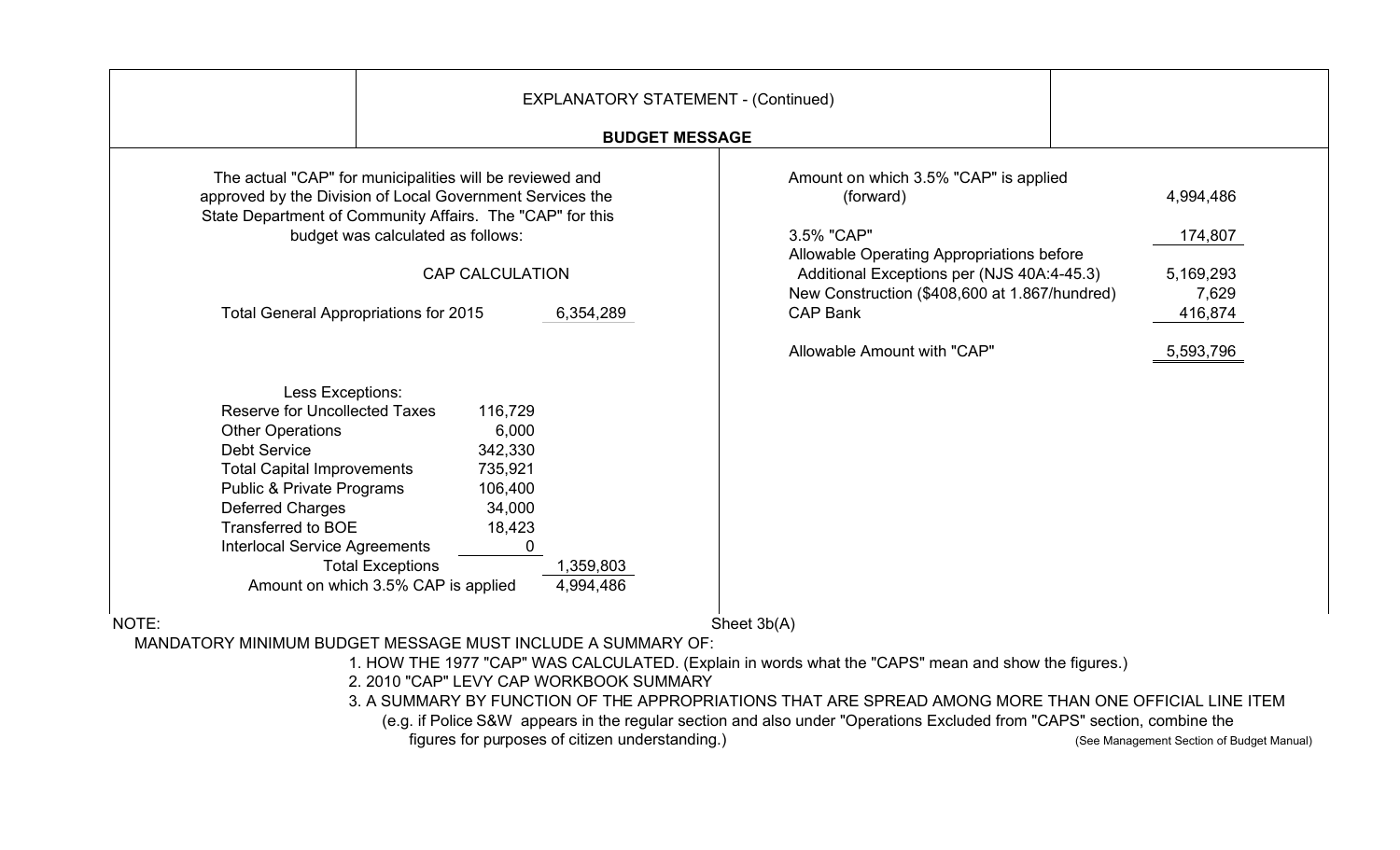|                                                                                                                                                                                                                                                                                                                                                                                                                                 | <b>EXPLANATORY STATEMENT - (Continued)</b>                    |                                                                                                                                                                                                                         |                                                                  |                  |                    |
|---------------------------------------------------------------------------------------------------------------------------------------------------------------------------------------------------------------------------------------------------------------------------------------------------------------------------------------------------------------------------------------------------------------------------------|---------------------------------------------------------------|-------------------------------------------------------------------------------------------------------------------------------------------------------------------------------------------------------------------------|------------------------------------------------------------------|------------------|--------------------|
|                                                                                                                                                                                                                                                                                                                                                                                                                                 | <b>BUDGET MESSAGE</b>                                         |                                                                                                                                                                                                                         |                                                                  |                  |                    |
|                                                                                                                                                                                                                                                                                                                                                                                                                                 |                                                               | Less Cancelled or Unexpended Waivers<br>Less Cancelled or Unexpended Exclusions                                                                                                                                         |                                                                  |                  | (573)              |
| 2015 Tax levy<br>Adjustments:<br>Prior Year Deferred Charges Unfunded<br>Prior Year Deferred Charges: Emergencies<br>Prior Year Recycling Tax                                                                                                                                                                                                                                                                                   | 4,202,979<br>$\mathbf{0}$<br>(12,000)<br>(6,000)<br>4,184,979 | Adjusted Tax Levy After Exclusions<br>New Ratables - Increase in Valuations<br>(New Construction and Additions)<br>Prior Year's Local Municipal Purpose<br>Tax Rate (1.867 per \$100)<br>New Ratable Adjustment to Levy |                                                                  | 408,600<br>1.867 | 4,286,106<br>7,629 |
| 2% Tax Increase<br>Adjusted Tax Levy prior to Exclusions<br>Exclusion:                                                                                                                                                                                                                                                                                                                                                          | 83,700<br>4,268,679                                           | CY 2013 Cap Bank Utilized in CY 2016<br>CY 2014 Cap Bank Utilized in CY 2016<br>CY 2015 Cap Bank Utilized in CY 2016<br>Amounts approved by Referendum                                                                  |                                                                  |                  |                    |
| Allowable Shared Service Agreements Increase<br>Allowable Health Insurance Cost Increase<br>Allowable Pension Obligations Increase<br>Allowable LOSAP Increase<br>Allowable Capital Improvements Increase<br>Allowable Debt Service and Capital Leases Increase<br>Recycling Tax Appropriations<br>Deferred Charges to Future Taxation Unfunded<br><b>Current Year Deferred Charges: Emergencies</b><br><b>Total Exclusions</b> | 0<br>0<br>6,000<br>O<br>12,000<br>18,000                      | Maximum Allowable Amount to Be Raised by Taxation<br>Year<br>2013<br>2014<br>2015                                                                                                                                       | <b>Bank Avail</b><br><b>Bank Used</b><br>400<br>20,924<br>57,077 |                  | 4,293,735          |
| NOTE:                                                                                                                                                                                                                                                                                                                                                                                                                           |                                                               | Sheet 3b(A)                                                                                                                                                                                                             |                                                                  |                  |                    |

MANDATORY MINIMUM BUDGET MESSAGE MUST INCLUDE A SUMMARY OF:

1. HOW THE 1977 "CAP" WAS CALCULATED. (Explain in words what the "CAPS" mean and show the figures.)

2. 2010 "CAP" LEVY CAP WORKBOOK SUMMARY

3. A SUMMARY BY FUNCTION OF THE APPROPRIATIONS THAT ARE SPREAD AMONG MORE THAN ONE OFFICIAL LINE ITEM

 (e.g. if Police S&W appears in the regular section and also under "Operations Excluded from "CAPS" section, combine the (See Management Section of Budget Manual) figures for purposes of citizen understanding.)

4. INFORMATION OR A SCHEDULE SHOWING THE AMOUNTS CONTRIBUTED FROM EMPLOYEES, THE EMPLOYER SHARE

AND THE TOTAL COST HEALTH CARE COVERAGE (Refer to LFN 2014-4).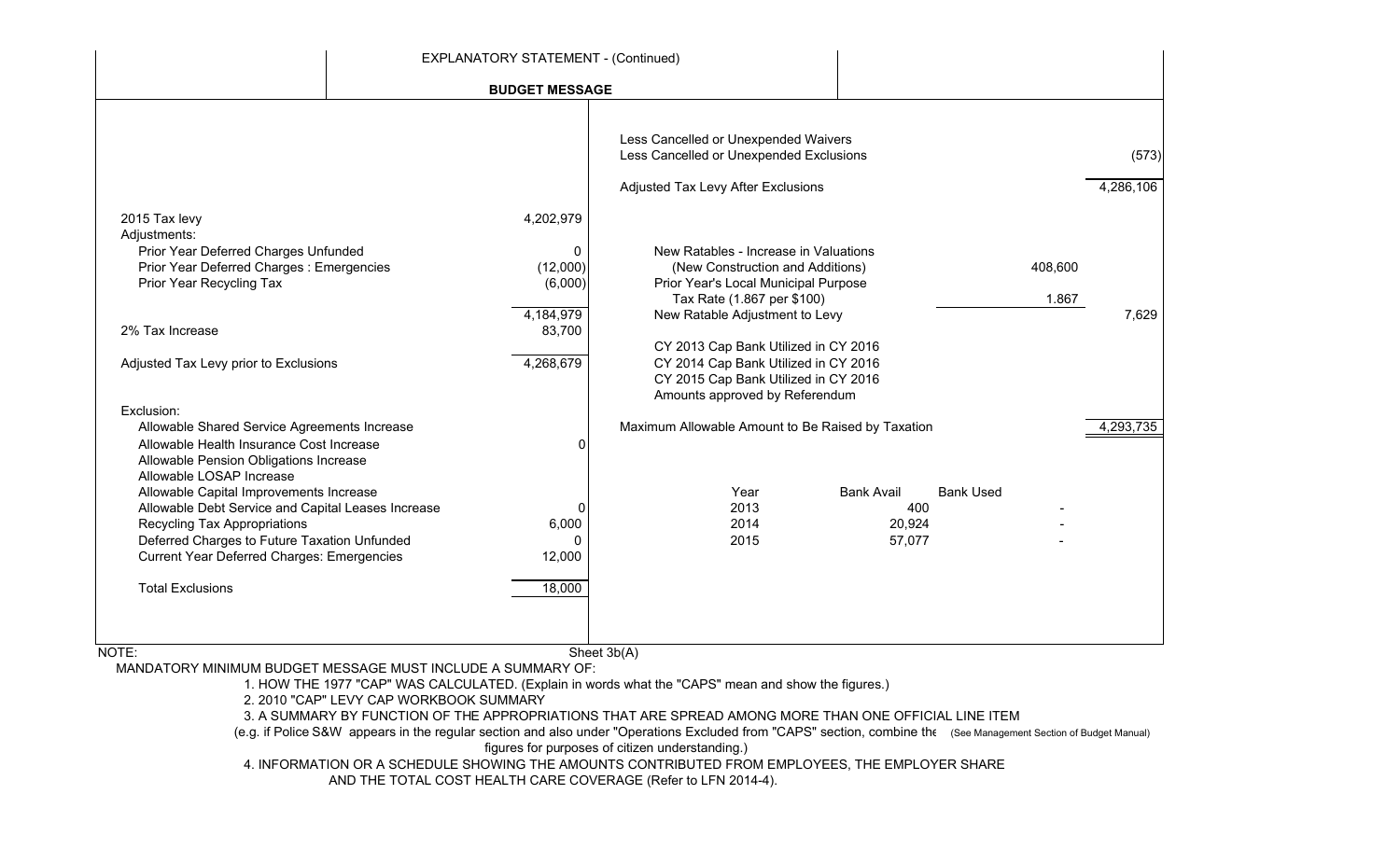| <b>Total Current Fund Health Care Costs</b>                                            | 709,417 |
|----------------------------------------------------------------------------------------|---------|
|                                                                                        |         |
| <b>Employee Contributions:</b>                                                         |         |
| Non-Union Employees                                                                    | 27,544  |
| <b>PBA Union Employees</b>                                                             | 52,534  |
| <b>Teamsters Union Employees</b>                                                       | 17,339  |
|                                                                                        |         |
| Net Employer Cost - Amount appropriated for group health insurance (sheets 15e and 20) | 612,000 |
| <b>Utility Fund:</b>                                                                   |         |
| <b>Total Utility Fund Health Care Costs</b>                                            | 92,300  |
| <b>Employee Contributions:</b>                                                         |         |
| Non-Union Employees                                                                    | 7,619   |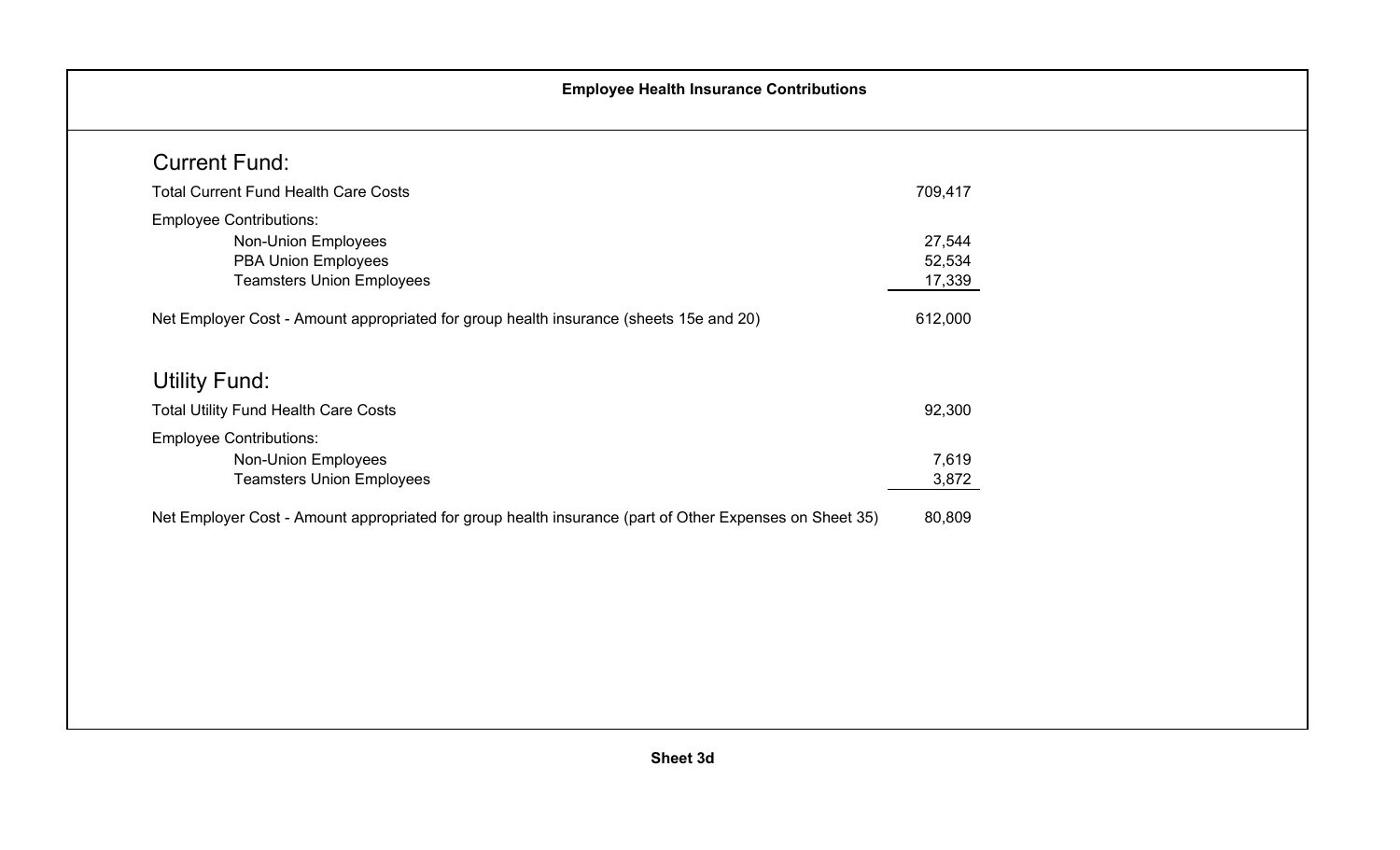| <b>GENERAL REVENUES</b>                                                                    |                 | Anticipated | Realized in Cash                        |              |  |
|--------------------------------------------------------------------------------------------|-----------------|-------------|-----------------------------------------|--------------|--|
|                                                                                            |                 | 2016        | 2015                                    | in 2015      |  |
| 1. Surplus Anticipated                                                                     | 08-101          | 217,000 00  | 213,000 00                              | 213,000 00   |  |
| 2. Surplus Anticipated with Prior Written Consent of Director of Local Government Services | 08-102          | $12,000$ 00 | 24,000 00                               | 24,000 00    |  |
| <b>Total Surplus Anticipated</b>                                                           | 08-100          | 229,000 00  | 237,000 00                              | 237,000 00   |  |
| 3. Miscellaneous Revenues - Section A: Local Revenues                                      | <b>XXXXXXXX</b> |             |                                         |              |  |
| Licenses:                                                                                  | XXXXXXXX        |             |                                         |              |  |
| <b>Alcoholic Beverages</b>                                                                 | 08-103          | 25,000 00   | 22,500 00                               | 25,375 00    |  |
| Other                                                                                      | 08-104          | 49,000 00   | 56,000 00                               | 49,403 00    |  |
| <b>Fees and Permits</b>                                                                    | 08-105          |             |                                         |              |  |
| Fines and Costs:                                                                           | <b>XXXXXXXX</b> |             | xxxxxxxxxxxxx  xxx   xxxxxxxxxxxxx  xxx |              |  |
| <b>Municipal Court</b>                                                                     | 08-110          | 105,000 00  | $90,000$ 00                             | $107,692$ 00 |  |
| Other                                                                                      | 08-109          |             |                                         |              |  |
| Interest and Costs on Taxes                                                                | 08-112          | 50,000 00   | 50,000 00                               | $51,116$ 00  |  |
|                                                                                            |                 |             |                                         |              |  |
|                                                                                            |                 |             |                                         |              |  |
| Interest on Investments and Deposits                                                       | 08-113          | $1,500$ 00  | $2,100$ 00                              | $1,695$ 00   |  |
|                                                                                            |                 |             |                                         |              |  |
|                                                                                            |                 |             |                                         |              |  |
|                                                                                            |                 |             |                                         |              |  |
|                                                                                            |                 |             |                                         |              |  |

# **CURRENT FUND- ANTICIPATED REVENUES**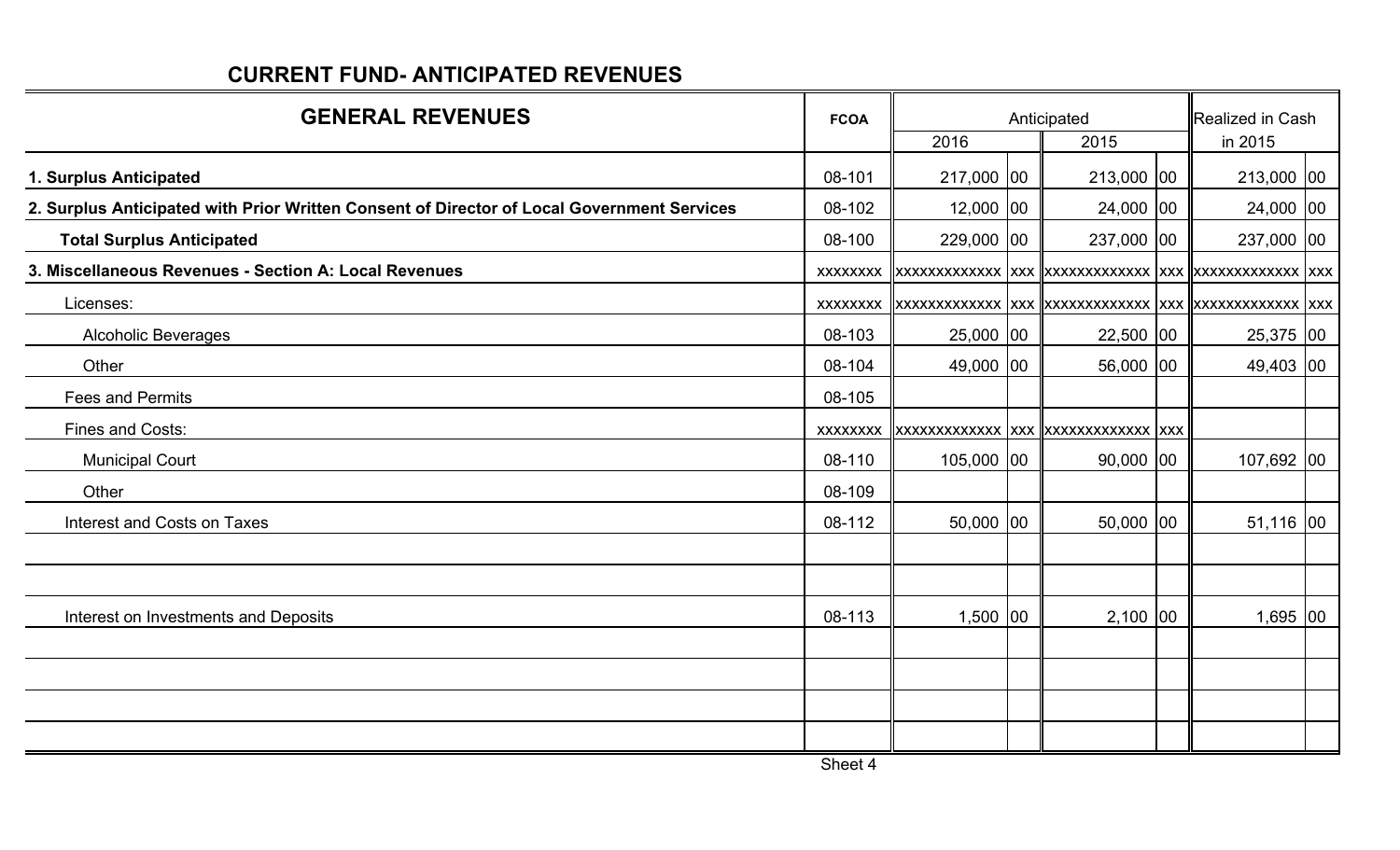| <b>GENERAL REVENUES</b>                                            | <b>FCOA</b> |             | Anticipated |  | Realized in Cash |  |  |
|--------------------------------------------------------------------|-------------|-------------|-------------|--|------------------|--|--|
|                                                                    |             | 2016        | 2015        |  | in 2015          |  |  |
| 3. Miscellaneous Revenues - Section A: Local Revenues (continued): |             |             |             |  |                  |  |  |
| <b>Rent of Municipal Property</b>                                  | 08-151      | $30,800$ 00 | $12,800$ 00 |  | 169,500 00       |  |  |
| Lake Parking Fees                                                  | 08-105      | 65,000 00   | 48,000 00   |  | $65,612$ 00      |  |  |
|                                                                    |             |             |             |  |                  |  |  |
|                                                                    |             |             |             |  |                  |  |  |
|                                                                    |             |             |             |  |                  |  |  |
|                                                                    |             |             |             |  |                  |  |  |
| <b>Campground Royalty</b>                                          | 08-106      | $3,300$ 00  | $4,200$ 00  |  | $3,328$ 00       |  |  |
|                                                                    |             |             |             |  |                  |  |  |
|                                                                    |             |             |             |  |                  |  |  |
|                                                                    |             |             |             |  |                  |  |  |
|                                                                    |             |             |             |  |                  |  |  |
|                                                                    |             |             |             |  |                  |  |  |
|                                                                    |             |             |             |  |                  |  |  |
|                                                                    |             |             |             |  |                  |  |  |
|                                                                    |             |             |             |  |                  |  |  |
|                                                                    |             |             |             |  |                  |  |  |
|                                                                    |             |             |             |  |                  |  |  |
| <b>Total Section A: Local Revenues</b>                             | 08-001      | 329,600 00  | 285,600 00  |  | 473,721 00       |  |  |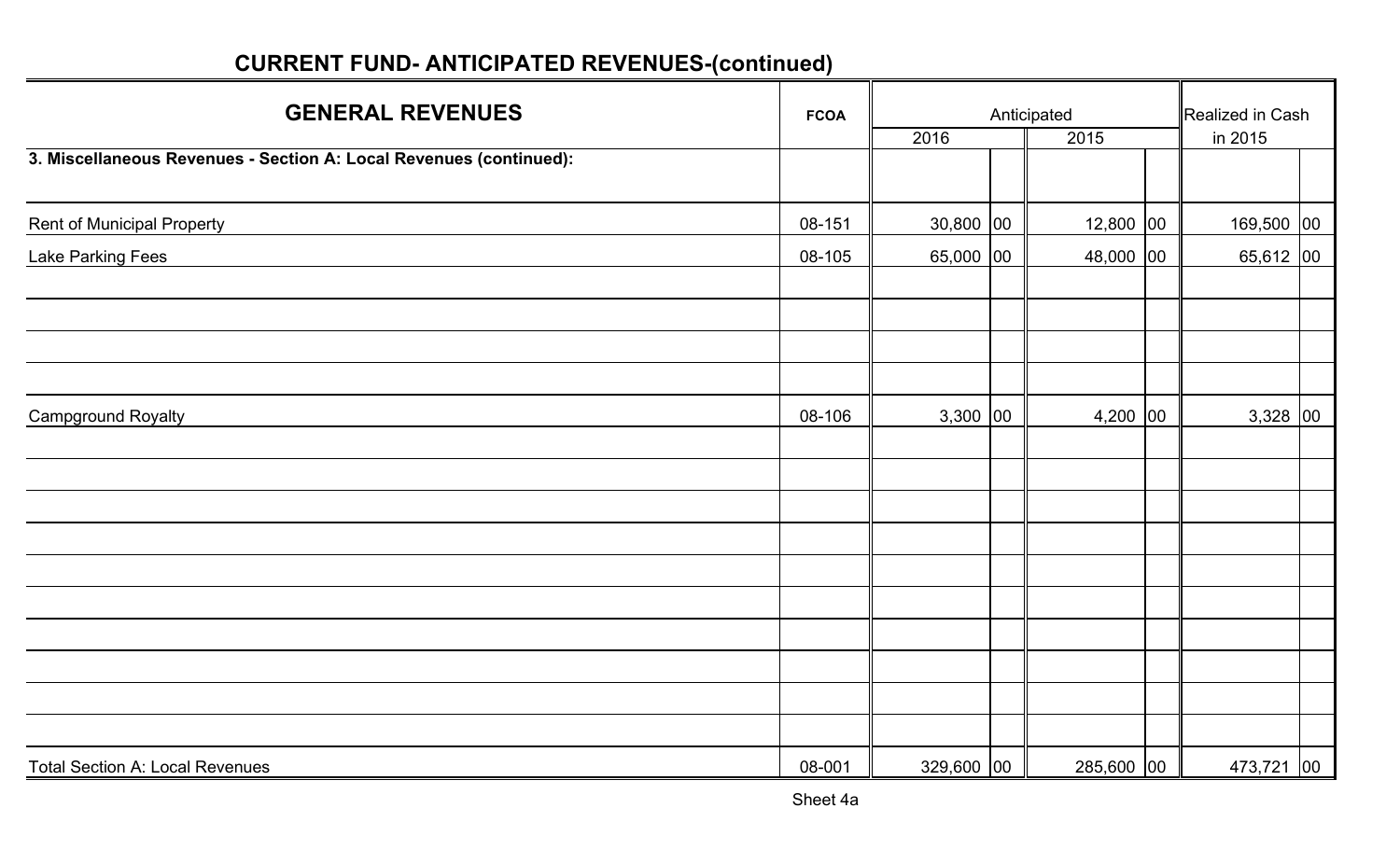| <b>GENERAL REVENUES</b>                                             | <b>FCOA</b> |            | Anticipated |               |  | Realized in Cash |  |  |
|---------------------------------------------------------------------|-------------|------------|-------------|---------------|--|------------------|--|--|
|                                                                     |             | 2016       |             | 2015          |  | in 2015          |  |  |
| 3. Miscellaneous Revenues - Section B: State Aid Without Offsetting |             |            |             |               |  |                  |  |  |
| <b>Appropriations</b>                                               |             |            |             |               |  |                  |  |  |
|                                                                     |             |            |             |               |  |                  |  |  |
|                                                                     |             |            |             |               |  |                  |  |  |
| <b>Consolidated Municipal Property Tax Relief Act</b>               | 09-200      | 41,226 00  |             | 41,226 $ 00 $ |  | 41,226 00        |  |  |
| Energy Receipts Tax (P.L. 1997, Chapters 162 & 167)                 | 09-202      | 432,235 00 |             | 432,235 00    |  | 432,235 00       |  |  |
| <b>Garden State Preservation Trust</b>                              | 09-211      |            |             |               |  |                  |  |  |
| <b>Transitional Aid</b>                                             | 09-212      |            |             |               |  |                  |  |  |
|                                                                     |             |            |             |               |  |                  |  |  |
|                                                                     |             |            |             |               |  |                  |  |  |
|                                                                     |             |            |             |               |  |                  |  |  |
|                                                                     |             |            |             |               |  |                  |  |  |
|                                                                     |             |            |             |               |  |                  |  |  |
|                                                                     |             |            |             |               |  |                  |  |  |
|                                                                     |             |            |             |               |  |                  |  |  |
|                                                                     |             |            |             |               |  |                  |  |  |
|                                                                     |             |            |             |               |  |                  |  |  |
|                                                                     |             |            |             |               |  |                  |  |  |
|                                                                     |             |            |             |               |  |                  |  |  |
| Total Section B: State Aid Without Offsetting Appropriations        | 09-001      | 473,461 00 |             | 473,461 00    |  | 473,461 00       |  |  |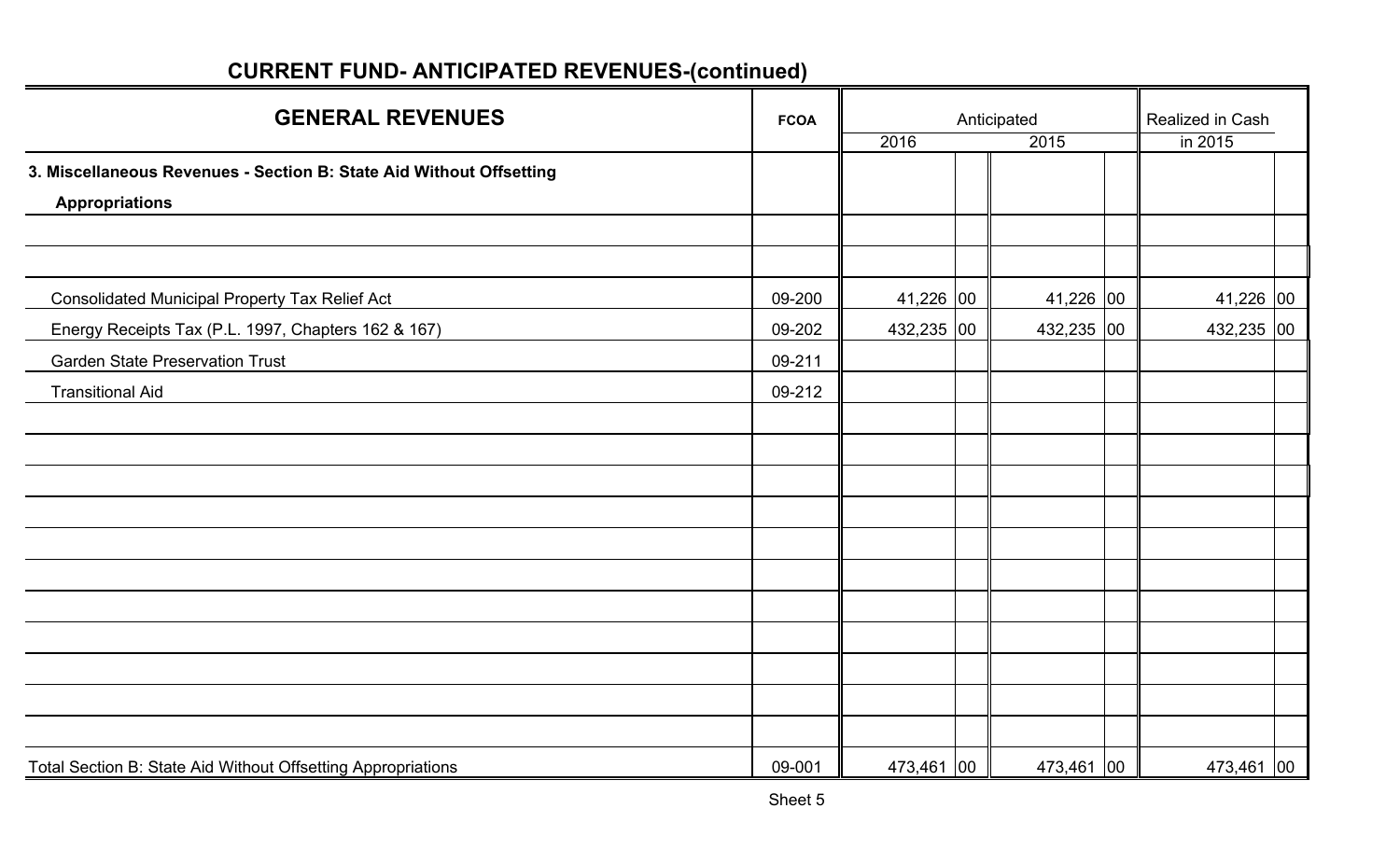| <b>GENERAL REVENUES</b>                                                                                                                                                                | <b>FCOA</b> | 2016      | Anticipated<br>2015 | Realized in Cash<br>in 2015 |  |
|----------------------------------------------------------------------------------------------------------------------------------------------------------------------------------------|-------------|-----------|---------------------|-----------------------------|--|
| 3. Miscellaneous Revenues - Section C: Dedicated Uniform Construction                                                                                                                  |             |           |                     |                             |  |
| Code Fees Offset with Appropriations (N.J.S. 40A:4-36 & N.J.A.C 5:23-4.17)                                                                                                             | XXXXXXXX    |           |                     |                             |  |
| <b>Uniform Construction Code Fees</b>                                                                                                                                                  | 08-160      | 55,000 00 | 31,000 00           | 56,455 00                   |  |
|                                                                                                                                                                                        |             |           |                     |                             |  |
|                                                                                                                                                                                        |             |           |                     |                             |  |
|                                                                                                                                                                                        |             |           |                     |                             |  |
| Special Item of General Revenue Anticipated with Prior Written<br>Consent of Director of Local Government Services:<br>Additional Dedicated Uniform Construction Code Fees Offset with | XXXXXXXX    |           |                     |                             |  |
| Appropriations (NJS 40A:4-45.3h and NJAC 5:23-4.17)                                                                                                                                    | XXXXXXXX    |           |                     |                             |  |
| <b>Uniform Construction Code Fees</b>                                                                                                                                                  | 08-160      |           |                     |                             |  |
|                                                                                                                                                                                        |             |           |                     |                             |  |
|                                                                                                                                                                                        |             |           |                     |                             |  |
|                                                                                                                                                                                        |             |           |                     |                             |  |
| Total Section C: Dedicated Uniform Construction Code Fees Offset with Appropriations                                                                                                   | 08-002      | 55,000 00 | $31,000$ 00         | 56,455 00                   |  |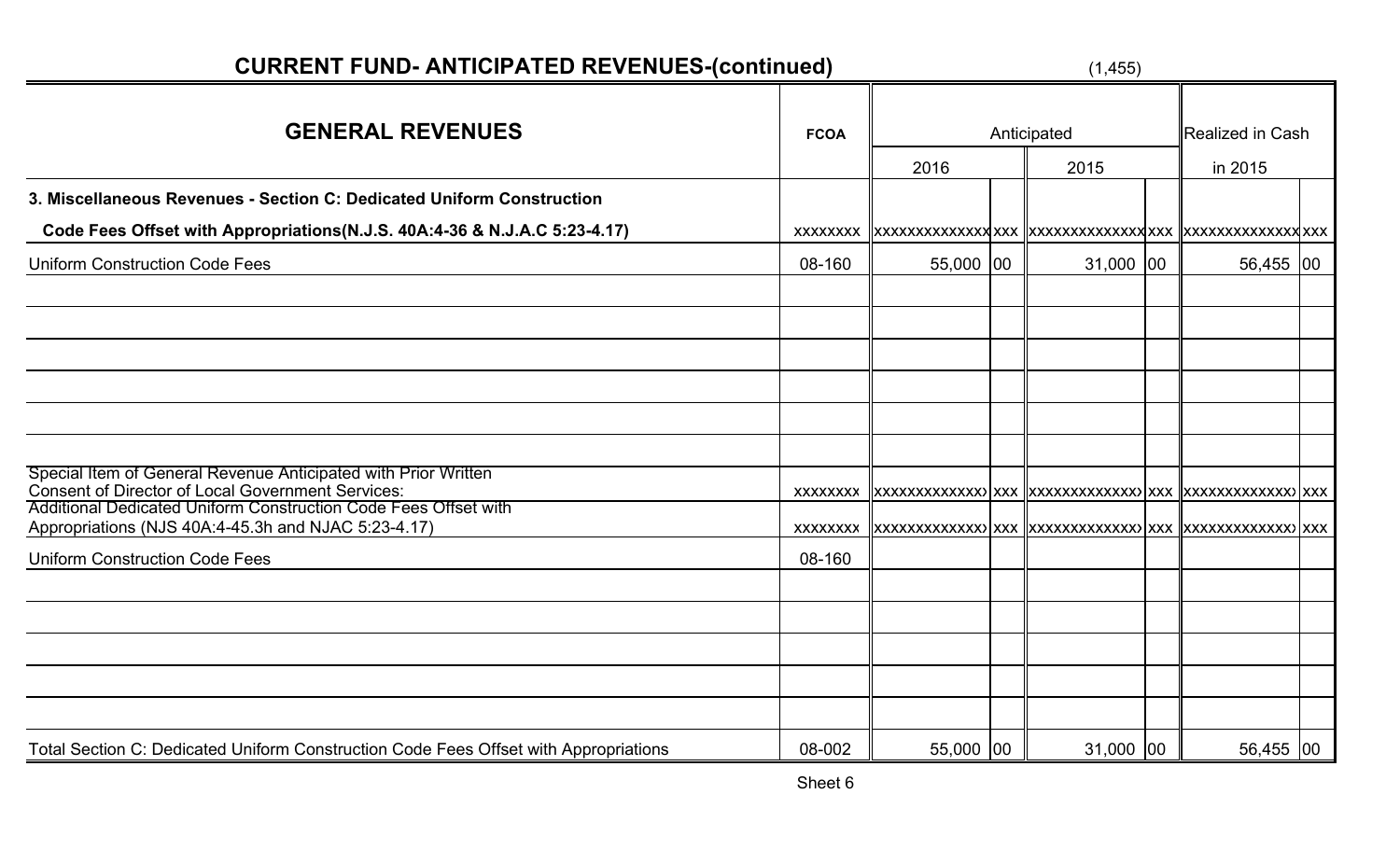| <b>GENERAL REVENUES</b>                                                                                                                                                     | <b>FCOA</b>    | Anticipated  |      |              |      | Realized in Cash<br>in 2015 |      |  |
|-----------------------------------------------------------------------------------------------------------------------------------------------------------------------------|----------------|--------------|------|--------------|------|-----------------------------|------|--|
| 3. Miscellaneous Revenues - Section D: Special Items of General Revenue Anticipated<br>With Prior Written Consent of the Director of Local Government Services - Interlocal |                | 2016         |      | 2015         |      |                             |      |  |
| <b>Municipal Service Agreements Offset with Appropriations</b>                                                                                                              | <b>XXXXXXX</b> | XXXXXXXXX XX |      | XXXXXXXXX XX |      | XXXXXXXXX XX                |      |  |
|                                                                                                                                                                             |                |              |      |              |      |                             |      |  |
|                                                                                                                                                                             |                |              |      |              |      |                             |      |  |
|                                                                                                                                                                             |                |              |      |              |      |                             |      |  |
|                                                                                                                                                                             |                |              |      |              |      |                             |      |  |
|                                                                                                                                                                             |                |              |      |              |      |                             |      |  |
|                                                                                                                                                                             |                |              |      |              |      |                             |      |  |
|                                                                                                                                                                             |                |              |      |              |      |                             |      |  |
|                                                                                                                                                                             |                |              |      |              |      |                             |      |  |
|                                                                                                                                                                             |                |              |      |              |      |                             |      |  |
|                                                                                                                                                                             |                |              |      |              |      |                             |      |  |
|                                                                                                                                                                             |                |              |      |              |      |                             |      |  |
|                                                                                                                                                                             |                |              |      |              |      |                             |      |  |
|                                                                                                                                                                             |                |              |      |              |      |                             |      |  |
|                                                                                                                                                                             |                |              |      |              |      |                             |      |  |
|                                                                                                                                                                             |                |              |      |              |      |                             |      |  |
|                                                                                                                                                                             |                |              |      |              |      |                             |      |  |
|                                                                                                                                                                             |                |              |      |              |      |                             |      |  |
| Total Section D: Interlocal Municipal Service Agreements Offset With Appropriations                                                                                         | 11-001         |              | 0 00 |              | 0 00 |                             | 0 00 |  |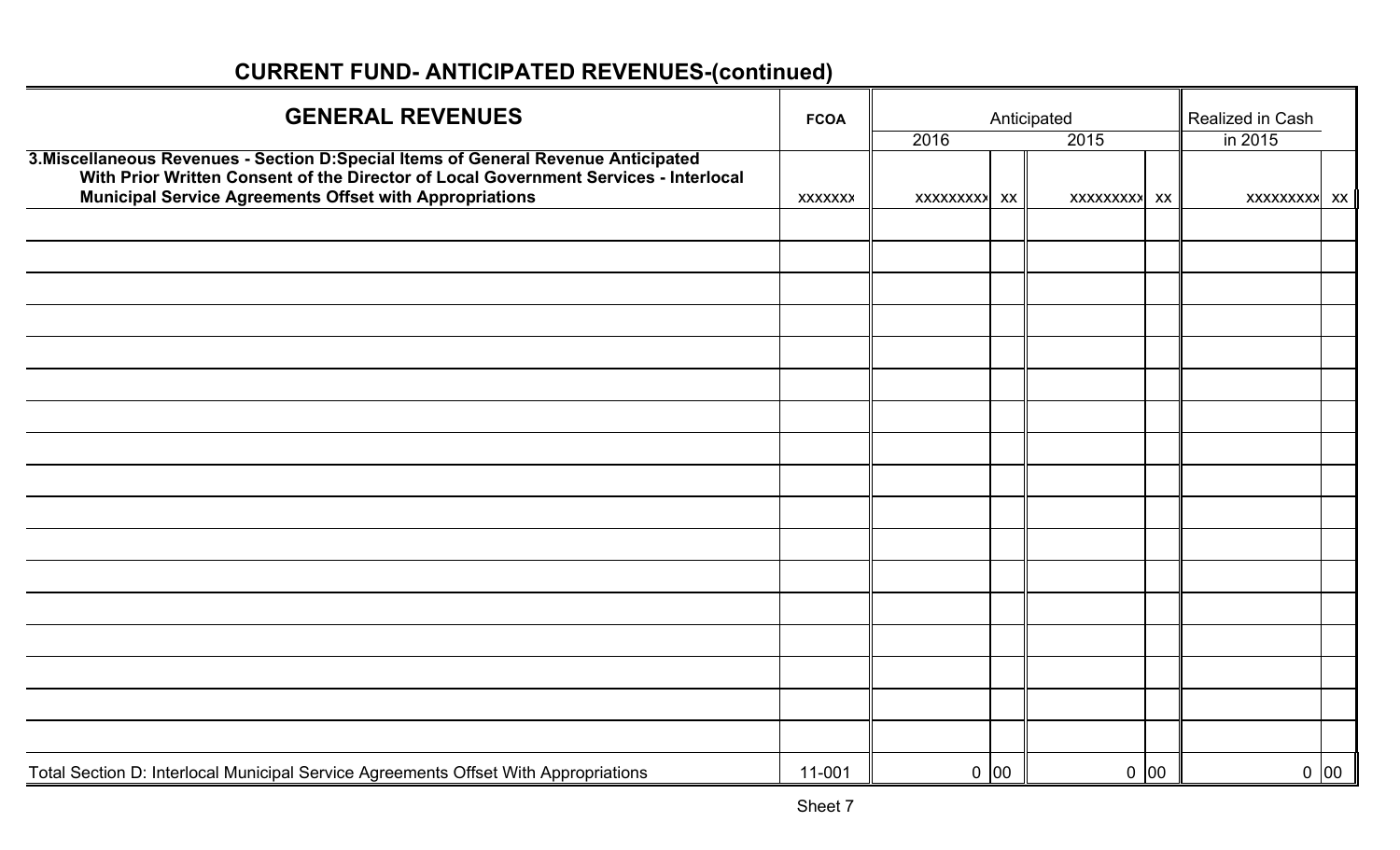| <b>GENERAL REVENUES</b>                                                            | <b>FCOA</b> |      |        | Anticipated |      | Realized in Cash |  |
|------------------------------------------------------------------------------------|-------------|------|--------|-------------|------|------------------|--|
|                                                                                    |             | 2016 |        | 2015        |      | in 2015          |  |
| 3. Miscellaneous Revenue - Section E: Special Items of General Revenue Anticipated |             |      |        |             |      |                  |  |
| with Prior Written Consent of Directors of Local Government Services - Additional  |             |      |        |             |      |                  |  |
| Revenue Offset with Appropriations (N.J.S. 40A:4-445.3h):                          |             |      |        |             |      |                  |  |
|                                                                                    |             |      |        |             |      |                  |  |
|                                                                                    |             |      |        |             |      |                  |  |
|                                                                                    |             |      |        |             |      |                  |  |
|                                                                                    |             |      |        |             |      |                  |  |
|                                                                                    |             |      |        |             |      |                  |  |
|                                                                                    |             |      |        |             |      |                  |  |
|                                                                                    |             |      |        |             |      |                  |  |
|                                                                                    |             |      |        |             |      |                  |  |
|                                                                                    |             |      |        |             |      |                  |  |
|                                                                                    |             |      |        |             |      |                  |  |
|                                                                                    |             |      |        |             |      |                  |  |
|                                                                                    |             |      |        |             |      |                  |  |
|                                                                                    |             |      |        |             |      |                  |  |
|                                                                                    |             |      |        |             |      |                  |  |
| Total Section E: Special Item of General Revenue Anticipated with Prior Written    |             |      |        |             |      |                  |  |
| Consent of Director of Local Government Services - Additional Revenues             | 08-003      |      | $0$ 00 |             | 0 00 | 0 00             |  |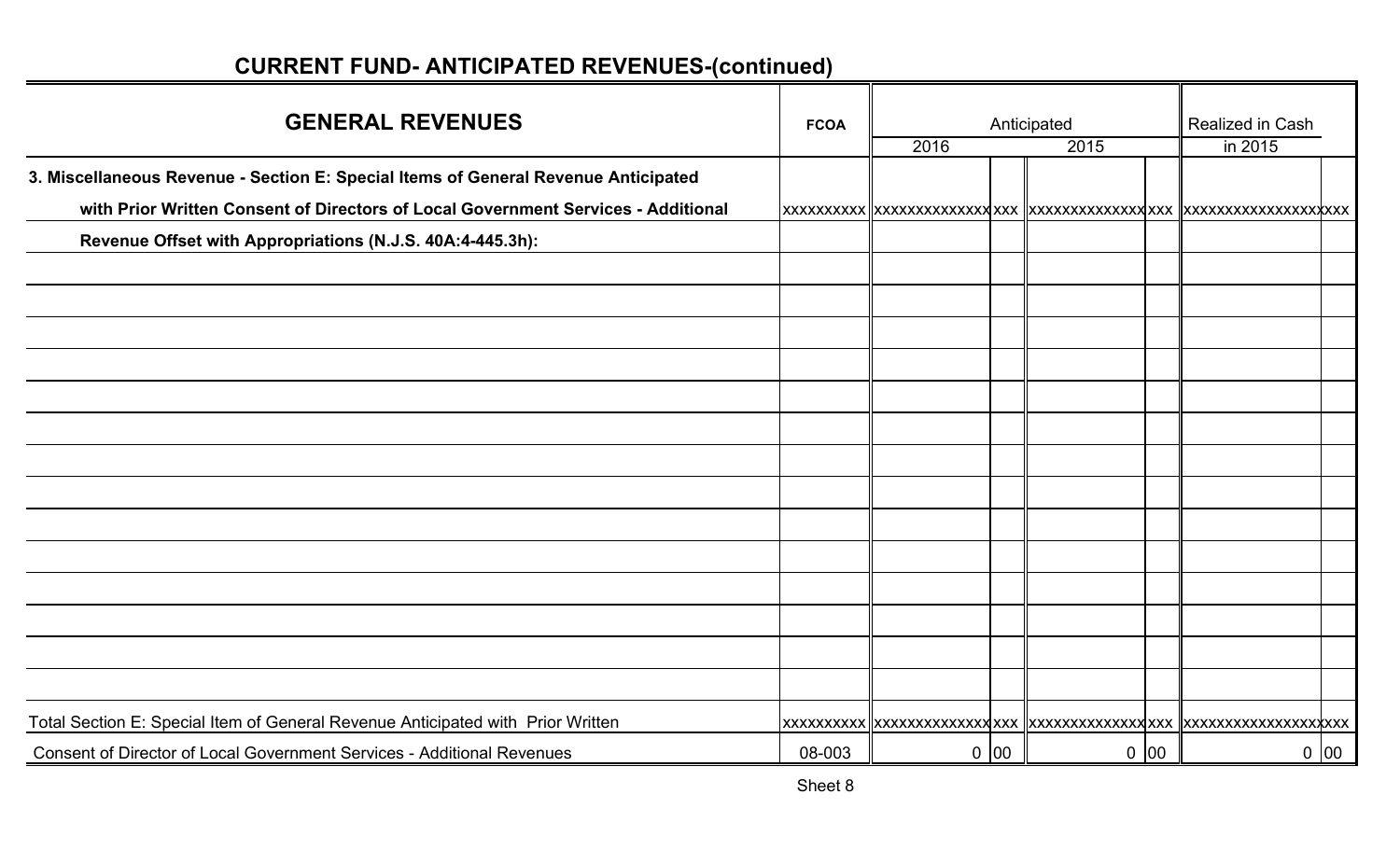| <b>GENERAL REVENUES</b>                                                                                                                                                                                                 | <b>FCOA</b> |             | Anticipated | Realized in Cash |              |
|-------------------------------------------------------------------------------------------------------------------------------------------------------------------------------------------------------------------------|-------------|-------------|-------------|------------------|--------------|
| 3. Miscellaneous Revenues - Section F: Special Items of General Revenue<br>Anticipated with Prior Written Consent of Director of Local Government<br>Services - Public and Private Revenues Offset with Appropriations: | XXXXXXX     | 2016        | 2015        | in 2015          |              |
|                                                                                                                                                                                                                         |             |             |             |                  |              |
| N.J. Transportation Trust Fund Authority Act-FY 2014 Diesterweg Reconstruction                                                                                                                                          | 10-865      |             | 199,921 00  | 199,921          | 00           |
| <b>Recycling Tonnage Grant</b>                                                                                                                                                                                          | 10-701      |             | $9,122$ 00  | $9,122$ 00       |              |
|                                                                                                                                                                                                                         |             |             |             |                  |              |
| <b>Clean Communities Program</b>                                                                                                                                                                                        | 10-770      |             | 13,837 00   | 13,837           | 00           |
| <b>Transportation Alternatives</b>                                                                                                                                                                                      | 10-771      |             | 296,000 00  | 296,000          | $ 00\rangle$ |
| Municipal Alliance on Alcoholism and Drug Abuse-July 1 -June 30                                                                                                                                                         | 10-704      | $12,963$ 00 | $12,963$ 00 | 12,963           | $ 00\rangle$ |
| <b>Sustainable Jersey Capacity Growing Grant</b>                                                                                                                                                                        | 10-718      |             | $2,000$ 00  | $2,000$ 00       |              |
|                                                                                                                                                                                                                         |             |             |             |                  |              |
| <b>Body Armor Fund</b>                                                                                                                                                                                                  | 10-719      | 1,678 00    | 1,681 00    | 1,681            | 00           |
| <b>Bulletproof Vest</b>                                                                                                                                                                                                 | 10-720      | $1,320$ 00  | 393 00      | 393              | 00           |
| FY15 Transportation Trust Fund-Diesterweg Reconstruction                                                                                                                                                                | 10-772      |             | 190,000 00  | 190,000 00       |              |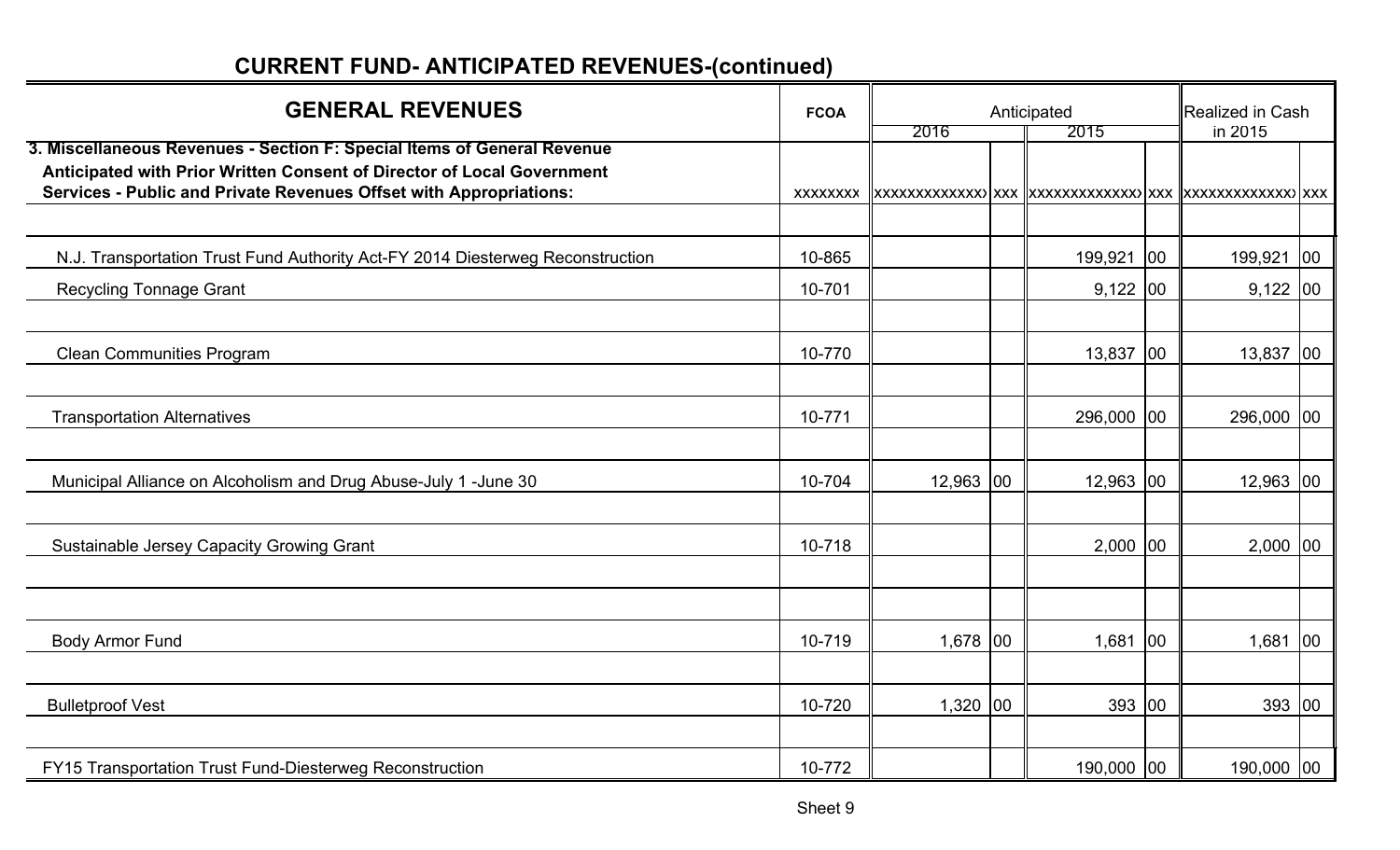| <b>GENERAL REVENUES</b>                                                                                                                                                                                                                    | <b>FCOA</b>         |            | Anticipated | Realized in Cash |              |
|--------------------------------------------------------------------------------------------------------------------------------------------------------------------------------------------------------------------------------------------|---------------------|------------|-------------|------------------|--------------|
|                                                                                                                                                                                                                                            |                     | 2016       | 2015        | in 2015          |              |
| 3. Miscellaneous Revenues - Section F: Special Items of General Revenue Anticipated<br>with Prior Written Consent of Director of Local Government Services - Public and<br><b>Private Revenues Offset with Appropriations -(Continued)</b> | <b>XXXXXXXXX</b>    |            |             |                  |              |
| <b>Atlanticare Garden Grant</b>                                                                                                                                                                                                            | 10-725              | 500 00     | 500 00      | 500              | 00           |
| <b>Atlanticare Farmer's Market Grant</b>                                                                                                                                                                                                   | 10-726              |            | $1,000$ 00  | 1,000            | 00           |
| <b>Small Cities - London Ave Reconstruction</b>                                                                                                                                                                                            | 10-727              | 275,000 00 |             |                  |              |
| Attoney General Body Camera Grant                                                                                                                                                                                                          | 10-728              | $6,000$ 00 |             |                  |              |
| Safe Routes to Schools                                                                                                                                                                                                                     | 10-729              |            | 35,349 00   | 35,349           | $ 00\rangle$ |
| <b>Drunk Driving Enforcement Fund</b>                                                                                                                                                                                                      | 10-730              |            | 24,883 00   | 24,883 00        |              |
| <b>JIF Safety Grant</b>                                                                                                                                                                                                                    | 10-731              |            | 1,431 00    | 1,431            | $ 00\rangle$ |
| Total Section F: Special Items of General Revenue Anticipated with Prior Written<br><b>Consent of Director of Local Government Services - Public and Private Revenues</b>                                                                  | XXXXXXXXX<br>10-001 | 297,461 00 | 789,080 00  | 789,080 00       |              |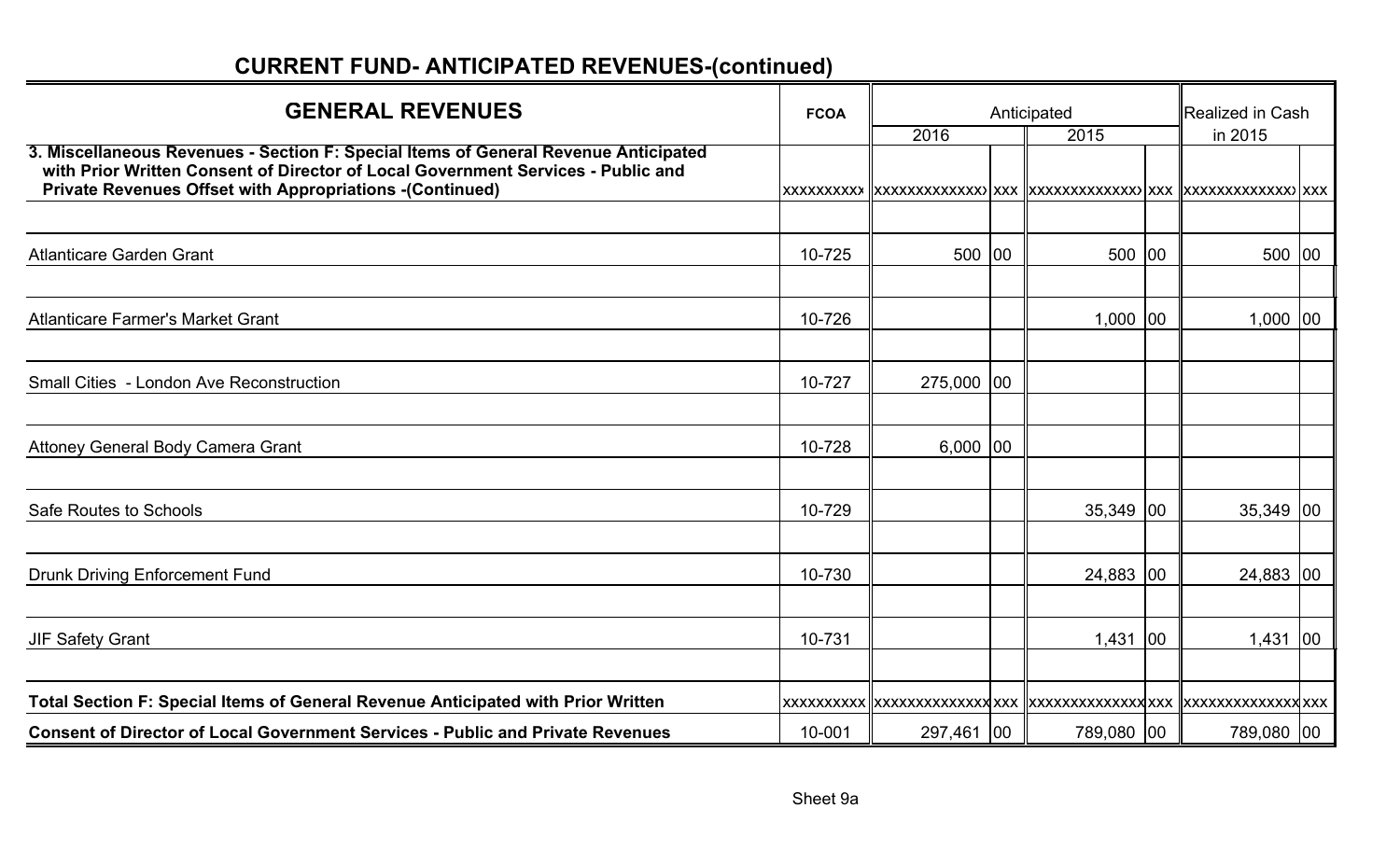| <b>GENERAL REVENUES</b>                                                                                                                                                          | <b>FCOA</b> | 2016        | Anticipated<br>2015 | Realized in Cash<br>in 2015 |  |
|----------------------------------------------------------------------------------------------------------------------------------------------------------------------------------|-------------|-------------|---------------------|-----------------------------|--|
| 3. Miscellaneous Revenues - Section G: Special Items of General Revenue Anticipated<br>with Prior Written Consent of Director of Local Government Services - Other Special Items | XXXXXXX     |             |                     |                             |  |
|                                                                                                                                                                                  |             |             |                     |                             |  |
| <b>Uniform Fire Safety Act</b>                                                                                                                                                   | 08-106      | $11,500$ 00 | 11,500 00           | $11,665$ 00                 |  |
|                                                                                                                                                                                  |             |             |                     |                             |  |
|                                                                                                                                                                                  |             |             |                     |                             |  |
| Sale of EMS Building Additional Land                                                                                                                                             | 08-162      |             | $35,000$ 00         |                             |  |
|                                                                                                                                                                                  |             |             |                     |                             |  |
| <b>Rental Registrations</b>                                                                                                                                                      | 08-105      | 55,000 00   | 55,000 00           | 55,575 00                   |  |
|                                                                                                                                                                                  |             |             |                     |                             |  |
| Payment in Lieu of Taxes                                                                                                                                                         | 08-156      | $60,000$ 00 | $32,000$ 00         | $33,475$ 00                 |  |
|                                                                                                                                                                                  |             |             |                     |                             |  |
| <b>Cemetery Contribution</b>                                                                                                                                                     | 08-159      | 15,000 00   | 15,000 00           | 15,000 00                   |  |
|                                                                                                                                                                                  |             |             |                     |                             |  |
|                                                                                                                                                                                  |             |             |                     |                             |  |
| <b>Reserve for Land Sales</b>                                                                                                                                                    | 08-158      |             | 58,500 00           | 58,500 00                   |  |
|                                                                                                                                                                                  |             |             |                     |                             |  |
| <b>Conifer PILOT</b>                                                                                                                                                             | 08-160      | 53,000 00   | $33,434$ 00         | 34,696 00                   |  |
|                                                                                                                                                                                  |             |             |                     |                             |  |
|                                                                                                                                                                                  |             |             |                     |                             |  |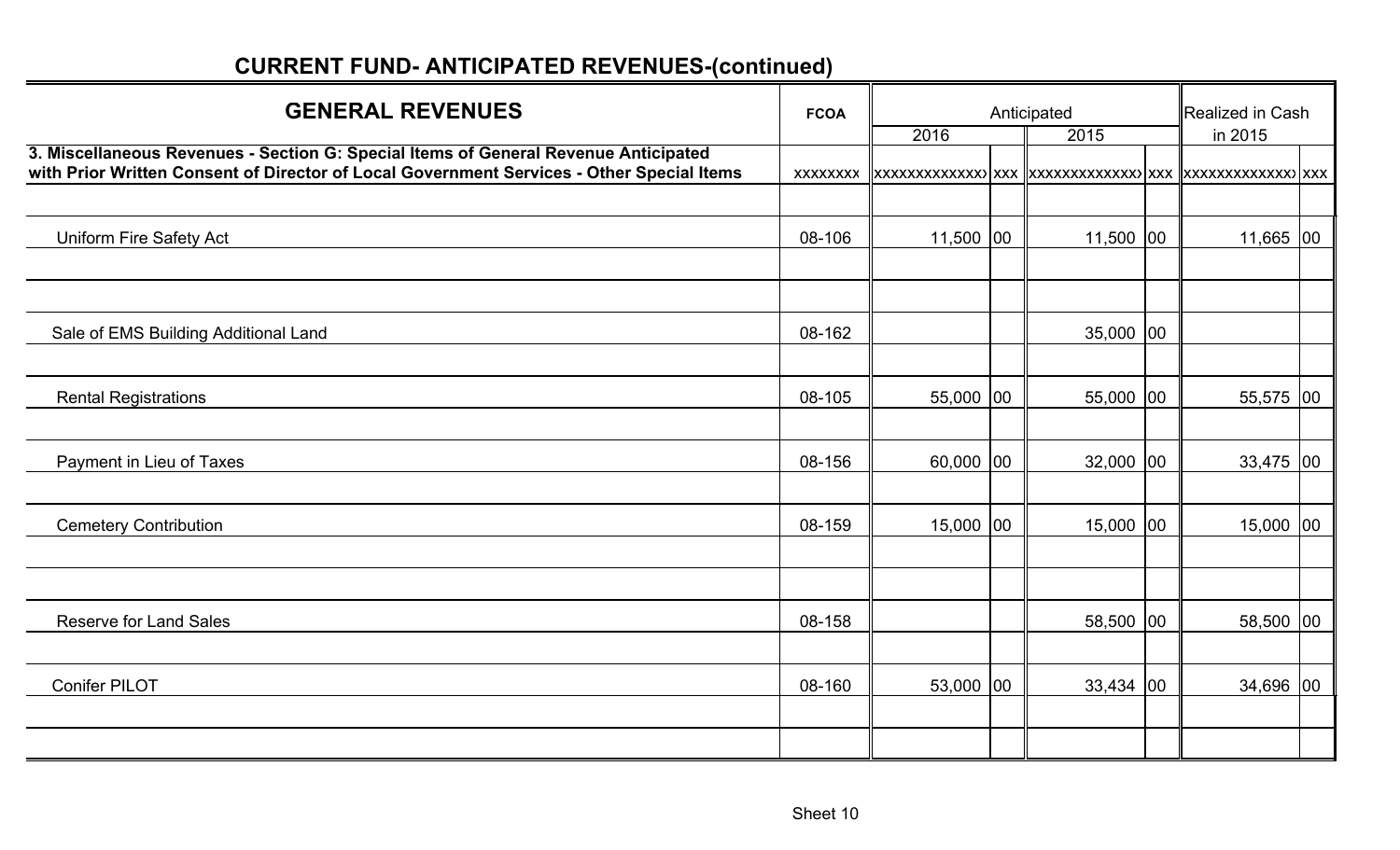| <b>GENERAL REVENUES</b>                                                                                                                                                                                 | <b>FCOA</b> | Anticipated  | Realized in Cash |             |  |
|---------------------------------------------------------------------------------------------------------------------------------------------------------------------------------------------------------|-------------|--------------|------------------|-------------|--|
|                                                                                                                                                                                                         |             | 2016         | 2015             | in 2015     |  |
| 3. Miscellaneous Revenues - Section G: Special Items of General<br>Revenue Anticipated with Prior Written Consent of Director of Local<br><b>Government Services - Other Special Items (continued):</b> | XXXXXXXXX   |              |                  |             |  |
|                                                                                                                                                                                                         |             |              |                  |             |  |
|                                                                                                                                                                                                         |             |              |                  |             |  |
|                                                                                                                                                                                                         |             |              |                  |             |  |
|                                                                                                                                                                                                         |             |              |                  |             |  |
|                                                                                                                                                                                                         |             |              |                  |             |  |
| <b>Wetlands Deed Restriction Income</b>                                                                                                                                                                 | 08-169      | $110,000$ 00 |                  |             |  |
|                                                                                                                                                                                                         |             |              |                  |             |  |
| <b>Forman Land Sale</b>                                                                                                                                                                                 | 08-167      |              | $35,000$ 00      | $35,000$ 00 |  |
| <b>JIF Dividend</b>                                                                                                                                                                                     | 08-168      | $32,987$ 00  | 42,185 00        | $42,185$ 00 |  |
|                                                                                                                                                                                                         |             |              |                  |             |  |
|                                                                                                                                                                                                         |             |              |                  |             |  |
|                                                                                                                                                                                                         |             |              |                  |             |  |
|                                                                                                                                                                                                         |             |              |                  |             |  |
|                                                                                                                                                                                                         |             |              |                  |             |  |
| Total Section G: Special Items of General Revenue Anticipated with Prior Written                                                                                                                        |             |              |                  |             |  |
| <b>Consent of Director of Local Government Services - Other Special Items</b>                                                                                                                           | 08-004      | 337,487 00   | $317,619$ 00     | 286,096 00  |  |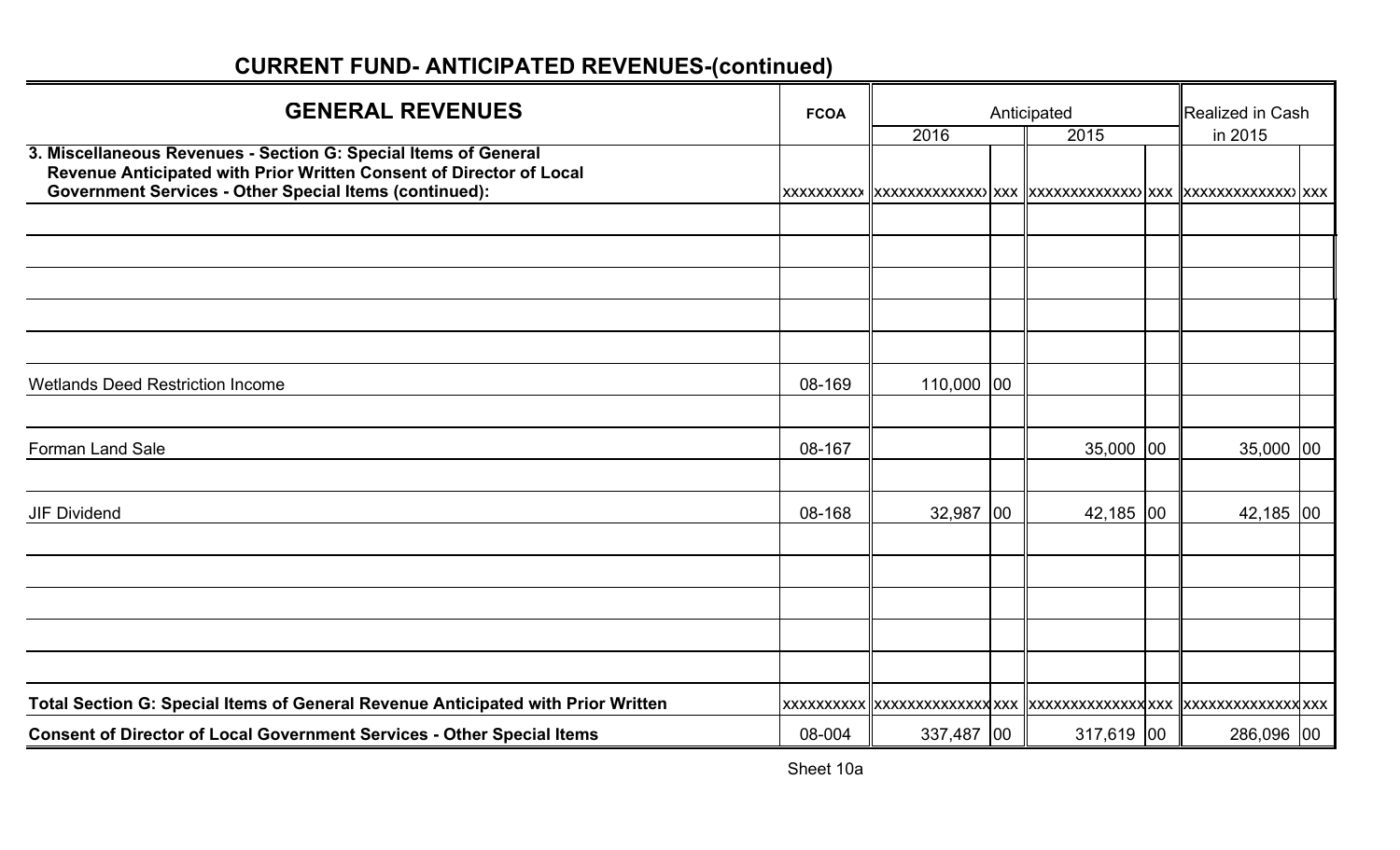| <b>GENERAL REVENUES</b>                                                                                                                                                    | <b>FCOA</b>     |              |      | Anticipated  |      | Realized in Cash |      |
|----------------------------------------------------------------------------------------------------------------------------------------------------------------------------|-----------------|--------------|------|--------------|------|------------------|------|
|                                                                                                                                                                            |                 | 2016         |      | 2015         |      | in 2015          |      |
| <b>Summary of Revenues</b>                                                                                                                                                 |                 |              |      |              |      |                  |      |
| 1. Surplus Anticipated (Sheet 4, #1)                                                                                                                                       | 08-101          | 217,000 00   |      | 213,000 00   |      | 213,000 00       |      |
| 2. Surplus Anticipated with Prior Written Consent of Director of Local Government Services(sht 4,#2)                                                                       | 08-102          | $12,000$  00 |      | 24,000 00    |      | 24,000 00        |      |
| 3. Miscellaneous Revenues                                                                                                                                                  | XXXXXXXX        |              |      |              |      |                  |      |
| <b>Total Section A: Local Revenues</b>                                                                                                                                     | 08-001          | $329,600$ 00 |      | 285,600 00   |      | 473,721 00       |      |
| Total Section B: State Aid Without Offsetting Appropriations                                                                                                               | 09-001          | 473,461 00   |      | 473,461 00   |      | 473,461 00       |      |
| Total Section C: Dedicated Uniform Construction Code Fees Offset with Appropriations                                                                                       | 08-002          | 55,000 00    |      | $31,000$ 00  |      | 56,455 00        |      |
| Special items of General Revenue Anticipated with Prior Written Consent of<br>Total Section D: Director of Local Government Services - Interlocal Muni. Service Agreements | 11-001          |              | 0 00 |              | 0 00 |                  | 0 00 |
| Special items of General Revenue Anticipated with Prior Written Consent of<br>Total Section E:Director of Local Government Services-Additional Revenues                    | 08-003          |              | 0 00 |              | 0 00 |                  | 0 00 |
| Special items of General Revenue Anticipated with Prior Written Consent of<br>Total Section F:Director of Local Government Services-Public and Private Revenues            | 10-001          | 297,461 00   |      | 789,080 00   |      | 789,080 00       |      |
| Special items of General Revenue Anticipated with Prior Written Consent of<br>Total Section G:Director of Local Government Services-Other Special Items                    | 08-004          | 337,487   00 |      | 317,619 00   |      | 286,096 00       |      |
| <b>Total Miscellaneous Revenues</b>                                                                                                                                        | 13-099          | 1,493,009 00 |      | 1,896,760 00 |      | 2,078,813 00     |      |
| 4. Receipts from Delinquent Taxes                                                                                                                                          | 15-449          | $20,000$ 00  |      | $17,550$ 00  |      | 19,513 00        |      |
| 5. Subtotal General Revenues (Items 1,2,3 and 4)                                                                                                                           | 13-199          | 1,742,009 00 |      | 2,151,310 00 |      | 2,335,326 00     |      |
| 6. Amount to be Raised by Taxes for Support of Municipal Budget:                                                                                                           | <b>XXXXXXXX</b> |              |      |              |      |                  |      |
| a) Local Tax for Municipal Purposes Including Reserve for Uncollected Taxes                                                                                                | 07-190          | 4,235,739 00 |      | 4,202,979 00 |      | xxxxxxxxxxxx xx  |      |
| b) Addition to Local District School Tax                                                                                                                                   | 07-191          |              |      |              | 0 00 | XXXXXXXXXXXXX XX |      |
| Total Amount to be Raised by Taxes for Support of Municipal Budget                                                                                                         | 07-199          | 4,235,739 00 |      | 4,202,979 00 |      | 4,139,631 00     |      |
| <b>7. Total General Revenues</b>                                                                                                                                           | 13-299          | 5,977,748 00 |      | 6,354,289 00 |      | 6,474,957 00     |      |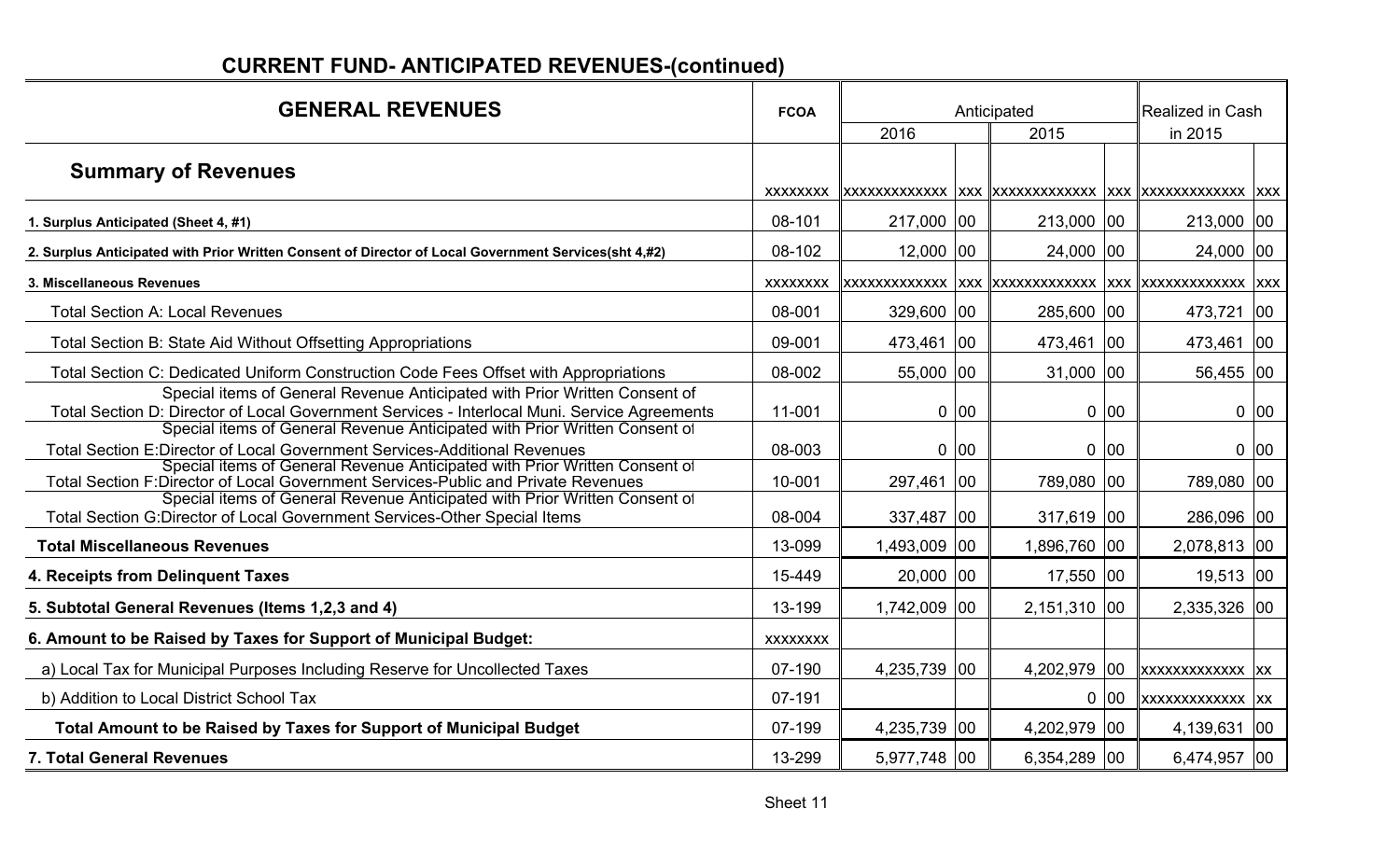| <b>8. GENERAL APPROPRIATIONS</b>    | Do Not                                         |             | Appropriated | <b>Expended 2015</b> |                                                         |                                                          |                           |  |                 |       |
|-------------------------------------|------------------------------------------------|-------------|--------------|----------------------|---------------------------------------------------------|----------------------------------------------------------|---------------------------|--|-----------------|-------|
| (A) Operations - within "CAPS"      | <b>Write In</b><br><b>This</b><br><b>Space</b> | for 2016    |              | for 2015             | for 2015 By<br><b>Emergency</b><br><b>Appropriation</b> | Total for 2015<br>As Modified By<br><b>All Transfers</b> | Paid or<br><b>Charged</b> |  | <b>Reserved</b> |       |
| <b>GENERAL GOVERNMENT:</b>          |                                                |             |              |                      |                                                         |                                                          |                           |  |                 |       |
| <b>Administrative and Executive</b> |                                                |             |              |                      |                                                         |                                                          |                           |  |                 |       |
| Salaries and Wages                  |                                                |             |              |                      |                                                         |                                                          |                           |  |                 |       |
| Governing Body                      | $20 - 110 - 1$                                 | 27,500 00   |              | 27,500 00            |                                                         | 27,500 00                                                | 27,500 00                 |  |                 | 0 00  |
| Municipal Clerk (Other)             | 20-120-1                                       | $97,000$ 00 |              | 95,000 00            |                                                         | 93,400 00                                                | $93,160$ 00               |  | 240 00          |       |
| <b>Other Expenses</b>               |                                                |             |              |                      |                                                         |                                                          |                           |  |                 |       |
| <b>City Clerk</b>                   | 20-120-2                                       | 17,750 00   |              | 17,200 00            |                                                         | 18,300 00                                                | 17,763 00                 |  | 537 00          |       |
| Governing Body                      | 20-110-2                                       | $9,500$ 00  |              | $9,420$ 00           |                                                         | $9,520$ 00                                               | $9,508$ 00                |  |                 | 12 00 |
|                                     |                                                |             |              |                      |                                                         |                                                          |                           |  |                 |       |
|                                     |                                                |             |              |                      |                                                         |                                                          |                           |  |                 |       |
| <b>Financial Administration</b>     | 20-130                                         |             |              |                      |                                                         |                                                          |                           |  |                 |       |
| Salaries and Wages                  | 20-130-1                                       | 73,500 00   |              | 76,000 00            |                                                         | 72,600 00                                                | 72,117 00                 |  | 483 00          |       |
| <b>Other Expenses</b>               | 20-130-2                                       | 53,000 00   |              | $30,000$ 00          |                                                         | 32,900 00                                                | $32,749$ 00               |  | 151             | 00    |
|                                     |                                                |             |              |                      |                                                         |                                                          |                           |  |                 |       |
|                                     |                                                |             |              |                      |                                                         |                                                          |                           |  |                 |       |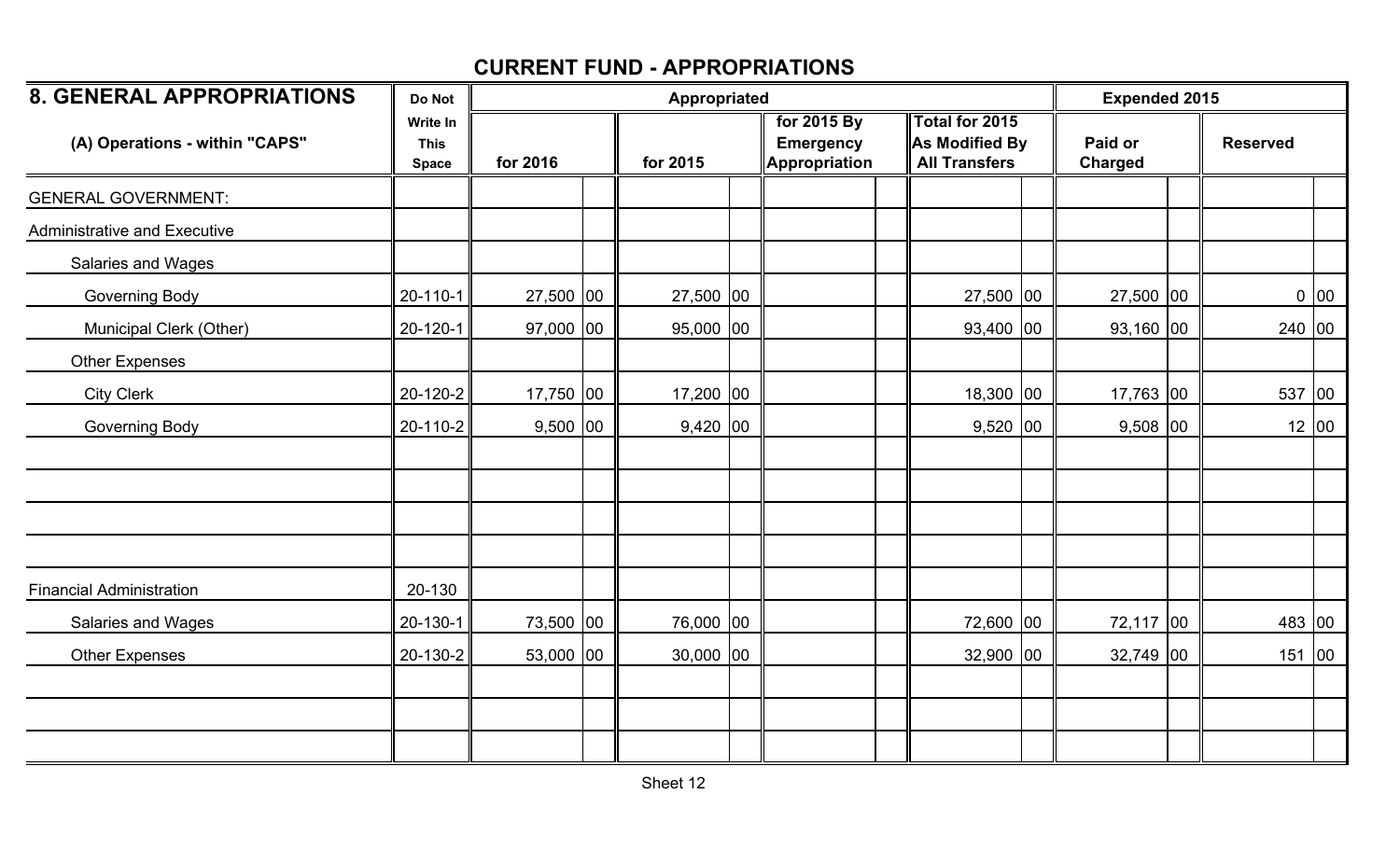| <b>8. GENERAL APPROPRIATIONS</b>            | Do Not                                  |             | Appropriated |                                                  |                                                                        | <b>Expended 2015</b>      |  |                 |      |  |
|---------------------------------------------|-----------------------------------------|-------------|--------------|--------------------------------------------------|------------------------------------------------------------------------|---------------------------|--|-----------------|------|--|
| (A) Operations - within "CAPS" -(Continued) | Write In<br><b>This</b><br><b>Space</b> | for 2016    | for 2015     | for 2015 By<br><b>Emergency</b><br>Appropriation | <b>Total for 2015</b><br><b>As Modified By</b><br><b>All Transfers</b> | Paid or<br><b>Charged</b> |  | <b>Reserved</b> |      |  |
| <b>Audit Services</b>                       | 20-135                                  | $26,500$ 00 | $26,500$ 00  |                                                  | 26,500 00                                                              | 26,500 00                 |  |                 | 0 00 |  |
| <b>Assessment of Taxes</b>                  | 20-150                                  |             |              |                                                  |                                                                        |                           |  |                 |      |  |
| Salaries and Wages                          | $20 - 150 - 1$                          | 19,477 00   | 19,477       |                                                  | 19,477 00                                                              | 19,477 00                 |  |                 | 0 00 |  |
| <b>Other Expenses</b>                       | 20-150-2                                | $9,500$ 00  | 9,500        |                                                  | $9,500$ 00                                                             | $9,047$ 00                |  | 453 00          |      |  |
| <b>Tax Collector</b>                        | 20-145                                  |             |              |                                                  |                                                                        |                           |  |                 |      |  |
| Salaries and Wages                          | $20 - 145 - 1$                          | $35,100$ 00 | $34,500$ 00  |                                                  | $34,000$ 00                                                            | 33,870 00                 |  | 130 00          |      |  |
| Other Expenses:                             |                                         |             |              |                                                  |                                                                        |                           |  |                 |      |  |
| <b>Tax Sale Costs</b>                       | 20-145-2                                | 600 00      | 500 00       |                                                  | 500 00                                                                 | 500 00                    |  |                 | 0 00 |  |
| Miscellaneous Other Expenses                | 20-145-2                                | $5,500$ 00  | 5,500 00     |                                                  | 5,000 00                                                               | $4,113$ 00                |  | 887 00          |      |  |
|                                             |                                         |             |              |                                                  |                                                                        |                           |  |                 |      |  |
| Liquidation of Tax Title Liens and          |                                         |             |              |                                                  |                                                                        |                           |  |                 |      |  |
| <b>Foreclosed Property</b>                  | 20-145                                  |             |              |                                                  |                                                                        |                           |  |                 |      |  |
| Other Expenses                              | 20-145-2                                | 100 00      | 100 00       |                                                  | 100 00                                                                 | 80 00                     |  | 20 00           |      |  |
| <b>Legal Services and Costs</b>             | 20-155                                  |             |              |                                                  |                                                                        |                           |  |                 |      |  |
| <b>Other Expenses</b>                       | 20-155-2                                | 120,000 00  | 100,000 00   |                                                  | 133,500 00                                                             | 129,436 00                |  | $4,064$ 00      |      |  |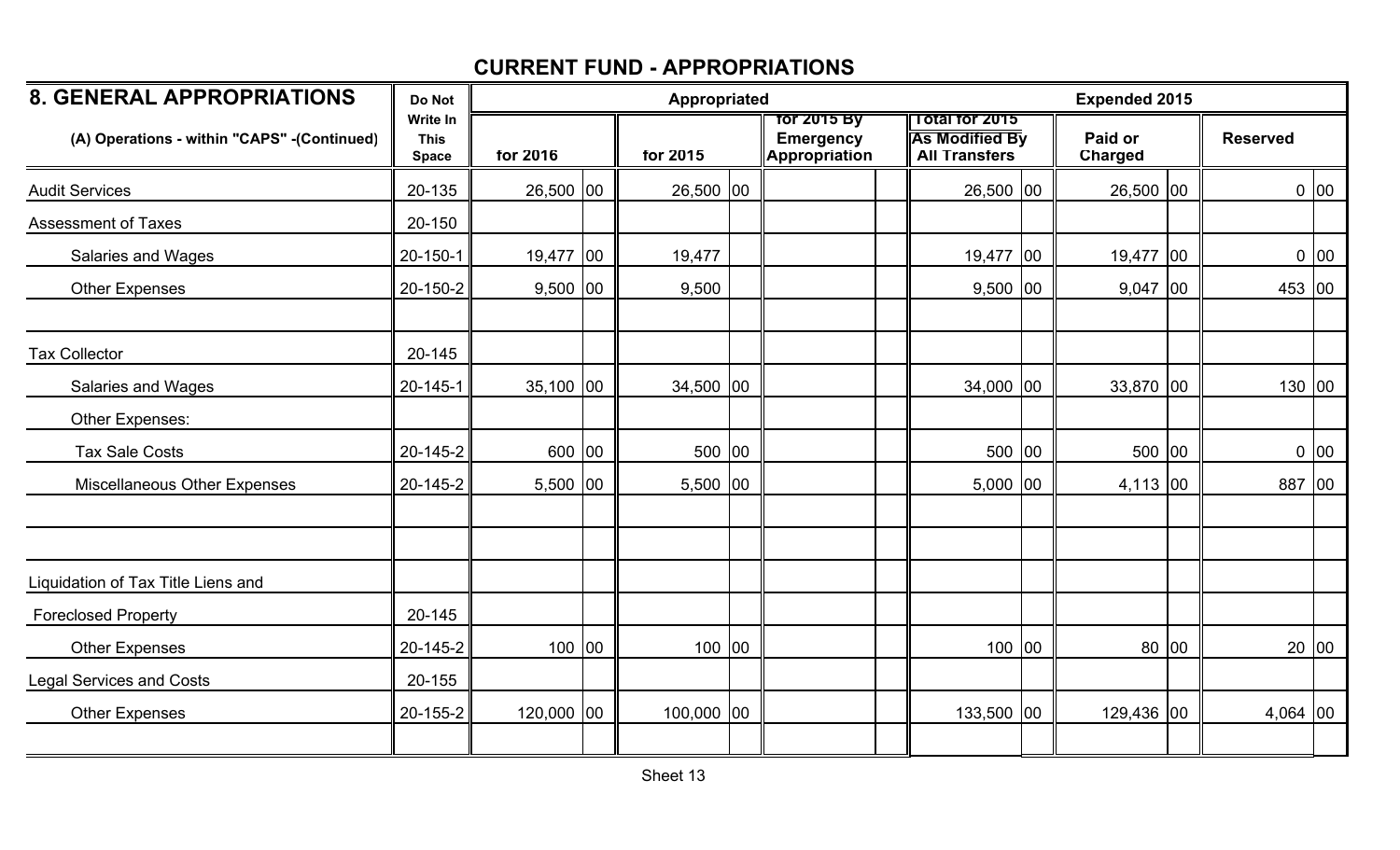| <b>8. GENERAL APPROPRIATIONS</b>            | Do Not                                  |             | Appropriated |            |  | <b>Expended 2015</b>                             |                                                                 |                           |  |                 |       |
|---------------------------------------------|-----------------------------------------|-------------|--------------|------------|--|--------------------------------------------------|-----------------------------------------------------------------|---------------------------|--|-----------------|-------|
| (A) Operations - within "CAPS" -(Continued) | Write In<br><b>This</b><br><b>Space</b> | for 2016    |              | for 2015   |  | for 2015 By<br><b>Emergency</b><br>Appropriation | Total for 2015<br><b>As Modified By</b><br><b>All Transfers</b> | Paid or<br><b>Charged</b> |  | <b>Reserved</b> |       |
| <b>Municipal Prosecutor</b>                 | 25-275                                  |             |              |            |  |                                                  |                                                                 |                           |  |                 |       |
| Salaries and Wages                          | 25-275-1                                | $11,500$ 00 |              | 11,500 00  |  |                                                  | 11,500 00                                                       | $11,500$ 00               |  |                 | 0 00  |
| <b>Engineering Services and Costs</b>       | 20-165                                  |             |              |            |  |                                                  |                                                                 |                           |  |                 |       |
| <b>Other Expenses</b>                       | 20-165-2                                | 7,750 00    |              | 4,500 00   |  |                                                  | $5,000$ 00                                                      | 4,930 $ 00$               |  |                 | 70 00 |
| <b>Public Buildings and Grounds</b>         | 26-310                                  |             |              |            |  |                                                  |                                                                 |                           |  |                 |       |
| <b>Other Expenses</b>                       | 26-310-2                                | $23,000$ 00 |              | 23,000 00  |  |                                                  | 26,000 00                                                       | 25,638 00                 |  | 362 00          |       |
| Municipal Land Use Law (N.J.S.A. 40:55D-1)  |                                         |             |              |            |  |                                                  |                                                                 |                           |  |                 |       |
| Combined Planning & Zoning/Code Board       | 21-186                                  |             |              |            |  |                                                  |                                                                 |                           |  |                 |       |
| <b>Salaries and Wages</b>                   | 21-186-1                                | $60,000$ 00 |              | 60,000 00  |  |                                                  | 55,500 00                                                       | 54,789 00                 |  | 711             | 00    |
| <b>Other Expenses</b>                       | 21-186-2                                | 14,950 00   |              | $9,550$ 00 |  |                                                  | $10,300$ 00                                                     | 10,156 00                 |  | 144 00          |       |
| Municipal Land Use Law (N.J.S.A. 40:55D-1)  |                                         |             |              |            |  |                                                  |                                                                 |                           |  |                 |       |
| <b>Planning Board</b>                       | 21-180                                  |             |              |            |  |                                                  |                                                                 |                           |  |                 |       |
| Miscellaneous Other Expenses                | 21-180-2                                |             |              |            |  |                                                  |                                                                 |                           |  |                 |       |
| Zoning/Code Board of Adjustment             | 21-185                                  |             |              |            |  |                                                  |                                                                 |                           |  |                 |       |
| Salaries and Wages                          | $21 - 185 - 1$                          |             |              |            |  |                                                  |                                                                 |                           |  |                 |       |
| <b>Other Expenses</b>                       | $21 - 185 - 2$                          |             |              |            |  |                                                  |                                                                 |                           |  |                 |       |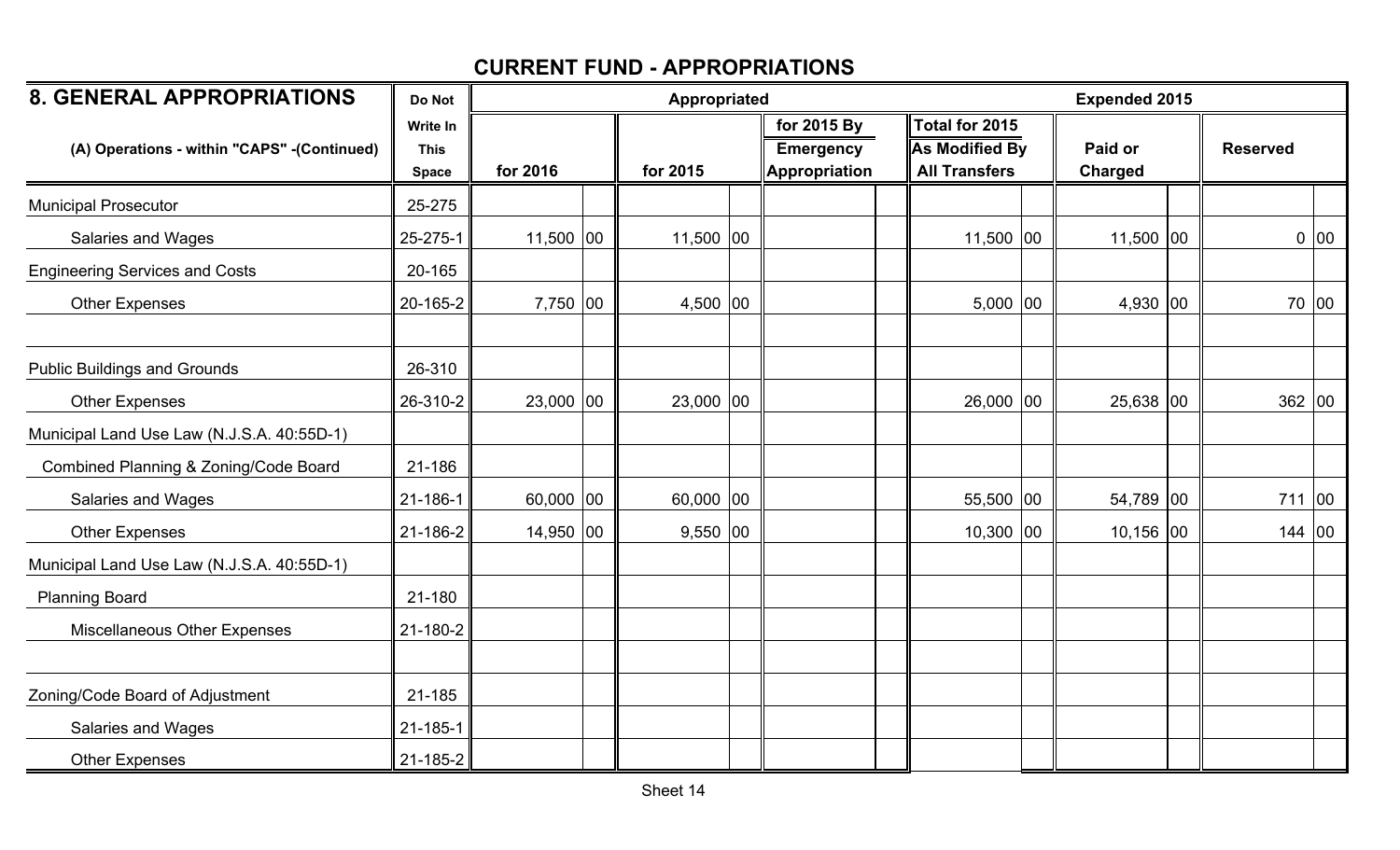| <b>8. GENERAL APPROPRIATIONS</b>             | Do Not                                  |             | Appropriated |             |               | <b>Expended 2015</b> |                                                                 |                    |      |                 |
|----------------------------------------------|-----------------------------------------|-------------|--------------|-------------|---------------|----------------------|-----------------------------------------------------------------|--------------------|------|-----------------|
| (A) Operations - within "CAPS" - (Continued) | Write In<br><b>This</b><br><b>Space</b> | for 2016    |              | for 2015    | Appropriation |                      | Total for 2015<br><b>As Modified By</b><br><b>All Transfers</b> | Paid or<br>Charged |      | <b>Reserved</b> |
|                                              |                                         |             |              |             |               |                      |                                                                 |                    |      |                 |
|                                              |                                         |             |              |             |               |                      |                                                                 |                    |      |                 |
| <b>Economic Development</b>                  | 20-170                                  |             |              |             |               |                      |                                                                 |                    |      |                 |
| <b>Other Expenses</b>                        | 20-170-2                                | 100 00      |              | 100 00      |               |                      | 100 00                                                          |                    | 0 00 | 100 00          |
| <b>PUBLIC SAFETY:</b>                        |                                         |             |              |             |               |                      |                                                                 |                    |      |                 |
| Fire                                         | 25-265                                  |             |              |             |               |                      |                                                                 |                    |      |                 |
| Salaries and Wages                           | 25-265-1                                | $2,700$ 00  |              | $2,700$ 00  |               |                      | $2,700$ 00                                                      | $2,700$ 00         |      | 0 00            |
| Other Expenses:                              |                                         |             |              |             |               |                      |                                                                 |                    |      |                 |
| Aid to Volunteer Companies                   | 25-255-1                                | $30,000$ 00 |              | $30,000$ 00 |               |                      | $30,000$ 00                                                     | $30,000$ 00        |      | 0 00            |
| <b>Fire Prevention</b>                       | 25-265                                  |             |              |             |               |                      |                                                                 |                    |      |                 |
| Salaries and Wages                           | 25-265-1                                | $13,500$ 00 |              | $13,500$ 00 |               |                      | $13,500$ 00                                                     | $13,500$ 00        |      | 0 00            |
| <b>Other Expenses</b>                        | 25-265-2                                | $1,500$ 00  |              | $1,500$ 00  |               |                      | 500 00                                                          | 290 00             |      | 210 00          |
|                                              |                                         |             |              |             |               |                      |                                                                 |                    |      |                 |
| Right to Know Act/Safety Coordinator         | 20-120                                  |             |              |             |               |                      |                                                                 |                    |      |                 |
| Salaries and Wages                           | $20 - 120 - 1$                          | $1,500$ 00  |              | $1,500$ 00  |               |                      | $1,500$ 00                                                      | $1,500$ 00         |      | 0 00            |
| <b>Other Expenses</b>                        | 20-120-2                                | 250 00      |              | 250 00      |               |                      | 250 00                                                          |                    | 0 00 | 250 00          |
|                                              |                                         |             |              |             |               |                      |                                                                 |                    |      |                 |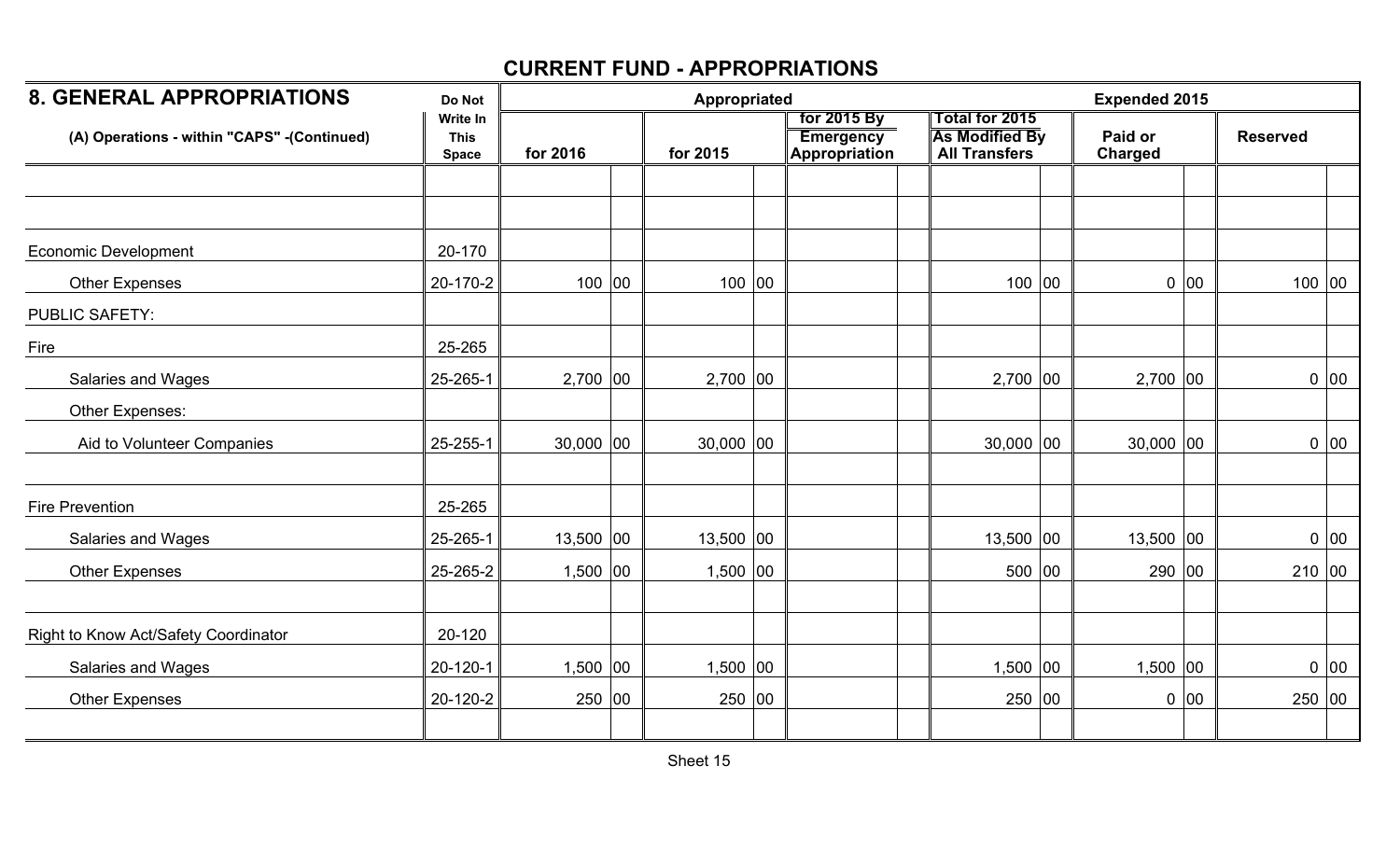| <b>8. GENERAL APPROPRIATIONS</b>             | Do Not                                  |              | Appropriated |  |                                                         |                                                                        |  | <b>Expended 2015</b> |  |                 |      |  |
|----------------------------------------------|-----------------------------------------|--------------|--------------|--|---------------------------------------------------------|------------------------------------------------------------------------|--|----------------------|--|-----------------|------|--|
| (A) Operations - within "CAPS" - (Continued) | Write In<br><b>This</b><br><b>Space</b> | for 2016     | for 2015     |  | for 2015 By<br><b>Emergency</b><br><b>Appropriation</b> | <b>Total for 2015</b><br><b>As Modified By</b><br><b>All Transfers</b> |  | Paid or<br>Charged   |  | <b>Reserved</b> |      |  |
|                                              |                                         |              |              |  |                                                         |                                                                        |  |                      |  |                 |      |  |
| Police                                       | 25-240                                  |              |              |  |                                                         |                                                                        |  |                      |  |                 |      |  |
| Salaries and Wages                           | 25-240-1                                | 1,372,000 00 | 1,345,000 00 |  |                                                         | 1,335,000 00                                                           |  | 1,330,044 00         |  | $4,956$ 00      |      |  |
| Other Expenses:                              |                                         |              |              |  |                                                         |                                                                        |  |                      |  |                 |      |  |
| <b>Purchase of Police Car</b>                | 25-240-2                                | 21,780 00    | 16,689 00    |  |                                                         | 16,689 00                                                              |  | 16,689 00            |  |                 | 0 00 |  |
| Miscellaneous Other Expenses                 | 25-240-2                                | $35,000$ 00  | $35,000$ 00  |  |                                                         | 41,500 00                                                              |  | 41,465 00            |  | 35 00           |      |  |
|                                              |                                         |              |              |  |                                                         |                                                                        |  |                      |  |                 |      |  |
| <b>Police Radio and Communications</b>       | 25-250                                  |              |              |  |                                                         |                                                                        |  |                      |  |                 |      |  |
| Salaries and Wages                           | 25-250-1                                | $3,875$ 00   | $3,875$ 00   |  |                                                         | 3,875 00                                                               |  | 3,875 00             |  |                 | 0 00 |  |
| <b>Other Expenses</b>                        | 25-250-2                                | 181,423 00   | 178,742 00   |  |                                                         | 178,742 00                                                             |  | 177,860 00           |  | 882 00          |      |  |
| <b>Municipal Court</b>                       | 43-490                                  |              |              |  |                                                         |                                                                        |  |                      |  |                 |      |  |
| Salaries and Wages                           | 43-490-1                                | 75,000 00    | 77,000 00    |  |                                                         | 73,500 00                                                              |  | 72,745 00            |  | 755 00          |      |  |
| <b>Other Expenses</b>                        | 43-490-2                                | $10,000$ 00  | $10,000$ 00  |  |                                                         | $8,000$ 00                                                             |  | 7,311 00             |  | 689 00          |      |  |
| <b>Public Defender</b>                       | 43-495                                  |              |              |  |                                                         |                                                                        |  |                      |  |                 |      |  |
| Salaries and Wages                           | 43-495-1                                | 4,500 00     | 4,500 00     |  |                                                         | 4,500 00                                                               |  | $4,500$ 00           |  |                 | 0 00 |  |
|                                              |                                         |              |              |  |                                                         |                                                                        |  |                      |  |                 |      |  |
| First Aid Organization - Contribution        | 25-260                                  | $15,000$ 00  |              |  |                                                         |                                                                        |  |                      |  |                 |      |  |
|                                              |                                         |              |              |  |                                                         |                                                                        |  |                      |  |                 |      |  |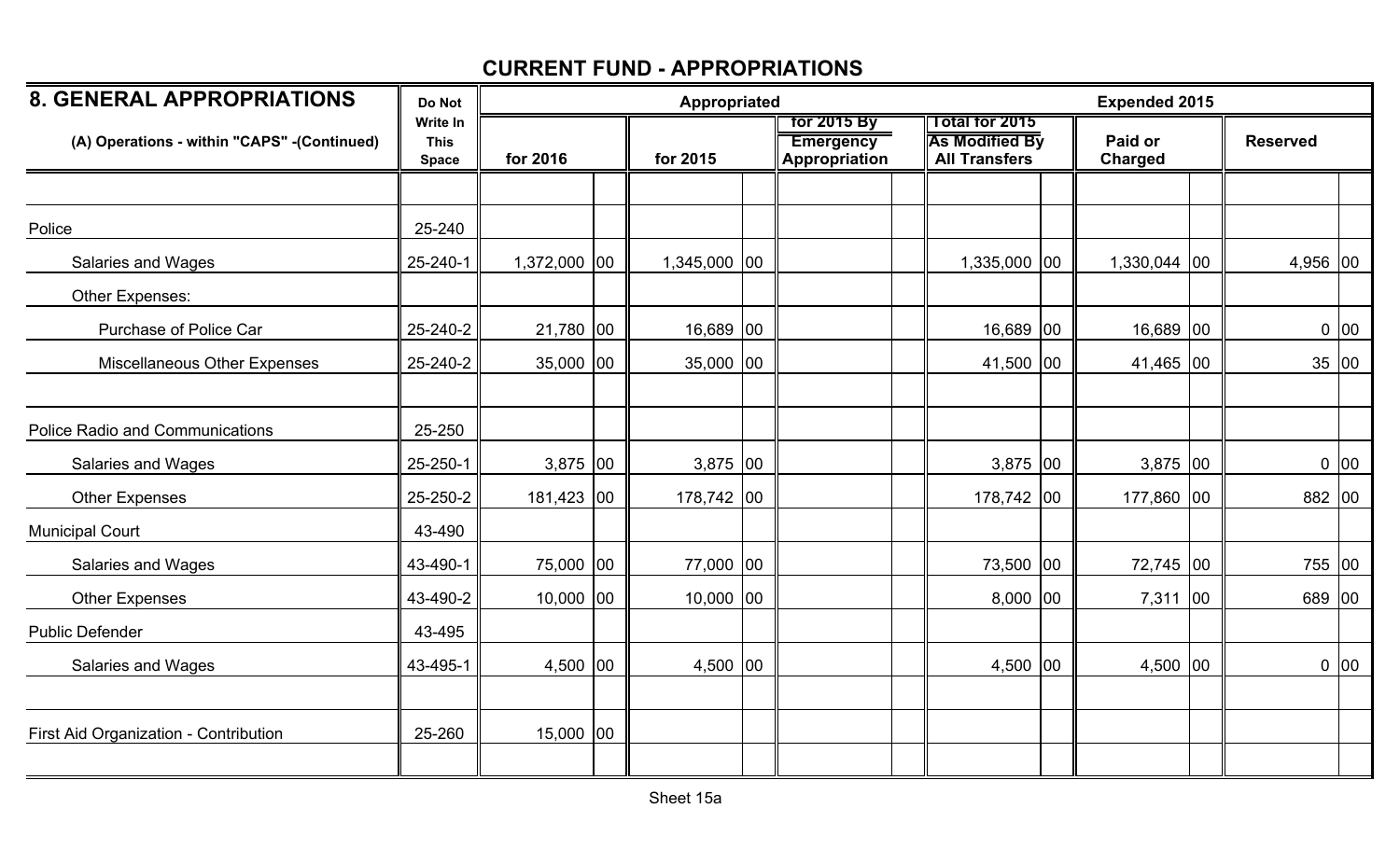| <b>8. GENERAL APPROPRIATIONS</b>             | Do Not                                  |             | Appropriated |            |       | <b>Expended 2015</b>                             |                                                                 |       |                    |              |                 |       |
|----------------------------------------------|-----------------------------------------|-------------|--------------|------------|-------|--------------------------------------------------|-----------------------------------------------------------------|-------|--------------------|--------------|-----------------|-------|
| (A) Operations - within "CAPS" - (Continued) | Write In<br><b>This</b><br><b>Space</b> | for 2016    |              | for 2015   |       | for 2015 By<br><b>Emergency</b><br>Appropriation | Total for 2015<br><b>As Modified By</b><br><b>All Transfers</b> |       | Paid or<br>Charged |              | <b>Reserved</b> |       |
| <b>Emergency Management Services</b>         | 25-252                                  |             |              |            |       |                                                  |                                                                 |       |                    |              |                 |       |
| Salaries and Wages                           | 25-252-1                                | $1,050$ 00  |              | $1,050$ 00 |       |                                                  | $1,050$ 00                                                      |       | $1,050$ 00         |              |                 | 0 00  |
| <b>Other Expenses</b>                        | 25-252-2                                | 900 00      |              | 900   00   |       |                                                  | 900 00                                                          |       | 856 00             |              | 44 00           |       |
| <b>PUBLIC WORKS</b>                          |                                         |             |              |            |       |                                                  |                                                                 |       |                    |              |                 |       |
| Solid Waste Collection (Public Works)        | 26-305                                  |             |              |            |       |                                                  |                                                                 |       |                    |              |                 |       |
| Salaries and Wages                           | 26-305-1                                | 250,500 00  |              | 247,500 00 |       |                                                  | 243,500 00                                                      |       | 241,447            | $ 00\rangle$ | $2,053$ 00      |       |
| Other Expenses:                              |                                         |             |              |            |       |                                                  |                                                                 |       |                    |              |                 |       |
| Hauling Fee (Tipping and Hauling Fee)        | 26-305-2                                | 265,000 00  |              | 265,000 00 |       |                                                  | 261,500 00                                                      |       | 261,004 00         |              | 496 00          |       |
| Miscellaneous Other Expenses                 | 26-305-2                                | $19,000$ 00 |              | 66,000 00  |       |                                                  | $93,150$ 00                                                     |       | $92,614$ 00        |              | 536 00          |       |
| <b>Vehicle Maintenance</b>                   | 26-305-3                                | 75,000 00   |              |            |       |                                                  |                                                                 |       |                    |              |                 |       |
| Solid Waste Disposal Cost                    | 32-465                                  | 130,000 00  |              | 130,000 00 |       |                                                  | 135,000 00                                                      |       | 134,727 00         |              | 273 00          |       |
| <b>City Garage</b>                           | 26-315                                  |             |              |            |       |                                                  |                                                                 |       |                    |              |                 |       |
| Salaries and Wages                           | 26-315-1                                | 100 00      |              | 100 00     |       |                                                  | $100$ 00                                                        |       |                    | 0 00         | 100   00        |       |
| <b>Other Expenses</b>                        | 26-315-2                                |             | 90 00        |            | 90 00 |                                                  |                                                                 | 90 00 |                    | 0 00         |                 | 90 00 |
|                                              |                                         |             |              |            |       |                                                  |                                                                 |       |                    |              |                 |       |
|                                              |                                         |             |              |            |       |                                                  |                                                                 |       |                    |              |                 |       |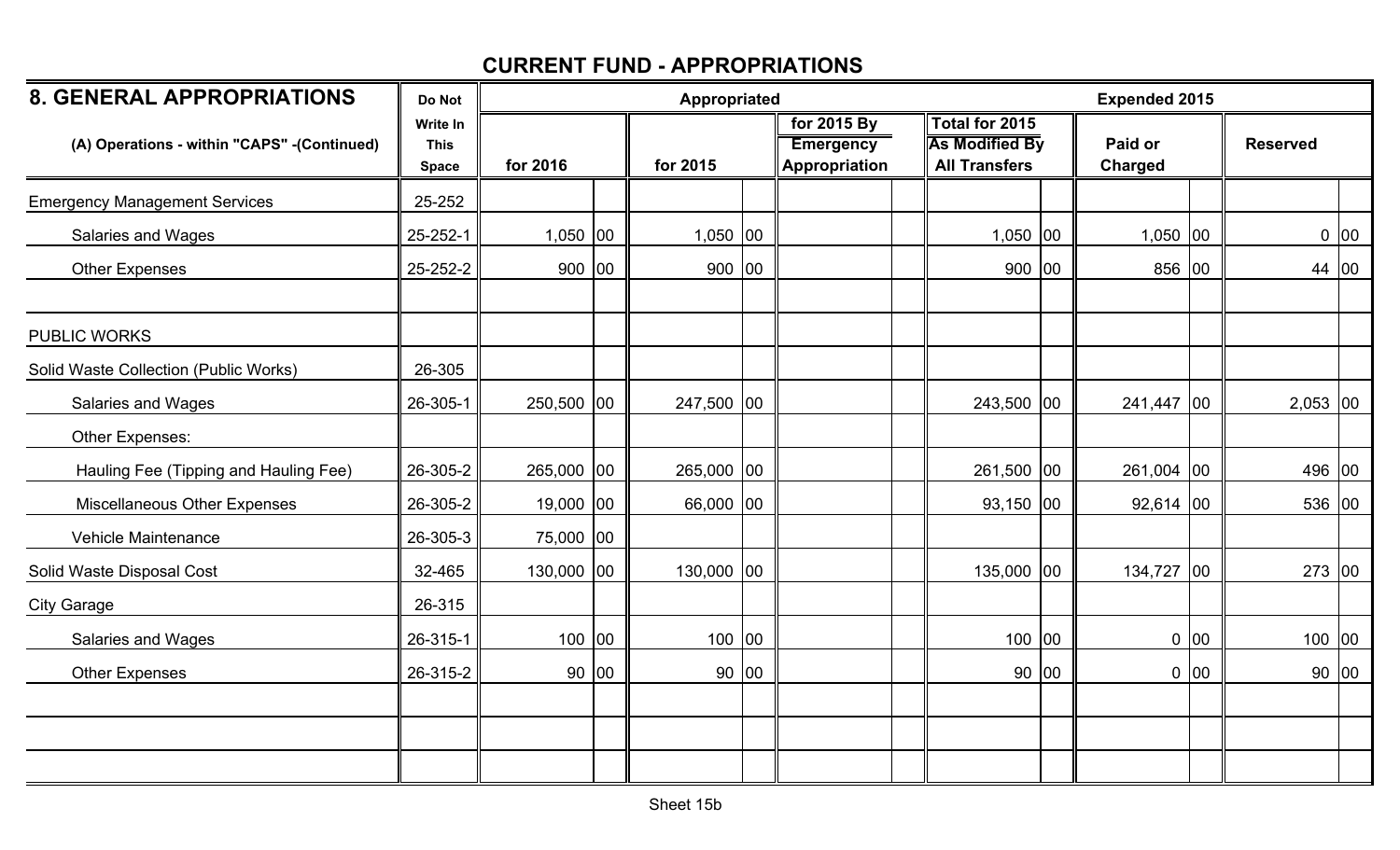| <b>8. GENERAL APPROPRIATIONS</b>             | Do Not                                  |             |       | Appropriated |                                                  |                                                                 |       | <b>Expended 2015</b> |      |                 |       |
|----------------------------------------------|-----------------------------------------|-------------|-------|--------------|--------------------------------------------------|-----------------------------------------------------------------|-------|----------------------|------|-----------------|-------|
| (A) Operations - within "CAPS" - (Continued) | Write In<br><b>This</b><br><b>Space</b> | for 2016    |       | for 2015     | tor 2015 By<br><b>Emergency</b><br>Appropriation | Total for 2015<br><b>As Modified By</b><br><b>All Transfers</b> |       | Paid or<br>Charged   |      | <b>Reserved</b> |       |
|                                              |                                         |             |       |              |                                                  |                                                                 |       |                      |      |                 |       |
| HEALTH AND WELFARE                           |                                         |             |       |              |                                                  |                                                                 |       |                      |      |                 |       |
| Animal Control (Dog Regulation)              | 27-340                                  |             |       |              |                                                  |                                                                 |       |                      |      |                 |       |
| Other Expenses                               | 27-340-2                                | $10,200$ 00 |       | $10,200$ 00  |                                                  | $10,200$ 00                                                     |       | $10,200$ 00          |      |                 | 0 00  |
| <b>RECREATION AND EDUCATION:</b>             |                                         |             |       |              |                                                  |                                                                 |       |                      |      |                 |       |
| Parks and Playgrounds                        | 28-370                                  |             |       |              |                                                  |                                                                 |       |                      |      |                 |       |
| Salaries and Wages                           | 28-370-1                                | 35,400 00   |       | 35,400 00    |                                                  | $34,250$ 00                                                     |       | $34,244$ 00          |      |                 | 6 00  |
| <b>Other Expenses</b>                        |                                         |             |       |              |                                                  |                                                                 |       |                      |      |                 |       |
| Lining of Kern Field                         | 28-370-2                                |             | 25 00 | 25 00        |                                                  |                                                                 | 25 00 |                      | 0 00 |                 | 25 00 |
| Miscellaneous Other Expenses                 | 28-370-2                                | $10,400$ 00 |       | $10,400$ 00  |                                                  | $11,550$ 00                                                     |       | $11,516$ 00          |      |                 | 34 00 |
|                                              |                                         |             |       |              |                                                  |                                                                 |       |                      |      |                 |       |
|                                              |                                         |             |       |              |                                                  |                                                                 |       |                      |      |                 |       |
|                                              |                                         |             |       |              |                                                  |                                                                 |       |                      |      |                 |       |
|                                              |                                         |             |       |              |                                                  |                                                                 |       |                      |      |                 |       |
|                                              |                                         |             |       |              |                                                  |                                                                 |       |                      |      |                 |       |
|                                              |                                         |             |       |              |                                                  |                                                                 |       |                      |      |                 |       |
|                                              |                                         |             |       |              |                                                  |                                                                 |       |                      |      |                 |       |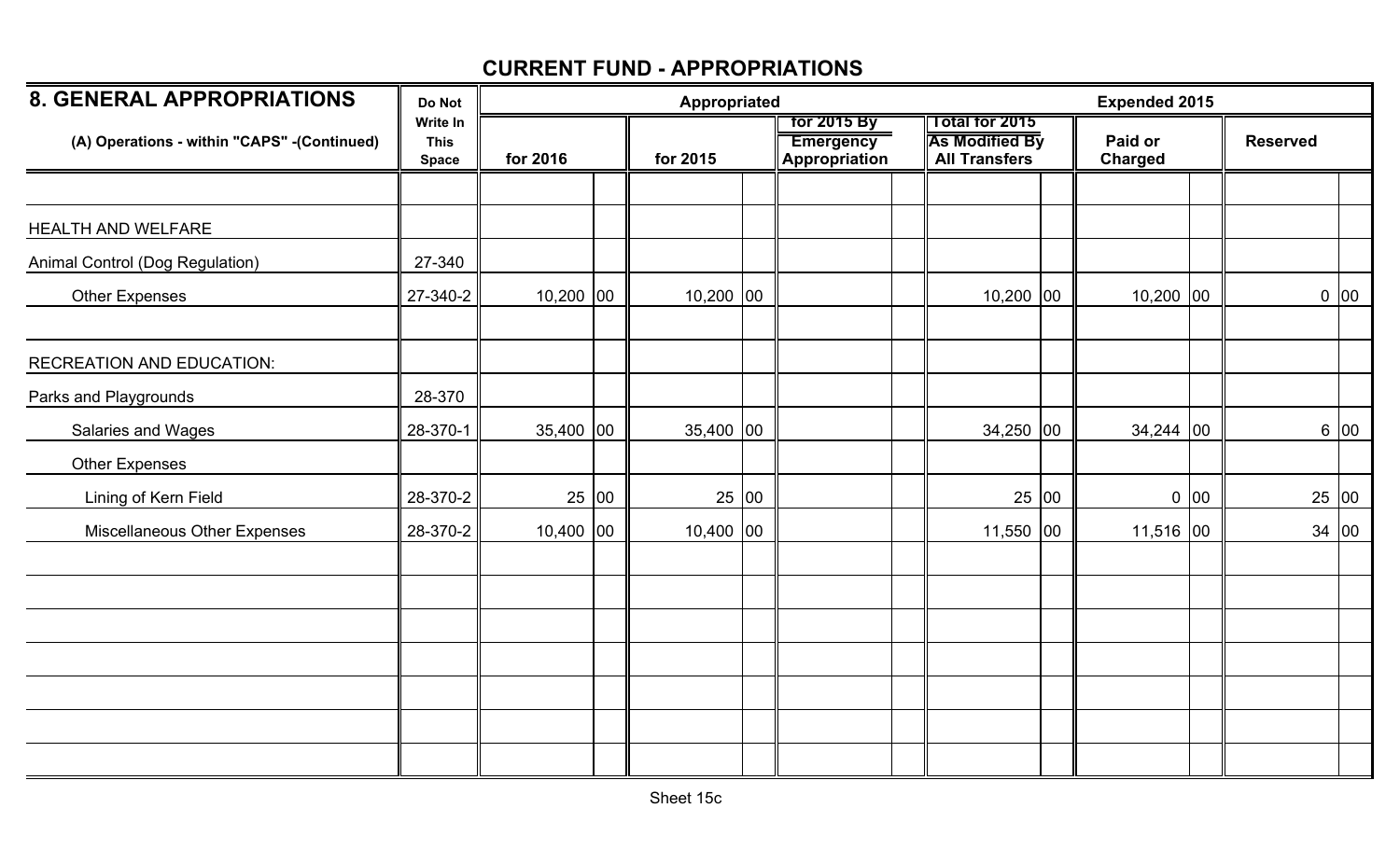| <b>8. GENERAL APPROPRIATIONS</b>            | Do Not                                  |              | Appropriated |                                                  |                                                                 | <b>Expended 2015</b>      |                 |                  |
|---------------------------------------------|-----------------------------------------|--------------|--------------|--------------------------------------------------|-----------------------------------------------------------------|---------------------------|-----------------|------------------|
| (A) Operations - within "CAPS" -(Continued) | Write In<br><b>This</b><br><b>Space</b> | for 2016     | for 2015     | for 2015 By<br><b>Emergency</b><br>Appropriation | Total for 2015<br><b>As Modified By</b><br><b>All Transfers</b> | Paid or<br><b>Charged</b> | <b>Reserved</b> |                  |
|                                             |                                         |              |              |                                                  |                                                                 |                           |                 |                  |
| Anniversary or Holiday                      | 30-420                                  |              |              |                                                  |                                                                 |                           |                 |                  |
| <b>Other Expenses</b>                       | 30-420-2                                | 4,500 $ 00 $ | $4,433$ 00   |                                                  | $4,433$ 00                                                      | 4,432 00                  |                 | $1\overline{00}$ |
|                                             |                                         |              |              |                                                  |                                                                 |                           |                 |                  |
|                                             |                                         |              |              |                                                  |                                                                 |                           |                 |                  |
|                                             |                                         |              |              |                                                  |                                                                 |                           |                 |                  |
|                                             |                                         |              |              |                                                  |                                                                 |                           |                 |                  |
|                                             |                                         |              |              |                                                  |                                                                 |                           |                 |                  |
|                                             |                                         |              |              |                                                  |                                                                 |                           |                 |                  |
| Youth Program                               | 28-370                                  |              |              |                                                  |                                                                 |                           |                 |                  |
| Other Expenses:                             |                                         |              |              |                                                  |                                                                 |                           |                 |                  |
| Key Rec Youth Program                       | 28-370-2                                | $5,000$ 00   | $5,000$ 00   |                                                  | $5,000$ 00                                                      | $5,000$ 00                |                 | 0 00             |
| <b>Crusaders Youth Program</b>              | 28-370-2                                | $14,000$ 00  | 14,000 00    |                                                  | $14,000$ 00                                                     | 14,000 00                 |                 | 0 00             |
|                                             |                                         |              |              |                                                  |                                                                 |                           |                 |                  |
|                                             |                                         |              |              |                                                  |                                                                 |                           |                 |                  |
|                                             |                                         |              |              |                                                  |                                                                 |                           |                 |                  |
|                                             |                                         |              |              |                                                  |                                                                 |                           |                 |                  |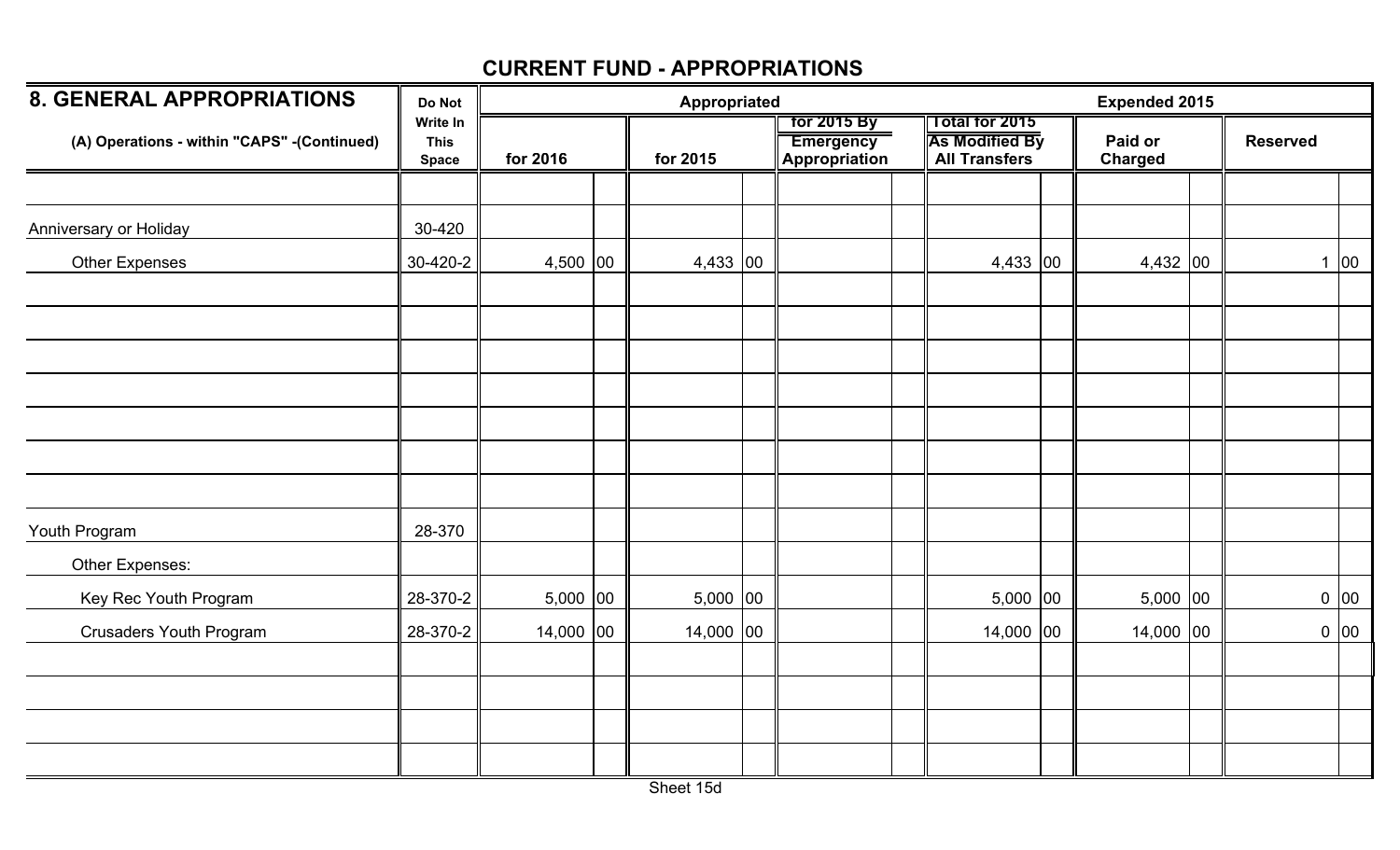| <b>8. GENERAL APPROPRIATIONS</b>            | Do Not                                  |              | Appropriated |                                                         |                                                                        |      | <b>Expended 2015</b>      |      |                 |        |
|---------------------------------------------|-----------------------------------------|--------------|--------------|---------------------------------------------------------|------------------------------------------------------------------------|------|---------------------------|------|-----------------|--------|
| (A) Operations - within "CAPS" -(Continued) | Write In<br><b>This</b><br><b>Space</b> | for 2016     | for 2015     | <b>for 2015 By</b><br><b>Emergency</b><br>Appropriation | <b>Total for 2015</b><br><b>As Modified By</b><br><b>All Transfers</b> |      | Paid or<br><b>Charged</b> |      | <b>Reserved</b> |        |
|                                             |                                         |              |              |                                                         |                                                                        |      |                           |      |                 |        |
| Insurance                                   |                                         |              |              |                                                         |                                                                        |      |                           |      |                 |        |
| Group Insurance Plans for Employees         | 23-220                                  | 612,000 00   | 618,500 00   |                                                         | 612,500 00                                                             |      | 608,342 00                |      | $4,158$ 00      |        |
| Firemen's Group Insurance Premiums          | 23-220                                  | $27,500$ 00  | 25,000 00    |                                                         | 25,000 00                                                              |      | 24,698 00                 |      | 302 00          |        |
| <b>Surety Bond Premiums</b>                 | 23-210                                  | $1,000$ 00   | $1,000$ 00   |                                                         | 250 00                                                                 |      |                           | 0 00 | 250 00          |        |
| <b>Other Insurance Premiums</b>             |                                         |              |              |                                                         |                                                                        |      |                           |      |                 |        |
| Liability Insurance                         | 23-210                                  | 188,206 00   | $128,823$ 00 |                                                         | 128,823 00                                                             |      | 128,823 00                |      |                 | (0) 00 |
| (Joint Insurance Fund)                      |                                         |              |              |                                                         |                                                                        |      |                           |      |                 |        |
| <b>Workers Compensation</b>                 | 23-215                                  | $109,633$ 00 | $105,855$ 00 |                                                         | 105,855 00                                                             |      | 105,855 00                |      |                 | (0) 00 |
| (Joint Insurance Fund)                      |                                         |              |              |                                                         |                                                                        |      |                           |      |                 |        |
| <b>Health Benefits Waiver</b>               | 23-221                                  | $2,500$ 00   | $2,500$ 00   |                                                         |                                                                        | 0 00 |                           | 0 00 |                 | 0 00   |
|                                             |                                         |              |              |                                                         |                                                                        |      |                           |      |                 |        |
|                                             |                                         |              |              |                                                         |                                                                        |      |                           |      |                 |        |
|                                             |                                         |              |              |                                                         |                                                                        |      |                           |      |                 |        |
|                                             |                                         |              |              |                                                         |                                                                        |      |                           |      |                 |        |
|                                             |                                         |              |              |                                                         |                                                                        |      |                           |      |                 |        |
|                                             |                                         |              |              |                                                         |                                                                        |      |                           |      |                 |        |
|                                             |                                         |              |              |                                                         |                                                                        |      |                           |      |                 |        |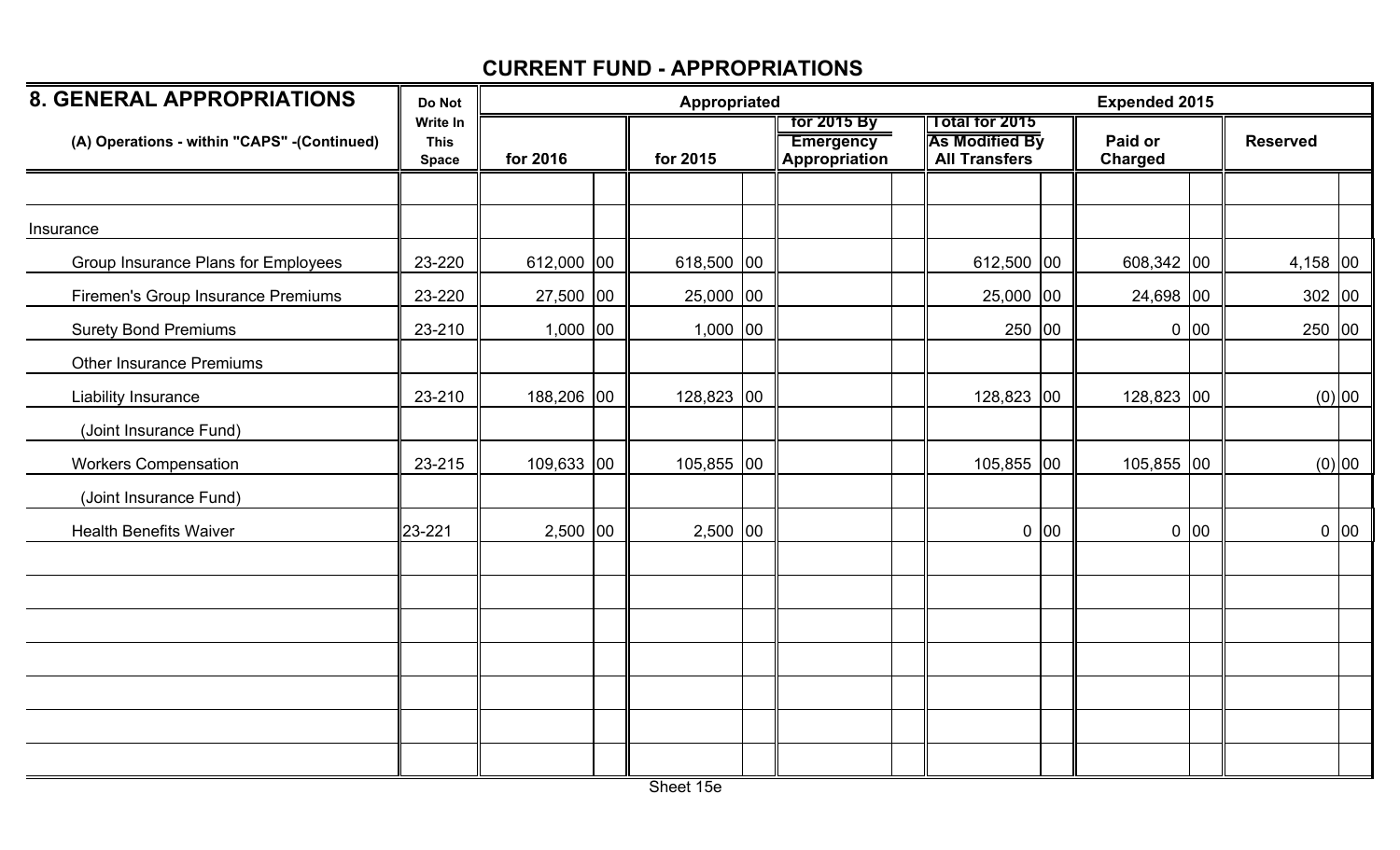| <b>8. GENERAL APPROPRIATIONS</b>                                           | Do Not                                  |            | <b>Appropriated</b> |            |  | <b>Expended 2015</b>                                    |                                                                             |                           |                 |  |
|----------------------------------------------------------------------------|-----------------------------------------|------------|---------------------|------------|--|---------------------------------------------------------|-----------------------------------------------------------------------------|---------------------------|-----------------|--|
| (A) Operations - within "CAPS" - (Continued)                               | Write In<br><b>This</b><br><b>Space</b> | for 2016   |                     | for 2015   |  | <b>Tor 2015 By</b><br><b>Emergency</b><br>Appropriation | $\sqrt{10}$ Total for 2015<br><b>As Modified By</b><br><b>All Transfers</b> | Paid or<br><b>Charged</b> | <b>Reserved</b> |  |
| <b>Uniform Construction Code-</b>                                          |                                         |            |                     |            |  |                                                         |                                                                             |                           |                 |  |
| <b>Appropriations Offset by Dedicated</b><br>Revenues (N.J.A.C. 5:23-4.17) |                                         |            |                     |            |  |                                                         |                                                                             |                           |                 |  |
| <b>State Uniform Construction Code</b>                                     |                                         |            |                     |            |  |                                                         |                                                                             |                           |                 |  |
| <b>Construction Official</b>                                               | 22-195                                  |            |                     |            |  |                                                         |                                                                             |                           |                 |  |
| Salaries and Wages                                                         | 22-195-1                                | 60,000 00  |                     | 60,000 00  |  |                                                         | 59,250 00                                                                   | $59,116$ 00               | 134 00          |  |
| <b>Other Expenses</b>                                                      | 22-195-2                                | $1,350$ 00 |                     | $1,350$ 00 |  |                                                         | $1,350$ 00                                                                  | 827 00                    | 523 00          |  |
|                                                                            |                                         |            |                     |            |  |                                                         |                                                                             |                           |                 |  |
|                                                                            |                                         |            |                     |            |  |                                                         |                                                                             |                           |                 |  |
|                                                                            |                                         |            |                     |            |  |                                                         |                                                                             |                           |                 |  |
|                                                                            |                                         |            |                     |            |  |                                                         |                                                                             |                           |                 |  |
|                                                                            |                                         |            |                     |            |  |                                                         |                                                                             |                           |                 |  |
|                                                                            |                                         |            |                     |            |  |                                                         |                                                                             |                           |                 |  |
|                                                                            |                                         |            |                     |            |  |                                                         |                                                                             |                           |                 |  |
|                                                                            |                                         |            |                     |            |  |                                                         |                                                                             |                           |                 |  |
|                                                                            |                                         |            |                     |            |  |                                                         |                                                                             |                           |                 |  |
|                                                                            |                                         |            |                     |            |  |                                                         |                                                                             |                           |                 |  |
|                                                                            |                                         |            |                     |            |  |                                                         |                                                                             |                           |                 |  |
|                                                                            |                                         |            |                     |            |  |                                                         |                                                                             |                           |                 |  |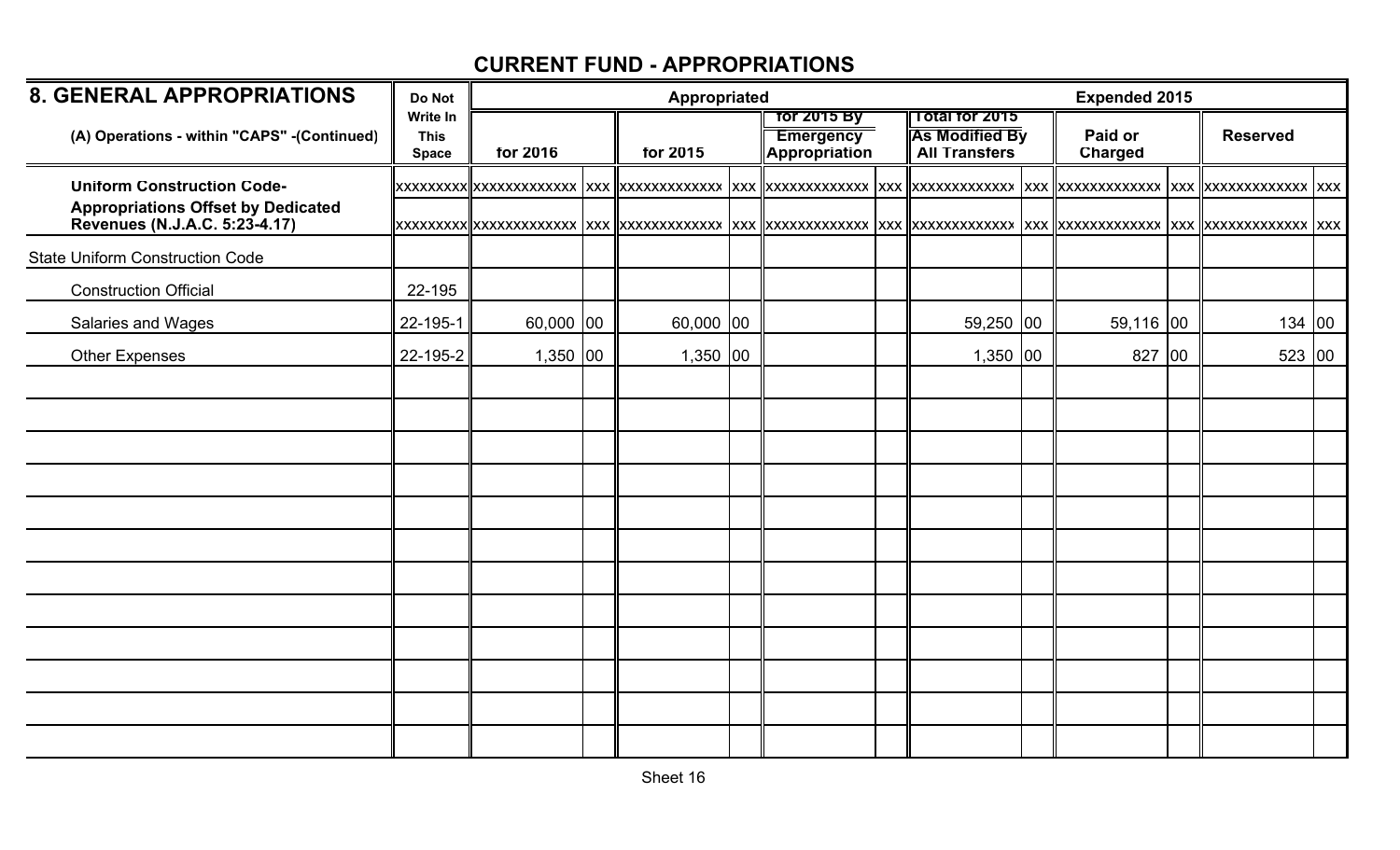| <b>8. GENERAL APPROPRIATIONS</b>                               | Do Not                                         |              |              | Appropriated  |    |                                                         |        |                                                                        | <b>Expended 2015</b> |                           |    |                 |      |
|----------------------------------------------------------------|------------------------------------------------|--------------|--------------|---------------|----|---------------------------------------------------------|--------|------------------------------------------------------------------------|----------------------|---------------------------|----|-----------------|------|
| (A) Operations - within "CAPS" - (Continued)                   | <b>Write In</b><br><b>This</b><br><b>Space</b> | for 2016     |              | for 2015      |    | for 2015 By<br><b>Emergency</b><br><b>Appropriation</b> |        | <b>Total for 2015</b><br><b>As Modified By</b><br><b>All Transfers</b> |                      | Paid or<br><b>Charged</b> |    | <b>Reserved</b> |      |
| <b>UNCLASSIFIED:</b>                                           | XXXXXXX                                        |              |              |               |    |                                                         |        |                                                                        |                      |                           |    |                 |      |
| <b>Street Lighting</b>                                         | 31-435                                         | 120,000 00   |              | 122,000 00    |    |                                                         |        | 122,000 00                                                             |                      | 120,814 00                |    | $1,186$ 00      |      |
| Gasoline                                                       | 31-460                                         | 65,000 00    |              | 68,000 00     |    |                                                         |        | 45,500 00                                                              |                      | 40,534 00                 |    | 4,966 00        |      |
| Electric                                                       | 31-430                                         | 110,000 00   |              | 106,500 00    |    |                                                         |        | $111,500$ 00                                                           |                      | 108,959 00                |    | $2,541$ 00      |      |
| <b>Natural Gas</b>                                             | 31-446                                         | 40,000 00    |              | 40,000 $ 00 $ |    |                                                         |        | $40,000$ 00                                                            |                      | $35,318$ 00               |    | $4,682$ 00      |      |
| Telephone                                                      | 31-440                                         | 35,000 00    |              | $35,000$  00  |    |                                                         |        | 28,500 00                                                              |                      | 27,500 00                 |    | $1,000$ 00      |      |
| <b>Fire Hydrant Service</b>                                    | 31-451                                         | 30,000 00    |              | $15,000$ 00   |    |                                                         |        | 15,000 00                                                              |                      | $15,000$ 00               |    |                 | 0 00 |
|                                                                |                                                |              |              |               |    |                                                         |        |                                                                        |                      |                           |    |                 |      |
| <b>Accumulated Absences</b>                                    | 30-415                                         | 15,000 00    |              | $22,500$ 00   |    |                                                         |        | $15,000$ 00                                                            |                      | 15,000 00                 |    |                 | 0 00 |
|                                                                |                                                |              |              |               |    |                                                         |        |                                                                        |                      |                           |    |                 |      |
|                                                                |                                                |              |              |               |    |                                                         |        |                                                                        |                      |                           |    |                 |      |
|                                                                |                                                |              |              |               |    |                                                         |        |                                                                        |                      |                           |    |                 |      |
| Total Operations {item 8(A)} within "CAPS"                     | 34-199                                         | 4,618,709    | 00           | 4,422,228     | 00 |                                                         | 0 00   | 4,426,728                                                              | 00                   | 4,387,188                 | 00 | $39,540$ 00     |      |
| <b>B. Contingent</b>                                           | 35-470                                         | 100          | 00           | 100           |    | 00 xxxxxxxxxxxxx xxx                                    |        | 100                                                                    | 00                   |                           |    | 100 00          |      |
| <b>Total Operations Including Contingent-</b><br>within "CAPS' | 34-201                                         | 4,618,809    | $ 00\rangle$ | 4,422,328 00  |    |                                                         | 0 00   | 4,426,828 00                                                           |                      | 4,387,188 00              |    | $39,640$ 00     |      |
| Detail:                                                        |                                                |              |              |               |    |                                                         |        |                                                                        |                      |                           |    |                 |      |
| <b>Salaries and Wages</b>                                      | $34 - 201 - 1$                                 | 2,144,202 00 |              | 2,056,102 00  |    |                                                         | $0$ 00 | 2,031,202 00                                                           |                      | 2,022,345 00              |    | $8,857$ 00      |      |
| <b>Other Expenses (Including Contingent)</b>                   | 34-201-2                                       | 2,474,607 00 |              | 2,366,226 00  |    |                                                         | $0$ 00 | 2,395,626 00                                                           |                      | 2,364,843 00              |    | $30,784$ 00     |      |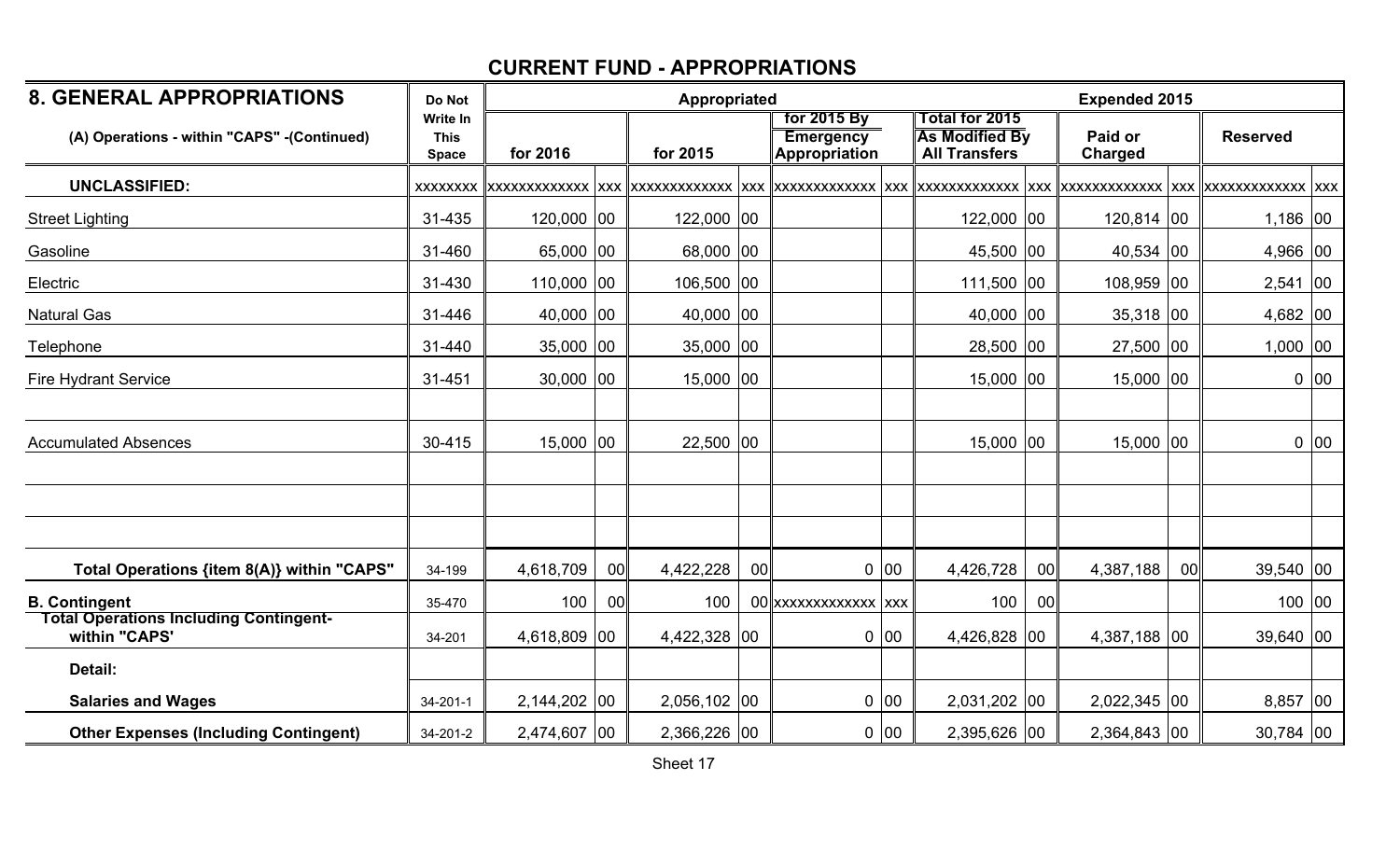| <b>8. GENERAL APPROPRIATIONS</b>                                                   | Do Not                                  |          | Appropriated |          |  |                                                                |  |                                                                             | <b>Expended 2015</b>      |                          |  |
|------------------------------------------------------------------------------------|-----------------------------------------|----------|--------------|----------|--|----------------------------------------------------------------|--|-----------------------------------------------------------------------------|---------------------------|--------------------------|--|
|                                                                                    | Write In<br><b>This</b><br><b>Space</b> | for 2016 |              | for 2015 |  | <b>Tor 2015 By</b><br><b>Emergency</b><br><b>Appropriation</b> |  | $\sqrt{10}$ Total for 2015<br><b>As Modified By</b><br><b>All Transfers</b> | Paid or<br><b>Charged</b> | <b>Reserved</b>          |  |
| (E) Deferred Charges and Statutory Expenditures-<br><b>Municipal within "CAPS"</b> |                                         |          |              |          |  |                                                                |  |                                                                             |                           |                          |  |
| (1) DEFERRED CHARGES                                                               |                                         |          |              |          |  |                                                                |  |                                                                             |                           |                          |  |
| <b>Emergency Authorizations</b>                                                    | 46-870                                  |          |              |          |  | XXXXXXXXXXXXX XXX                                              |  |                                                                             |                           | <b>XXXXXXXXXXXXX XXX</b> |  |
|                                                                                    |                                         |          |              |          |  | XXXXXXXXXXXXX XXX                                              |  |                                                                             |                           | <b>XXXXXXXXXXXXX XXX</b> |  |
|                                                                                    |                                         |          |              |          |  | XXXXXXXXXXXXX XXX                                              |  |                                                                             |                           | <b>XXXXXXXXXXXXX XXX</b> |  |
|                                                                                    |                                         |          |              |          |  | XXXXXXXXXXXXX XXX                                              |  |                                                                             |                           | XXXXXXXXXXXXX XXX        |  |
|                                                                                    |                                         |          |              |          |  | XXXXXXXXXXXXX XXX                                              |  |                                                                             |                           | <b>XXXXXXXXXXXXX XXX</b> |  |
|                                                                                    |                                         |          |              |          |  | XXXXXXXXXXXXX XXX                                              |  |                                                                             |                           | <b>XXXXXXXXXXXXX XXX</b> |  |
|                                                                                    |                                         |          |              |          |  | XXXXXXXXXXXXX XXX                                              |  |                                                                             |                           | <b>XXXXXXXXXXXXX XXX</b> |  |
|                                                                                    |                                         |          |              |          |  | XXXXXXXXXXXXX XXX                                              |  |                                                                             |                           | <b>XXXXXXXXXXXXX XXX</b> |  |
|                                                                                    |                                         |          |              |          |  | XXXXXXXXXXXXX XXX                                              |  |                                                                             |                           | <b>XXXXXXXXXXXXX XXX</b> |  |
|                                                                                    |                                         |          |              |          |  | XXXXXXXXXXXXX XXX                                              |  |                                                                             |                           | XXXXXXXXXXXXX XXX        |  |
|                                                                                    |                                         |          |              |          |  | XXXXXXXXXXXXX XXX                                              |  |                                                                             |                           | <b>XXXXXXXXXXXXX XXX</b> |  |
|                                                                                    |                                         |          |              |          |  | XXXXXXXXXXXXX XXX                                              |  |                                                                             |                           | XXXXXXXXXXXXX XXX        |  |
|                                                                                    |                                         |          |              |          |  | XXXXXXXXXXXXX XXX                                              |  |                                                                             |                           | <b>XXXXXXXXXXXXX XXX</b> |  |
|                                                                                    |                                         |          |              |          |  | XXXXXXXXXXXXX XXX                                              |  |                                                                             |                           | <b>XXXXXXXXXXXXX XXX</b> |  |
|                                                                                    |                                         |          |              |          |  | XXXXXXXXXXXXX XXX                                              |  |                                                                             |                           | XXXXXXXXXXXXX XXX        |  |
|                                                                                    |                                         |          |              |          |  | <b>XXXXXXXXXXXXX XXX</b>                                       |  |                                                                             |                           | <b>XXXXXXXXXXXXX XXX</b> |  |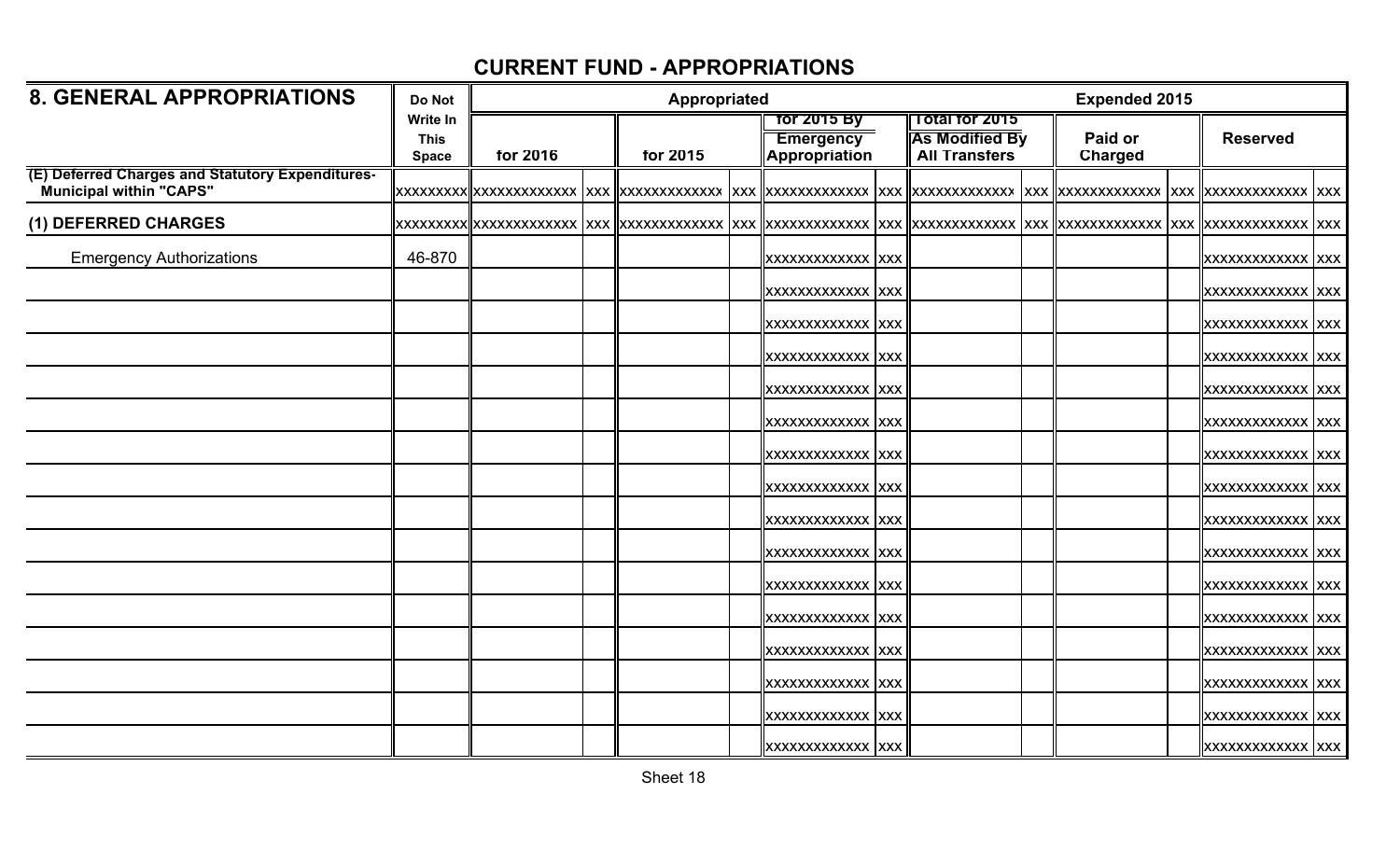| <b>8. GENERAL APPROPRIATIONS</b>                                                       | Do Not          |            |                 | Appropriated |    |                  |      |                       |                 | <b>Expended 2015</b> |                 |                 |      |
|----------------------------------------------------------------------------------------|-----------------|------------|-----------------|--------------|----|------------------|------|-----------------------|-----------------|----------------------|-----------------|-----------------|------|
|                                                                                        | <b>Write In</b> |            |                 |              |    | for 2015 By      |      | Total for 2015        |                 |                      |                 |                 |      |
|                                                                                        | <b>This</b>     |            |                 |              |    | <b>Emergency</b> |      | <b>As Modified By</b> |                 | Paid or              |                 | <b>Reserved</b> |      |
|                                                                                        | <b>Space</b>    | for 2016   |                 | for 2015     |    | Appropriation    |      | <b>All Transfers</b>  |                 | <b>Charged</b>       |                 |                 |      |
| (E) Deferred Charges and Statutory Expenditures-<br>Municipal within "CAPS"(continued) |                 |            |                 |              |    |                  |      |                       |                 |                      |                 |                 |      |
| (2) STATUTORY EXPENDITURES:                                                            |                 |            |                 |              |    |                  |      |                       |                 |                      |                 |                 |      |
| Contribution to:<br>Public Employees' Retirement System                                | 36-471          | 108,536 00 |                 | 111,283 00   |    |                  |      | $111,283$ 00          |                 | $111,283$ 00         |                 |                 | 0 00 |
| Social Security System (O.A.S.I)                                                       | 36-472          | 165,000 00 |                 | 165,000 00   |    |                  |      | 160,500 00            |                 | 159,178 00           |                 | $1,322$ 00      |      |
| <b>Consolidated Police and Firemen's</b><br>Pension Fund                               | 36-474          |            |                 |              |    |                  |      |                       |                 |                      |                 |                 |      |
| Police and Firemen's Retirement System<br>of N.J.                                      | 36-475          | 265,417 00 |                 | 288,375 00   |    |                  |      | 288,375 00            |                 | 288,375 00           |                 |                 | 0 00 |
| Unemployment Comp Ins(NJSA 43:21-3 et seq)                                             | 23-225          | 7,500 00   |                 | 7,500 00     |    |                  |      | 7,500 00              |                 | 7,500 00             |                 |                 | 0 00 |
| Defined Contribution Retirement Program                                                | 36-477          |            |                 |              |    |                  |      |                       |                 |                      |                 |                 |      |
|                                                                                        |                 |            |                 |              |    |                  |      |                       |                 |                      |                 |                 |      |
|                                                                                        |                 |            |                 |              |    |                  |      |                       |                 |                      |                 |                 |      |
|                                                                                        |                 |            |                 |              |    |                  |      |                       |                 |                      |                 |                 |      |
|                                                                                        |                 |            |                 |              |    |                  |      |                       |                 |                      |                 |                 |      |
| <b>Total Deferred Charges and Statutory</b>                                            |                 |            |                 |              |    |                  |      |                       |                 |                      |                 |                 |      |
| Expenditures - Municipal within "CAPS"                                                 | 34-209          | 546,453 00 |                 | 572,158 00   |    |                  | 0 00 | 567,658 00            |                 | 566,336 00           |                 | $1,322$ 00      |      |
|                                                                                        |                 |            |                 |              |    |                  |      |                       |                 |                      |                 |                 |      |
|                                                                                        | 46-884          |            |                 |              |    |                  |      |                       |                 |                      |                 |                 |      |
|                                                                                        |                 |            |                 |              |    |                  |      |                       |                 |                      |                 |                 |      |
| (G) Cash Deficit of Preceeding Year                                                    | 46-885          |            |                 |              |    |                  |      |                       |                 |                      |                 |                 |      |
|                                                                                        |                 |            |                 |              |    |                  |      |                       |                 |                      |                 |                 |      |
| (H-1)Total General Appropriations for Municipal<br>Purposes within "CAPS"              | 34-299          | 5,165,262  | 00 <sup>1</sup> | 4,994,486    | 00 | $\mathbf 0$      | 00   | 4,994,486             | 00 <sub>l</sub> | 4,953,524            | 00 <sub>l</sub> | 40,962          | 00   |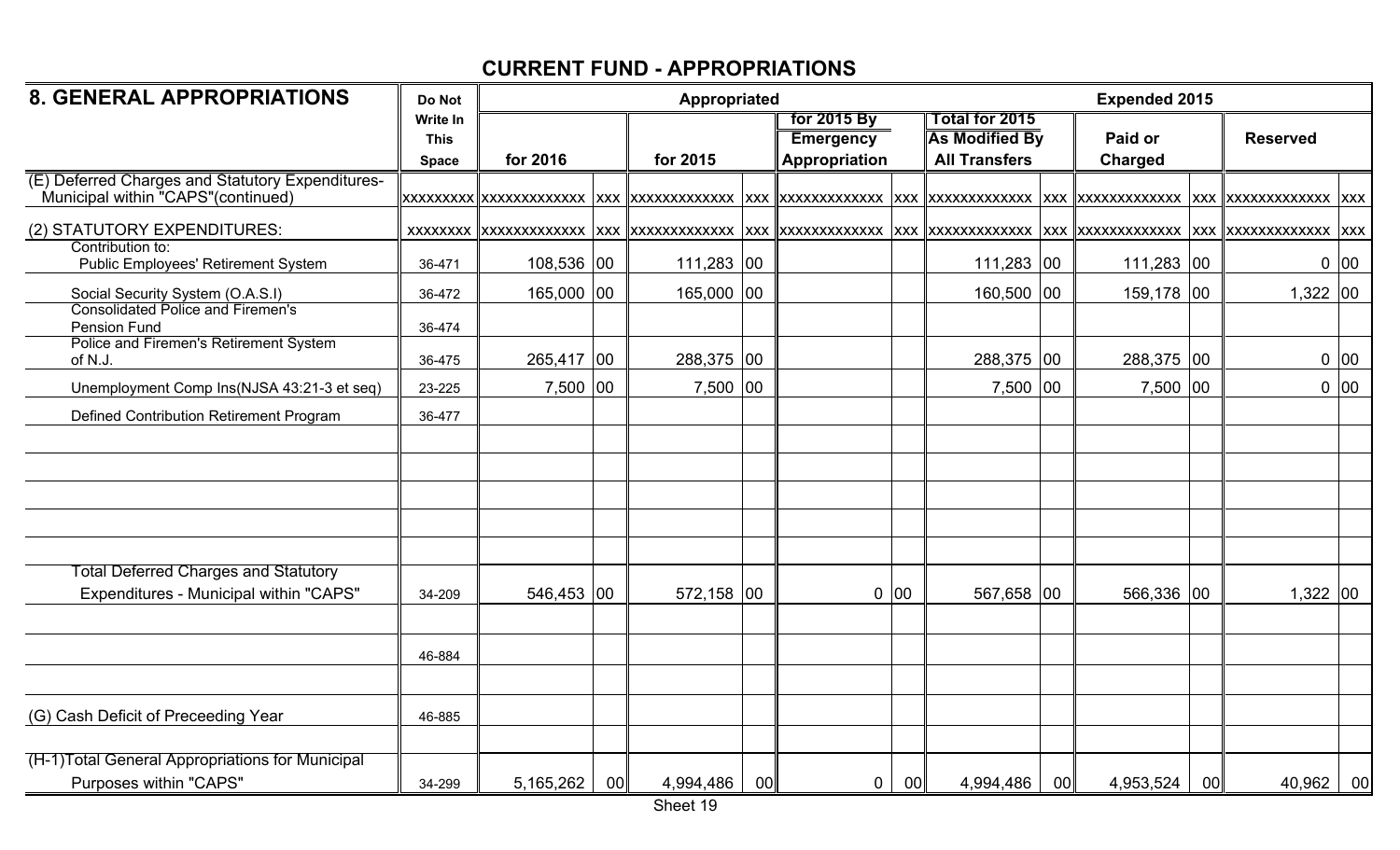| <b>8. GENERAL APPROPRIATIONS</b>           | Do Not                                  |            | Appropriated |                                                  |                                                                 | <b>Expended 2015</b> |                 |  |
|--------------------------------------------|-----------------------------------------|------------|--------------|--------------------------------------------------|-----------------------------------------------------------------|----------------------|-----------------|--|
| (A) Operations - Excluded from "CAPS"      | Write In<br><b>This</b><br><b>Space</b> | for 2016   | for 2015     | for 2015 By<br><b>Emergency</b><br>Appropriation | Total for 2015<br><b>As Modified By</b><br><b>All Transfers</b> | Paid or<br>Charged   | <b>Reserved</b> |  |
|                                            |                                         |            |              |                                                  |                                                                 |                      |                 |  |
|                                            |                                         |            |              |                                                  |                                                                 |                      |                 |  |
|                                            |                                         |            |              |                                                  |                                                                 |                      |                 |  |
| <b>Group Insurance Plans for Employees</b> | 23-220                                  |            |              |                                                  |                                                                 |                      |                 |  |
|                                            |                                         |            |              |                                                  |                                                                 |                      |                 |  |
|                                            |                                         |            |              |                                                  |                                                                 |                      |                 |  |
| Recycling Tax Appropriation                | 36-476                                  | $6,000$ 00 | $6,000$ 00   |                                                  | $6,000$ 00                                                      | 4,500                | $1,500$ 00      |  |
|                                            |                                         |            |              |                                                  |                                                                 |                      |                 |  |
|                                            |                                         |            |              |                                                  |                                                                 |                      |                 |  |
|                                            |                                         |            |              |                                                  |                                                                 |                      |                 |  |
|                                            |                                         |            |              |                                                  |                                                                 |                      |                 |  |
|                                            |                                         |            |              |                                                  |                                                                 |                      |                 |  |
|                                            |                                         |            |              |                                                  |                                                                 |                      |                 |  |
|                                            |                                         |            |              |                                                  |                                                                 |                      |                 |  |
|                                            |                                         |            |              |                                                  |                                                                 |                      |                 |  |
|                                            |                                         |            |              |                                                  |                                                                 |                      |                 |  |
|                                            |                                         |            |              |                                                  |                                                                 |                      |                 |  |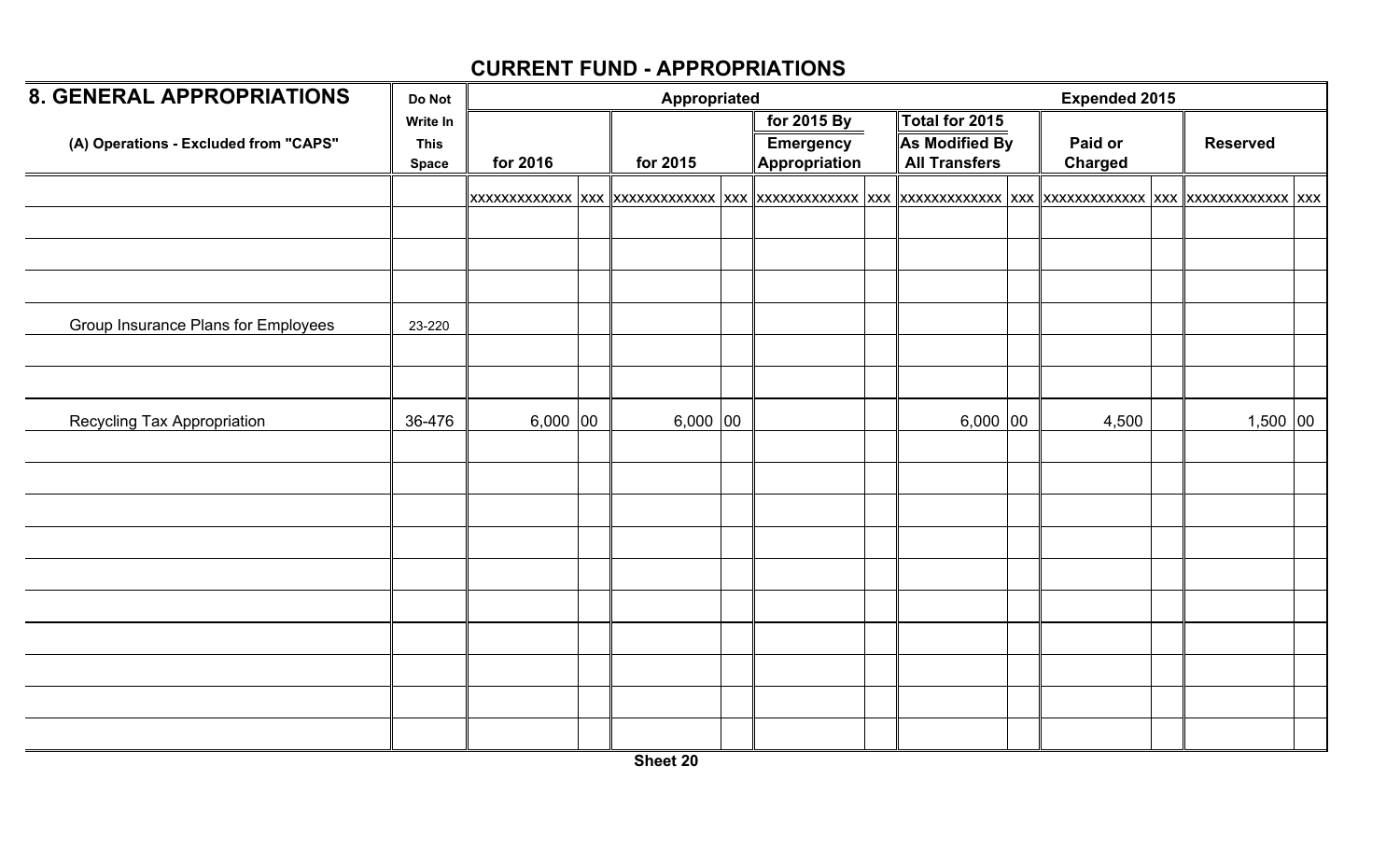| <b>8. GENERAL APPROPRIATIONS</b>                     | Do Not                                  |            | Appropriated |                                                  |      |                                                                 | <b>Expended 2015</b>      |                 |  |
|------------------------------------------------------|-----------------------------------------|------------|--------------|--------------------------------------------------|------|-----------------------------------------------------------------|---------------------------|-----------------|--|
| (A) Operations - Excluded from "CAPS"                | Write In<br><b>This</b><br><b>Space</b> | for 2016   | for 2015     | for 2015 By<br><b>Emergency</b><br>Appropriation |      | Total for 2015<br><b>As Modified By</b><br><b>All Transfers</b> | Paid or<br><b>Charged</b> | <b>Reserved</b> |  |
|                                                      |                                         |            |              |                                                  |      |                                                                 |                           |                 |  |
|                                                      |                                         |            |              |                                                  |      |                                                                 |                           |                 |  |
|                                                      |                                         |            |              |                                                  |      |                                                                 |                           |                 |  |
|                                                      |                                         |            |              |                                                  |      |                                                                 |                           |                 |  |
|                                                      |                                         |            |              |                                                  |      |                                                                 |                           |                 |  |
|                                                      |                                         |            |              |                                                  |      |                                                                 |                           |                 |  |
|                                                      |                                         |            |              |                                                  |      |                                                                 |                           |                 |  |
|                                                      |                                         |            |              |                                                  |      |                                                                 |                           |                 |  |
|                                                      |                                         |            |              |                                                  |      |                                                                 |                           |                 |  |
|                                                      |                                         |            |              |                                                  |      |                                                                 |                           |                 |  |
|                                                      |                                         |            |              |                                                  |      |                                                                 |                           |                 |  |
|                                                      |                                         |            |              |                                                  |      |                                                                 |                           |                 |  |
|                                                      |                                         |            |              |                                                  |      |                                                                 |                           |                 |  |
|                                                      |                                         |            |              |                                                  |      |                                                                 |                           |                 |  |
|                                                      |                                         |            |              |                                                  |      |                                                                 |                           |                 |  |
|                                                      |                                         |            |              |                                                  |      |                                                                 |                           |                 |  |
|                                                      |                                         |            |              |                                                  |      |                                                                 |                           |                 |  |
| Total Other Operations - Excluded from "CAPS" 34-300 |                                         | $6,000$ 00 | $6,000$ 00   |                                                  | 0 00 | $6,000$ 00                                                      | 4,500 00                  | $1,500$ 00      |  |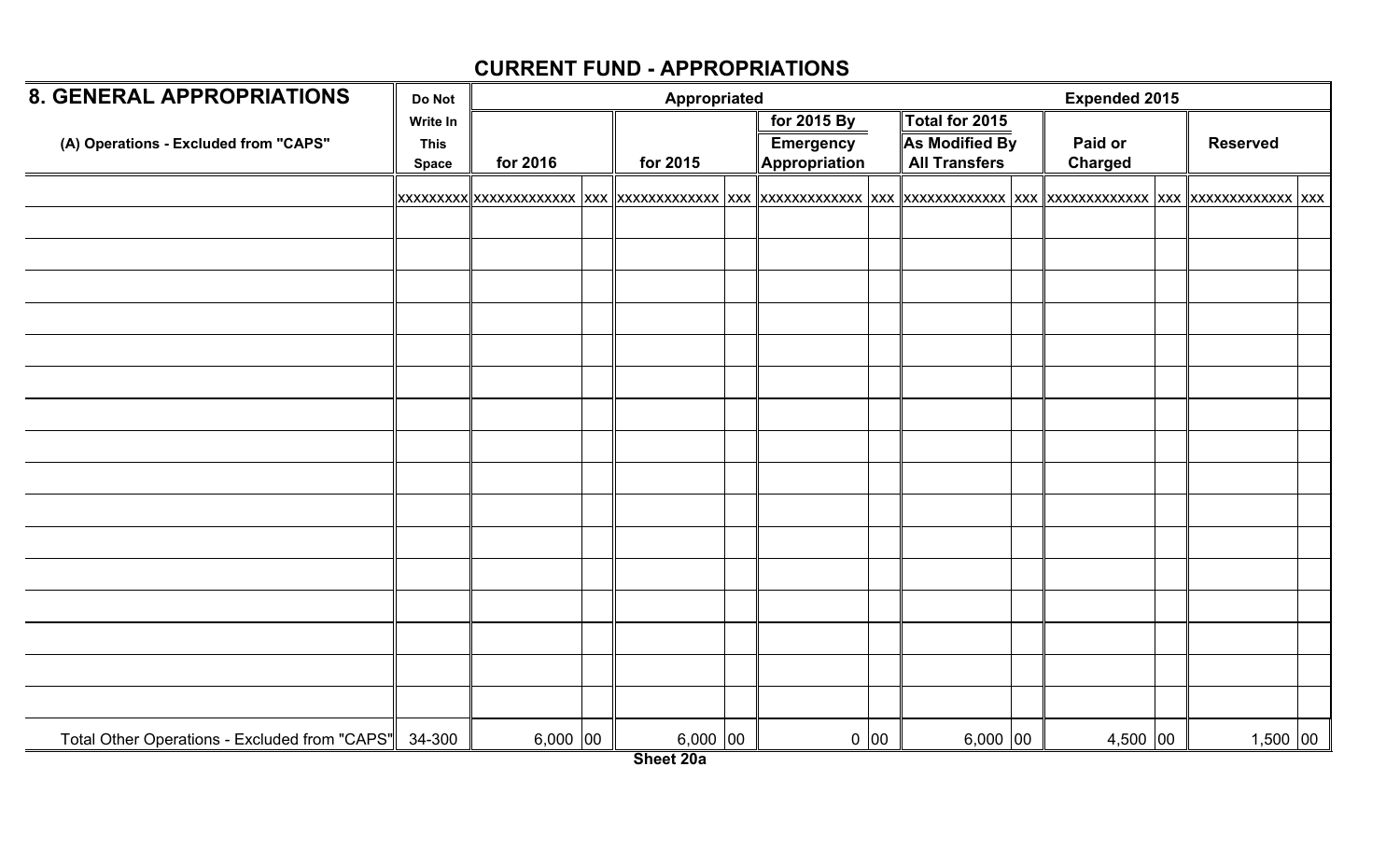| <b>8. GENERAL APPROPRIATIONS</b>                                               | Do Not                                         |          |      | Appropriated |      |                                                         |      |                                                                 |              | <b>Expended 2015</b>      |            |                       |      |
|--------------------------------------------------------------------------------|------------------------------------------------|----------|------|--------------|------|---------------------------------------------------------|------|-----------------------------------------------------------------|--------------|---------------------------|------------|-----------------------|------|
| (A) Operations - Excluded from "CAPS"                                          | <b>Write In</b><br><b>This</b><br><b>Space</b> | for 2016 |      | for 2015     |      | <b>Tor 2015 By</b><br><b>Emergency</b><br>Appropriation |      | Total for 2015<br><b>As Modified By</b><br><b>All Transfers</b> |              | Paid or<br><b>Charged</b> |            | <b>Reserved</b>       |      |
| <b>Uniform Construction Code</b>                                               |                                                |          |      |              |      |                                                         |      |                                                                 |              |                           | <b>XXX</b> | XXXXXXXXXXXXX XXX     |      |
| <b>Appropriations Offset by Increased</b><br>Fee Revenues (N.J.A.C. 5:23-4.17) |                                                |          |      |              |      |                                                         |      |                                                                 |              |                           |            | XXX XXXXXXXXXXXXX XXX |      |
|                                                                                |                                                |          |      |              |      |                                                         |      |                                                                 |              |                           |            |                       |      |
|                                                                                |                                                |          |      |              |      |                                                         |      |                                                                 |              |                           |            |                       |      |
|                                                                                |                                                |          |      |              |      |                                                         |      |                                                                 |              |                           |            |                       |      |
|                                                                                |                                                |          |      |              |      |                                                         |      |                                                                 |              |                           |            |                       |      |
|                                                                                |                                                |          |      |              |      |                                                         |      |                                                                 |              |                           |            |                       |      |
|                                                                                |                                                |          |      |              |      |                                                         |      |                                                                 |              |                           |            |                       |      |
|                                                                                |                                                |          |      |              |      |                                                         |      |                                                                 |              |                           |            |                       |      |
|                                                                                |                                                |          |      |              |      |                                                         |      |                                                                 |              |                           |            |                       |      |
|                                                                                |                                                |          |      |              |      |                                                         |      |                                                                 |              |                           |            |                       |      |
|                                                                                |                                                |          |      |              |      |                                                         |      |                                                                 |              |                           |            |                       |      |
|                                                                                |                                                |          |      |              |      |                                                         |      |                                                                 |              |                           |            |                       |      |
|                                                                                |                                                |          |      |              |      |                                                         |      |                                                                 |              |                           |            |                       |      |
|                                                                                |                                                |          |      |              |      |                                                         |      |                                                                 |              |                           |            |                       |      |
|                                                                                |                                                |          |      |              |      |                                                         |      |                                                                 |              |                           |            |                       |      |
| Total Uniform Construction Code Appropriations 22-999                          |                                                |          | 0 00 |              | 0 00 |                                                         | 0 00 | $\mathbf 0$                                                     | $ 00\rangle$ |                           | 0 00       |                       | 0 00 |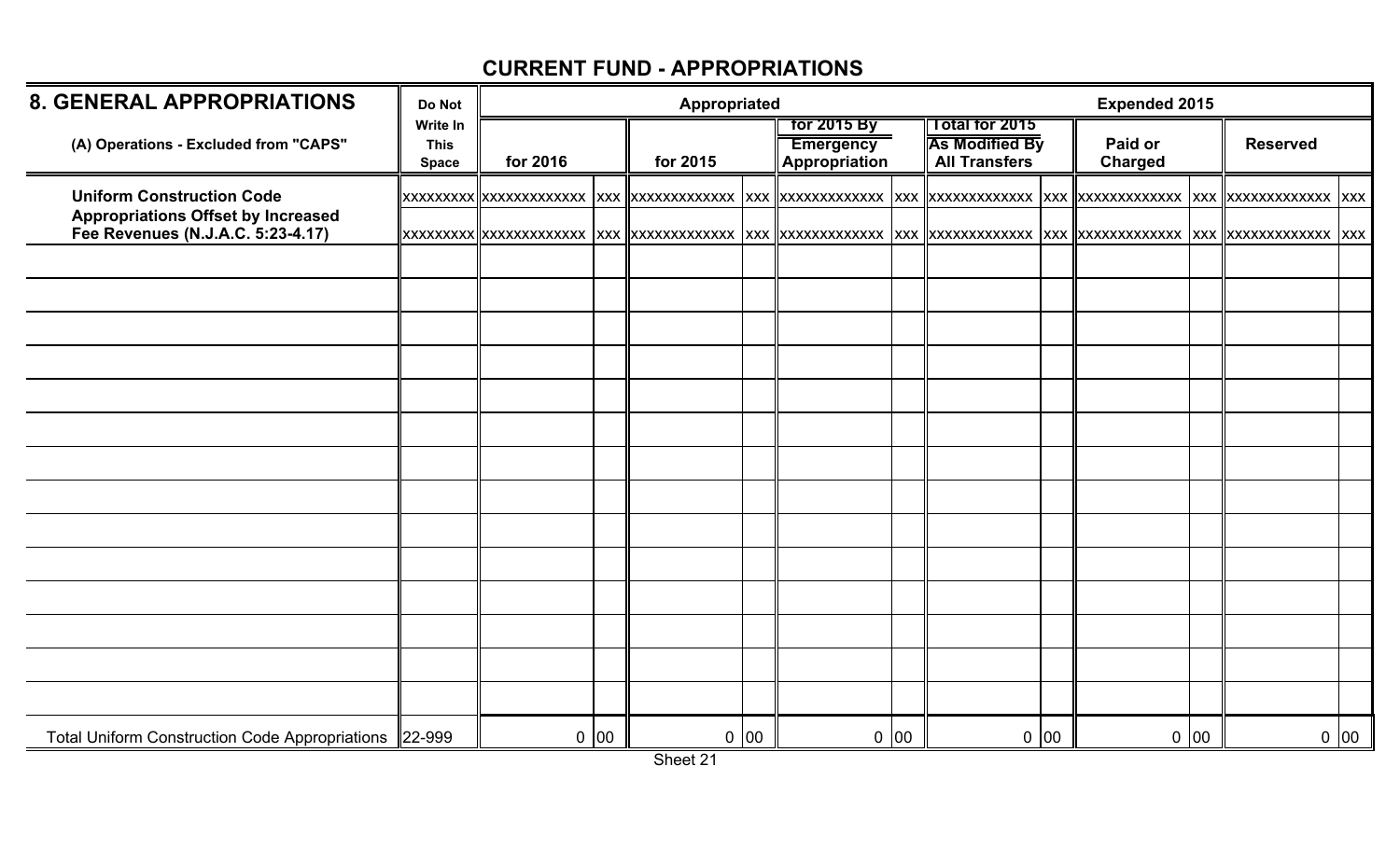| <b>8. GENERAL APPROPRIATIONS</b>       | Do Not                                  |          |      | <b>Appropriated</b> |      |                                                  |      |                                                                        |      | <b>Expended 2015</b>      |      |                 |         |
|----------------------------------------|-----------------------------------------|----------|------|---------------------|------|--------------------------------------------------|------|------------------------------------------------------------------------|------|---------------------------|------|-----------------|---------|
| (A) Operations - Excluded from "CAPS"  | Write In<br><b>This</b><br><b>Space</b> | for 2016 |      | for 2015            |      | for 2015 By<br><b>Emergency</b><br>Appropriation |      | <b>Total for 2015</b><br><b>As Modified By</b><br><b>All Transfers</b> |      | Paid or<br><b>Charged</b> |      | <b>Reserved</b> |         |
| <b>Shared Service Agreements</b>       |                                         |          |      |                     |      |                                                  |      |                                                                        |      |                           |      |                 |         |
|                                        |                                         |          |      |                     |      |                                                  |      |                                                                        |      |                           |      |                 |         |
|                                        |                                         |          |      |                     |      |                                                  |      |                                                                        |      |                           |      |                 |         |
|                                        |                                         |          |      |                     |      |                                                  |      |                                                                        |      |                           |      |                 |         |
|                                        |                                         |          |      |                     |      |                                                  |      |                                                                        |      |                           |      |                 |         |
|                                        |                                         |          |      |                     |      |                                                  |      |                                                                        |      |                           |      |                 |         |
|                                        |                                         |          |      |                     |      |                                                  |      |                                                                        |      |                           |      |                 |         |
|                                        |                                         |          |      |                     |      |                                                  |      |                                                                        |      |                           |      |                 |         |
|                                        |                                         |          |      |                     |      |                                                  |      |                                                                        |      |                           |      |                 |         |
|                                        |                                         |          |      |                     |      |                                                  |      |                                                                        |      |                           |      |                 |         |
|                                        |                                         |          |      |                     |      |                                                  |      |                                                                        |      |                           |      |                 |         |
|                                        |                                         |          |      |                     |      |                                                  |      |                                                                        |      |                           |      |                 |         |
|                                        |                                         |          |      |                     |      |                                                  |      |                                                                        |      |                           |      |                 |         |
|                                        |                                         |          |      |                     |      |                                                  |      |                                                                        |      |                           |      |                 |         |
|                                        |                                         |          |      |                     |      |                                                  |      |                                                                        |      |                           |      |                 |         |
|                                        |                                         |          |      |                     |      |                                                  |      |                                                                        |      |                           |      |                 |         |
|                                        |                                         |          |      |                     |      |                                                  |      |                                                                        |      |                           |      |                 |         |
| <b>Total Shared Service Agreements</b> | 42-999                                  |          | 0 00 |                     | 0 00 |                                                  | 0 00 |                                                                        | 0 00 |                           | 0 00 |                 | $0\ 00$ |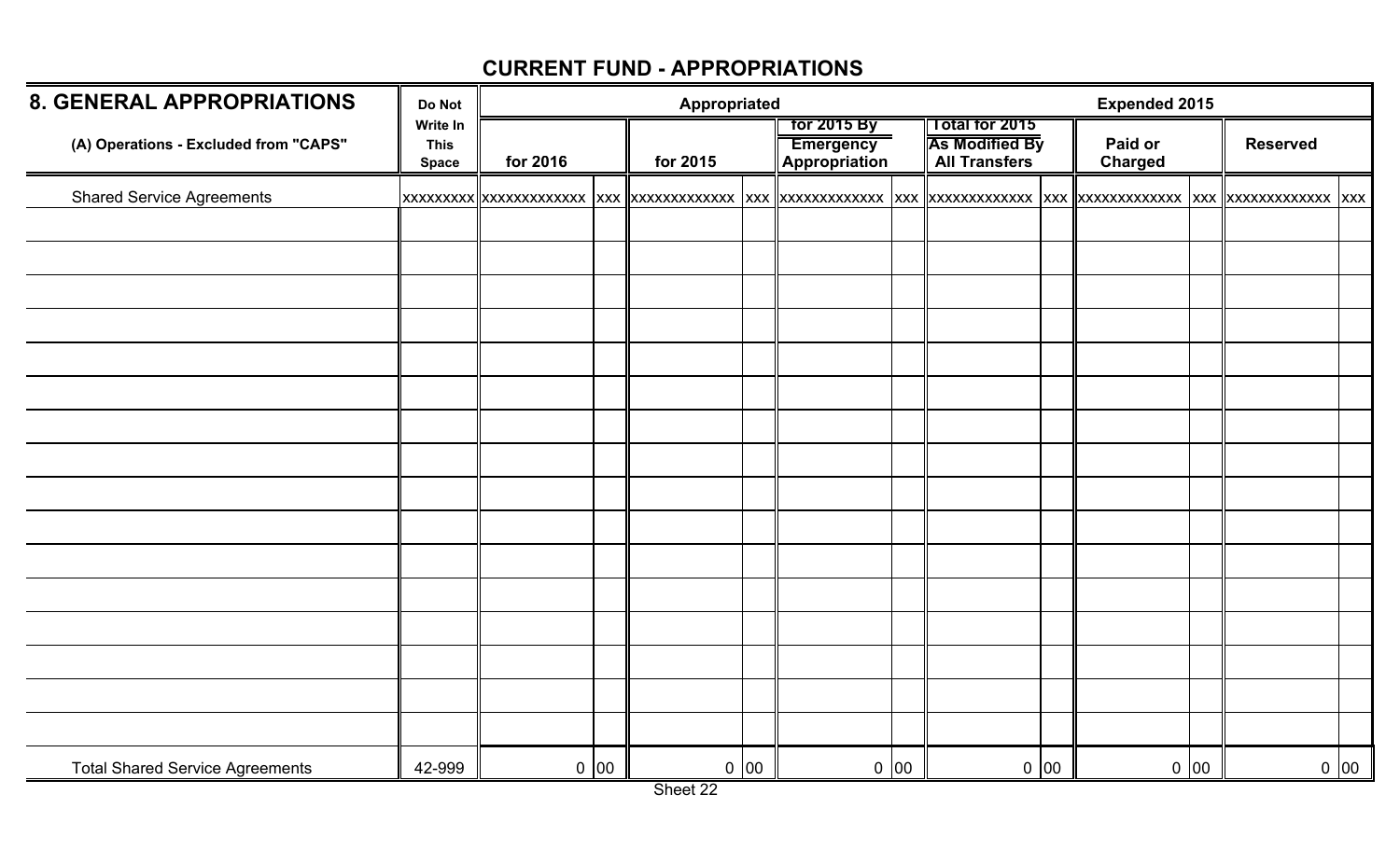| <b>8. GENERAL APPROPRIATIONS</b>                                           | Do Not                                  |          |      | Appropriated |      |                                                  |        |                                                                 |      | <b>Expended 2015</b>      |      |                 |      |
|----------------------------------------------------------------------------|-----------------------------------------|----------|------|--------------|------|--------------------------------------------------|--------|-----------------------------------------------------------------|------|---------------------------|------|-----------------|------|
| (A) Operations - Excluded from "CAPS"                                      | Write In<br><b>This</b><br><b>Space</b> | for 2016 |      | for 2015     |      | for 2015 By<br><b>Emergency</b><br>Appropriation |        | Total for 2015<br><b>As Modified By</b><br><b>All Transfers</b> |      | Paid or<br><b>Charged</b> |      | <b>Reserved</b> |      |
| Additional Appropriations Offset by<br>Revenues (N.J.S. 40A:4-45.3h)       |                                         |          |      |              |      |                                                  |        |                                                                 |      |                           |      |                 |      |
|                                                                            |                                         |          |      |              |      |                                                  |        |                                                                 |      |                           |      |                 |      |
|                                                                            |                                         |          |      |              |      |                                                  |        |                                                                 |      |                           |      |                 |      |
|                                                                            |                                         |          |      |              |      |                                                  |        |                                                                 |      |                           |      |                 |      |
|                                                                            |                                         |          |      |              |      |                                                  |        |                                                                 |      |                           |      |                 |      |
|                                                                            |                                         |          |      |              |      |                                                  |        |                                                                 |      |                           |      |                 |      |
|                                                                            |                                         |          |      |              |      |                                                  |        |                                                                 |      |                           |      |                 |      |
|                                                                            |                                         |          |      |              |      |                                                  |        |                                                                 |      |                           |      |                 |      |
|                                                                            |                                         |          |      |              |      |                                                  |        |                                                                 |      |                           |      |                 |      |
|                                                                            |                                         |          |      |              |      |                                                  |        |                                                                 |      |                           |      |                 |      |
|                                                                            |                                         |          |      |              |      |                                                  |        |                                                                 |      |                           |      |                 |      |
|                                                                            |                                         |          |      |              |      |                                                  |        |                                                                 |      |                           |      |                 |      |
|                                                                            |                                         |          |      |              |      |                                                  |        |                                                                 |      |                           |      |                 |      |
|                                                                            |                                         |          |      |              |      |                                                  |        |                                                                 |      |                           |      |                 |      |
| Total Additional Appropriations Offset by<br>Revenues (N.J.S. 40A:4-45.3h) | 34-303                                  |          | 0 00 |              | 0 00 |                                                  | $0$ 00 |                                                                 | 0 00 |                           | 0 00 |                 | 0 00 |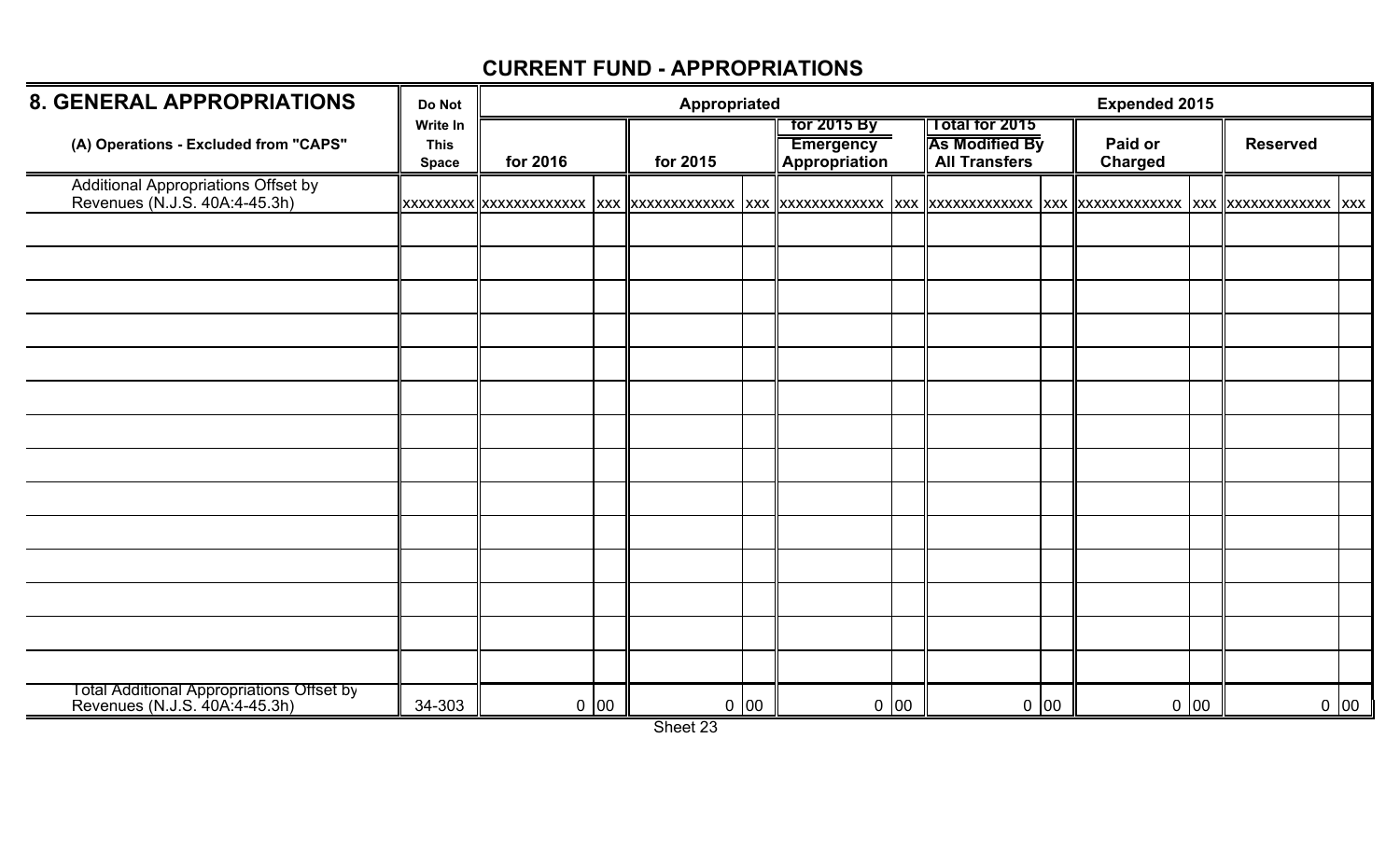| <b>8. GENERAL APPROPRIATIONS</b>                  | Appropriated<br><b>Expended 2015</b><br>Do Not |             |              |             |  |                                                  |  |                                                          |    |                           |                 |
|---------------------------------------------------|------------------------------------------------|-------------|--------------|-------------|--|--------------------------------------------------|--|----------------------------------------------------------|----|---------------------------|-----------------|
| (A) Operations - Excluded from "CAPS"             | <b>Write In</b><br><b>This</b><br><b>Space</b> | for 2016    |              | for 2015    |  | for 2015 By<br><b>Emergency</b><br>Appropriation |  | Total for 2015<br>As Modified By<br><b>All Transfers</b> |    | Paid or<br><b>Charged</b> | <b>Reserved</b> |
| Public and Private Programs Offset<br>by Revenues |                                                |             |              |             |  |                                                  |  |                                                          |    |                           |                 |
| <b>Drunk Driving Enforcement Fund</b>             | 41-771                                         |             |              | 24,883 00   |  |                                                  |  | 24,883 00                                                |    | 24,883 00                 | 0 00            |
| <b>Clean Communities</b>                          | 41-772                                         |             |              | $13,837$ 00 |  |                                                  |  | $13,837$ 00                                              |    | $13,837$ 00               | 0 00            |
| Safe Routes to Schools                            | 41-773                                         |             |              | $35,349$ 00 |  |                                                  |  | $35,349$ 00                                              |    | $35,349$ 00               | 0 00            |
| Recycling Tonnage                                 | 41-770                                         |             |              | $9,122$ 00  |  |                                                  |  | $9,122$ 00                                               |    | $9,122$ 00                | 0 00            |
| Sustainable Jersey Capacity Growing Grant         | 41-718                                         |             |              | $2,000$ 00  |  |                                                  |  | $2,000$ 00                                               |    | $2,000$ 00                | 0 00            |
| Attorney General Body Camera Grant                | 41-726                                         | $6,000$ 00  |              |             |  |                                                  |  |                                                          |    |                           |                 |
| <b>JIF Safety Grant</b>                           | 41-774                                         |             |              | $1,431$ 00  |  |                                                  |  | $1,431$ 00                                               |    | $ 00\rangle$<br>1,431     | 0 00            |
| Drug Abuse Resistance Education (July-June)       | 41-704                                         | $12,963$ 00 |              | $12,963$ 00 |  |                                                  |  | $12,963$ 00                                              |    | $12,963$ 00               | 0 00            |
| Drug Abuse Resistance Education-Local Match       | 41-899                                         | 3,241       | $ 00\rangle$ | $3,241$ 00  |  |                                                  |  | 3,241                                                    | 00 | 3,241<br>$ 00\rangle$     | 0 00            |
|                                                   |                                                |             |              |             |  |                                                  |  |                                                          |    |                           |                 |
| Small Cities - London Ave Reconstruction          | 41-727                                         | 275,000 00  |              |             |  |                                                  |  |                                                          |    |                           |                 |
| Small Cities - London Ave Reconstruction-Local    | 41-728                                         | $20,000$ 00 |              |             |  |                                                  |  |                                                          |    |                           |                 |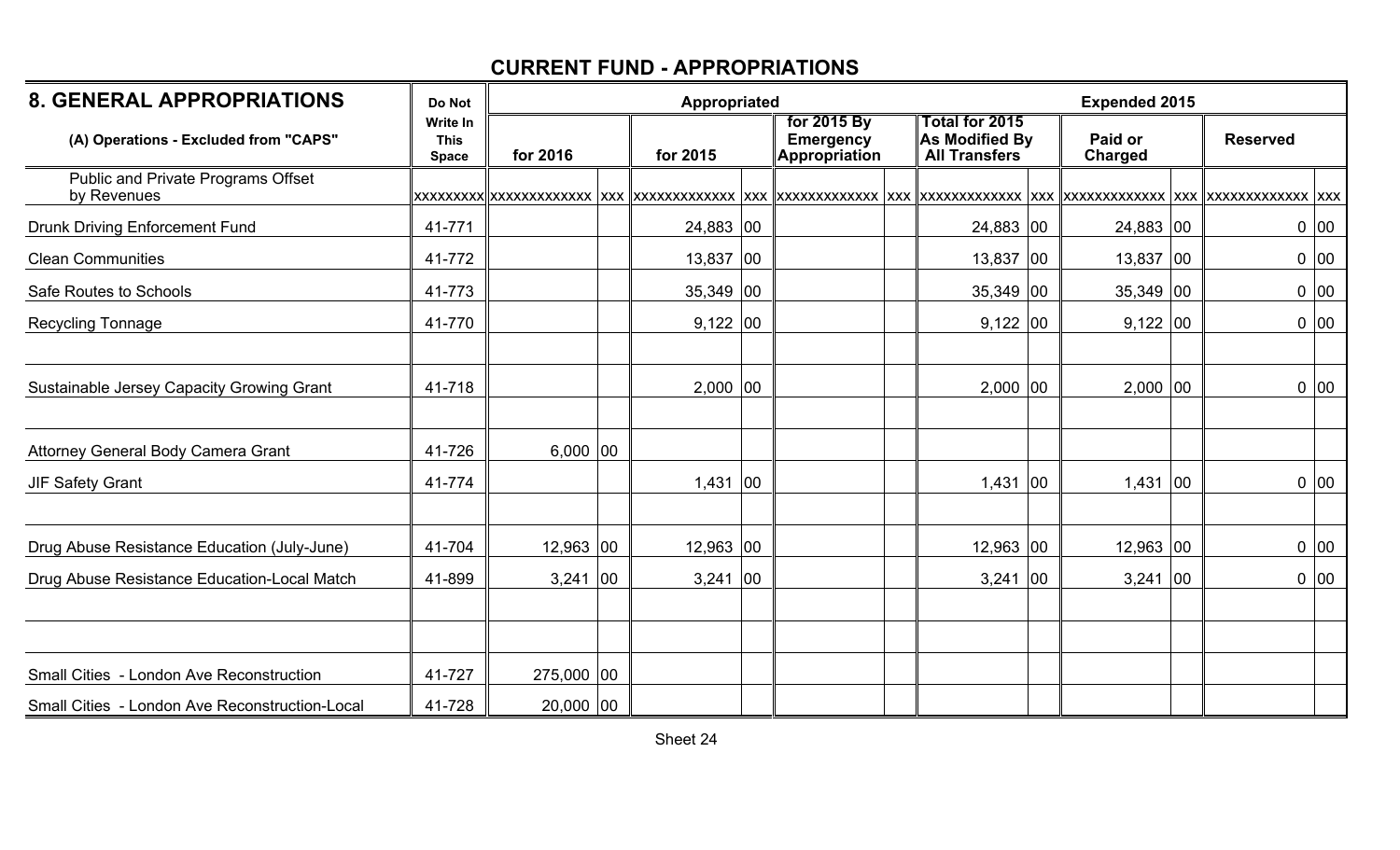| <b>8. GENERAL APPROPRIATIONS</b>                                     | Do Not                                         |            | <b>Appropriated</b> |            | <b>Expended 2015</b> |                                                  |        |                                                                 |        |                           |              |                          |             |
|----------------------------------------------------------------------|------------------------------------------------|------------|---------------------|------------|----------------------|--------------------------------------------------|--------|-----------------------------------------------------------------|--------|---------------------------|--------------|--------------------------|-------------|
| (A) Operations - Excluded from "CAPS"                                | <b>Write In</b><br><b>This</b><br><b>Space</b> | for 2016   |                     | for 2015   |                      | for 2015 By<br><b>Emergency</b><br>Appropriation |        | <b>Total for 2015</b><br>As Modified By<br><b>All Transfers</b> |        | Paid or<br><b>Charged</b> |              | <b>Reserved</b>          |             |
| <b>Public and Private Programs Offset</b><br>by Revenues (continued) |                                                |            |                     |            |                      |                                                  |        |                                                                 |        |                           | <b>XXX</b>   | <b>XXXXXXXXXXXXX</b> XXX |             |
|                                                                      |                                                |            |                     |            |                      |                                                  |        |                                                                 |        |                           |              |                          |             |
| <b>Atlanticare Garden Grant</b>                                      | 41-725                                         | 500 00     |                     | 500 00     |                      |                                                  |        | 500 00                                                          |        | 500 00                    |              |                          | 0 00        |
|                                                                      |                                                |            |                     |            |                      |                                                  |        |                                                                 |        |                           |              |                          |             |
| <b>Atlanticare Farmer's Market Grant</b>                             | 41-726                                         |            |                     | $1,000$ 00 |                      |                                                  |        | $1,000$ 00                                                      |        | $1,000$ 00                |              |                          | 0 00        |
|                                                                      |                                                |            |                     |            |                      |                                                  |        |                                                                 |        |                           |              |                          |             |
| <b>Body Armor Fund</b>                                               | 41-719                                         | $1,678$ 00 |                     | 1,681      | $ 00\rangle$         |                                                  |        | 1,681                                                           | 100    | 1,681                     | $ 00\rangle$ |                          | 0 00        |
|                                                                      |                                                |            |                     |            |                      |                                                  |        |                                                                 |        |                           |              |                          |             |
| <b>Bulletproof Vest</b>                                              | 41-720                                         | $1,320$ 00 |                     | 393 00     |                      |                                                  |        | 393 00                                                          |        | 393 00                    |              |                          | 0 00        |
|                                                                      |                                                |            |                     |            |                      |                                                  |        |                                                                 |        |                           |              |                          |             |
| <b>Matching Funds</b>                                                | 41-721                                         |            |                     |            |                      |                                                  |        |                                                                 |        |                           |              |                          |             |
| <b>Total Public and Private Programs Offset</b><br>by Revenues       | 40-999                                         | 320,702 00 |                     | 106,400 00 |                      |                                                  | $0$ 00 | 106,400 00                                                      |        | 106,400 00                |              |                          | $0\vert 00$ |
|                                                                      |                                                |            |                     |            |                      |                                                  |        |                                                                 |        |                           |              |                          |             |
| Total Operations - Excluded from "CAPS"                              | 34-305                                         | 326,702 00 |                     | 112,400 00 |                      |                                                  | 0 00   | 112,400 00                                                      |        | 110,900 00                |              | $1,500$ 00               |             |
| Detail:                                                              |                                                |            |                     |            |                      |                                                  |        |                                                                 |        |                           |              |                          |             |
| Salaries & Wages                                                     | 34-305-1                                       |            | 0 00                |            | 0 00                 |                                                  | $0$ 00 |                                                                 | $0$ 00 |                           | 0 00         |                          | 0 00        |
| <b>Other Expenses</b>                                                | 34-305-2                                       | 326,702 00 |                     | 112,400 00 |                      |                                                  | 0 00   | 112,400 00                                                      |        | 110,900 00                |              | $1,500$ 00               |             |

Sheet 25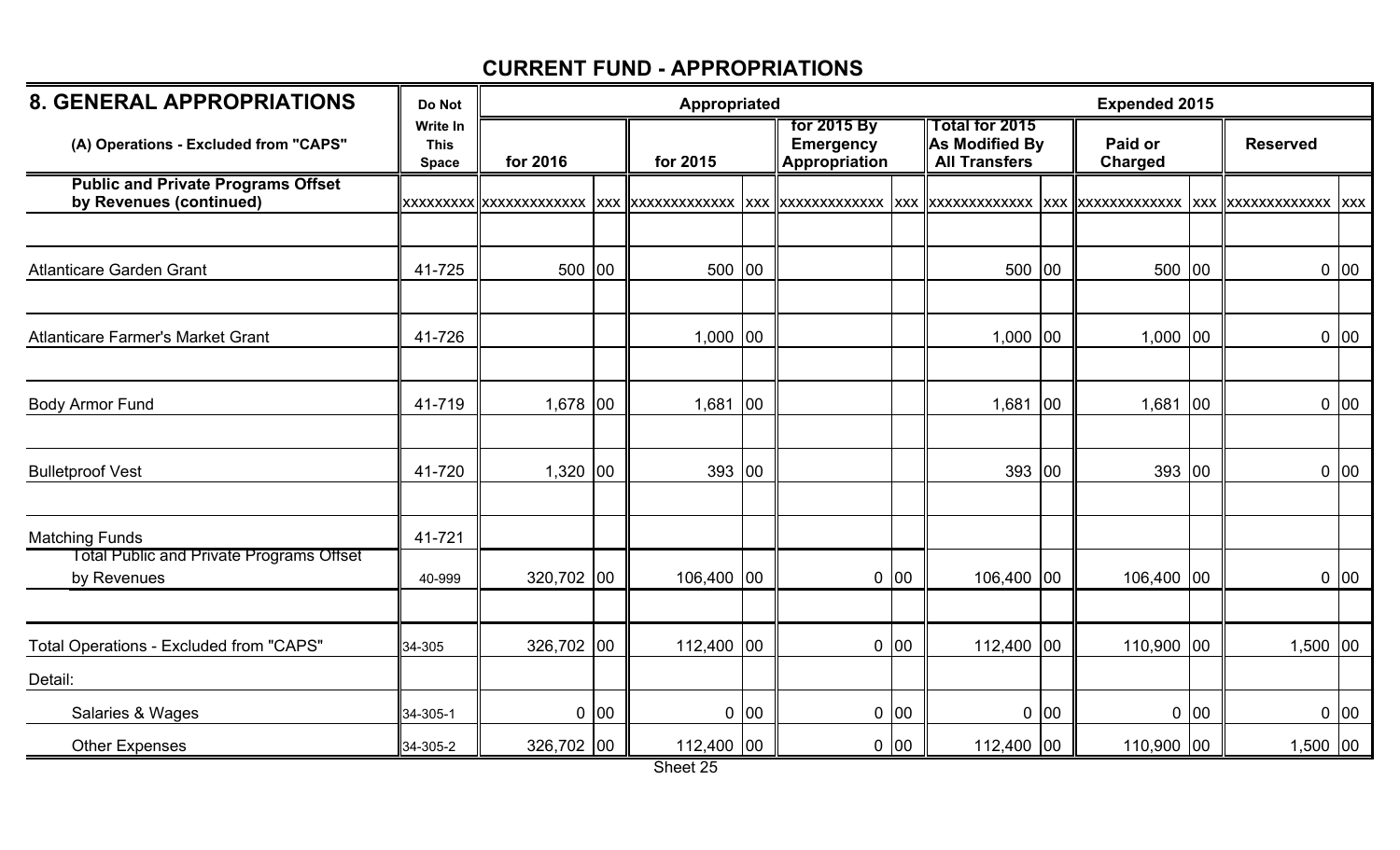| <b>8. GENERAL APPROPRIATIONS</b>                | Do Not                                  |             | Appropriated | <b>Expended 2015</b>                             |                                                                        |                    |                 |      |
|-------------------------------------------------|-----------------------------------------|-------------|--------------|--------------------------------------------------|------------------------------------------------------------------------|--------------------|-----------------|------|
| (C) Capital Improvements - Excluded from "CAPS" | Write In<br><b>This</b><br><b>Space</b> | for 2016    | for 2015     | <b>Tor 2015 By</b><br>Emergency<br>Appropriation | <b>Total for 2015</b><br><b>As Modified By</b><br><b>All Transfers</b> | Paid or<br>Charged | <b>Reserved</b> |      |
| <b>Down Payments on Improvements</b>            | 44-902                                  |             | $25,000$ 00  |                                                  | 25,000 00                                                              | 25,000 00          |                 | 0 00 |
| <b>Capital Improvement Fund</b>                 | 44-901                                  | $25,000$ 00 | $25,000$ 00  | $\ $ xxxxxxxxxxxx $\ $ xx                        | $25,000$ 00                                                            | 25,000 00          |                 | 0 00 |
|                                                 |                                         |             |              |                                                  |                                                                        |                    |                 |      |
|                                                 |                                         |             |              |                                                  |                                                                        |                    |                 |      |
|                                                 |                                         |             |              |                                                  |                                                                        |                    |                 |      |
|                                                 |                                         |             |              |                                                  |                                                                        |                    |                 |      |
|                                                 |                                         |             |              |                                                  |                                                                        |                    |                 |      |
|                                                 |                                         |             |              |                                                  |                                                                        |                    |                 |      |
|                                                 |                                         |             |              |                                                  |                                                                        |                    |                 |      |
|                                                 |                                         |             |              |                                                  |                                                                        |                    |                 |      |
|                                                 |                                         |             |              |                                                  |                                                                        |                    |                 |      |
|                                                 |                                         |             |              |                                                  |                                                                        |                    |                 |      |
|                                                 |                                         |             |              |                                                  |                                                                        |                    |                 |      |
|                                                 |                                         |             |              |                                                  |                                                                        |                    |                 |      |
|                                                 |                                         |             |              |                                                  |                                                                        |                    |                 |      |
|                                                 |                                         |             |              |                                                  |                                                                        |                    |                 |      |
|                                                 |                                         |             |              |                                                  |                                                                        |                    |                 |      |
|                                                 |                                         |             |              |                                                  |                                                                        |                    |                 |      |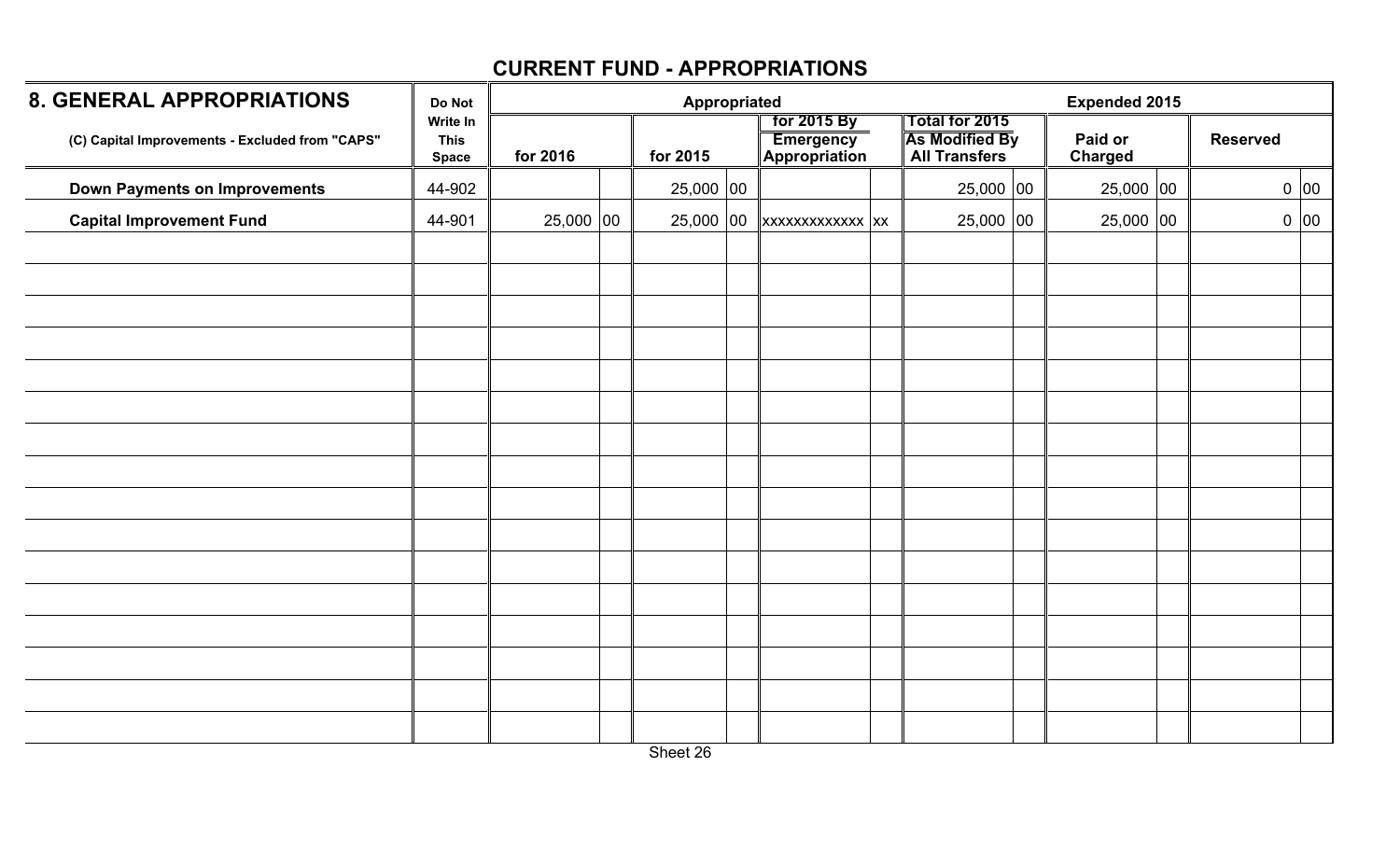| <b>8. GENERAL APPROPRIATIONS</b>                         | Do Not                                  | Appropriated |  |            |    |                                                  |      |                                                                        |              | <b>Expended 2015</b>      |                 |                   |
|----------------------------------------------------------|-----------------------------------------|--------------|--|------------|----|--------------------------------------------------|------|------------------------------------------------------------------------|--------------|---------------------------|-----------------|-------------------|
| (C) Capital Improvements - Excluded from "CAPS"          | Write In<br><b>This</b><br><b>Space</b> | for 2016     |  | for 2015   |    | for 2015 By<br><b>Emergency</b><br>Appropriation |      | <b>Total for 2015</b><br><b>As Modified By</b><br><b>All Transfers</b> |              | Paid or<br><b>Charged</b> | <b>Reserved</b> |                   |
|                                                          |                                         |              |  |            |    |                                                  |      |                                                                        |              |                           |                 |                   |
|                                                          |                                         |              |  |            |    |                                                  |      |                                                                        |              |                           |                 |                   |
|                                                          |                                         |              |  |            |    |                                                  |      |                                                                        |              |                           |                 |                   |
| <b>Public and Private Programs Offset by Revenues:</b>   |                                         |              |  |            |    |                                                  |      | XXX XXXXXXXXXXXX                                                       |              |                           |                 |                   |
| New Jersey DOT Trust Fund Authority Act                  | 41-865                                  |              |  |            |    |                                                  |      |                                                                        |              |                           |                 |                   |
| FY14-Diesterweg Reconstruction                           |                                         |              |  | 199,921    | 00 |                                                  |      | 199,921                                                                | $ 00\rangle$ | 199,921 00                |                 | 0 00              |
|                                                          |                                         |              |  |            |    |                                                  |      |                                                                        |              |                           |                 |                   |
| <b>NJDOT Transportation Alternatives</b>                 |                                         |              |  | 296,000 00 |    |                                                  |      | 296,000 00                                                             |              | 296,000 00                |                 | $0\overline{)}00$ |
| NJDOT FY15 Diesterweg Reconstruction                     |                                         |              |  | 190,000 00 |    |                                                  |      | 190,000 00                                                             |              | 190,000 00                |                 | 0 00              |
|                                                          |                                         |              |  |            |    |                                                  |      |                                                                        |              |                           |                 |                   |
|                                                          |                                         |              |  |            |    |                                                  |      |                                                                        |              |                           |                 |                   |
|                                                          |                                         |              |  |            |    |                                                  |      |                                                                        |              |                           |                 |                   |
|                                                          |                                         |              |  |            |    |                                                  |      |                                                                        |              |                           |                 |                   |
| Total Capital Improvements Excluded from "CAPS"   44-999 |                                         | 25,000 00    |  | 735,921 00 |    |                                                  | 0 00 | 735,921 00                                                             |              | 735,921 00                |                 | $0\vert 00$       |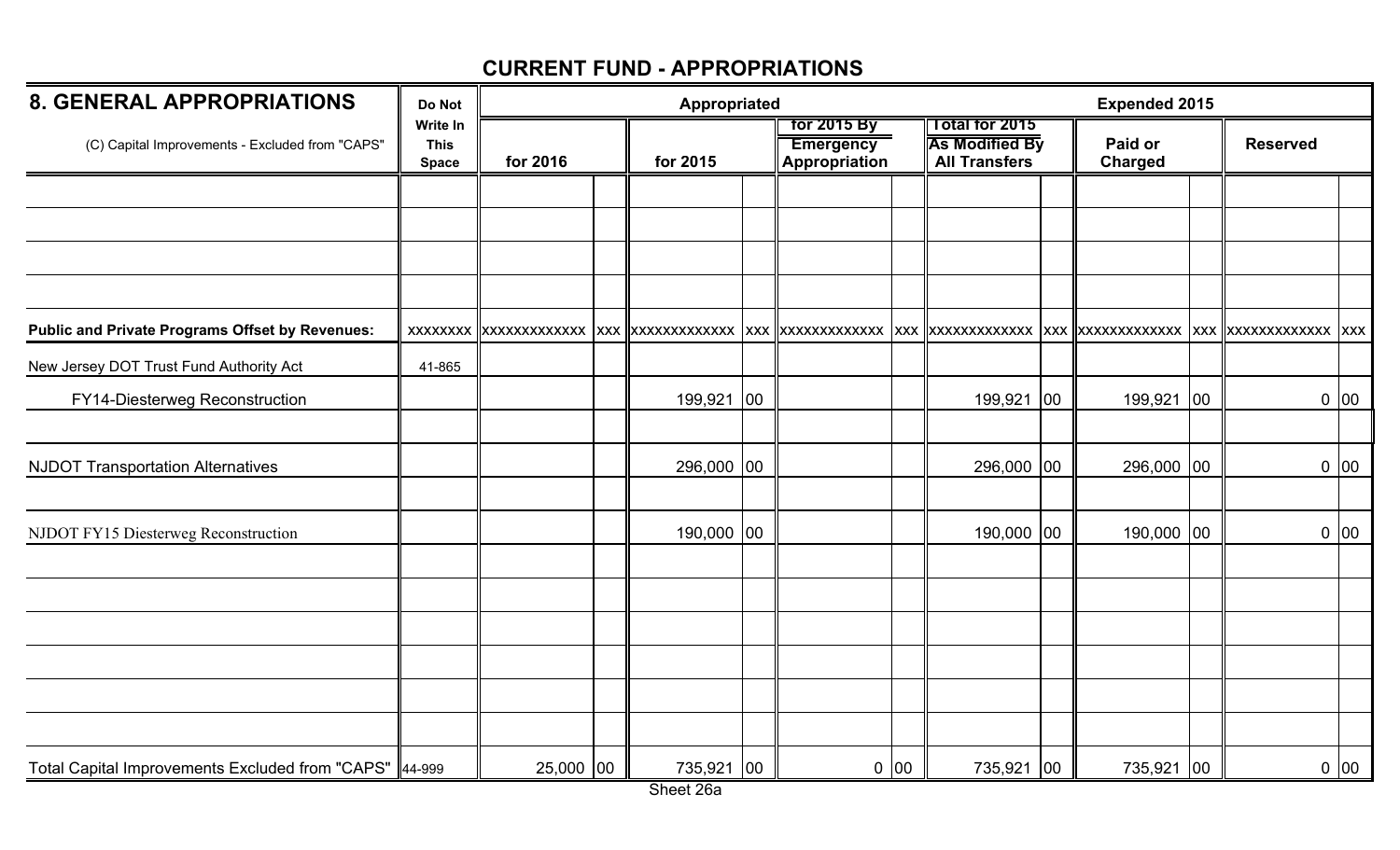| <b>8. GENERAL APPROPRIATIONS</b>                     | Do Not                                  |            | Appropriated |                                                         |      |                                                                        | <b>Expended 2015</b> |    |                                    |  |
|------------------------------------------------------|-----------------------------------------|------------|--------------|---------------------------------------------------------|------|------------------------------------------------------------------------|----------------------|----|------------------------------------|--|
| (D)Municipal Debt Service - Excluded from "CAPS"     | Write In<br><b>This</b><br><b>Space</b> | for 2016   | for 2015     | for 2015 By<br><b>Emergency</b><br><b>Appropriation</b> |      | <b>Total for 2015</b><br><b>As Modified By</b><br><b>All Transfers</b> | Paid or<br>Charged   |    | <b>Reserved</b>                    |  |
| Payment of Bond Principal                            | 45-920                                  | 205,000 00 | 190,000 00   |                                                         |      | 190,000 00                                                             | 190,000              | 00 | <b>XXXXXXXXXXXXX</b> XXX           |  |
| Payment of Bond Anticipation Notes and Capital Notes | 45-925                                  | 879 00     | 81,250 00    |                                                         |      | $81,250$ 00                                                            | 81,250               | 00 | XXXXXXXXXXXXX XXX                  |  |
| Interest on Bonds                                    | 45-930                                  | 52,680 00  | 48,080 00    |                                                         |      | 48,080 00                                                              | 48,080 00            |    | XXXXXXXXXXXXX XXX                  |  |
| Interest on Notes                                    | 45-935                                  | 27,000 00  | $23,000$ 00  |                                                         |      | $23,000$ 00                                                            | $22,427$ 00          |    | XXXXXXXXXXXXX XXX                  |  |
| <b>Green Trust Loan Program:</b>                     | <b>XXXXXXXX</b>                         |            |              |                                                         |      |                                                                        |                      |    |                                    |  |
| Loan Repayments for Principal and Interest           | 45-940                                  |            |              |                                                         |      |                                                                        |                      |    | XXXXXXXXXXXXX XXX                  |  |
|                                                      |                                         |            |              |                                                         |      |                                                                        |                      |    | <b>XXXXXXXXXXXXX XXX</b>           |  |
|                                                      |                                         |            |              |                                                         |      |                                                                        |                      |    | XXXXXXXXXXXXX XXX                  |  |
|                                                      |                                         |            |              |                                                         |      |                                                                        |                      |    | XXXXXXXXXXXXX XXX                  |  |
|                                                      |                                         |            |              |                                                         |      |                                                                        |                      |    | XXXXXXXXXXXXX XXX                  |  |
|                                                      |                                         |            |              |                                                         |      |                                                                        |                      |    | XXXXXXXXXXXXX XXX                  |  |
| Capital Lease Obligations Approved Prior to 7/1/2007 |                                         |            |              |                                                         |      |                                                                        |                      |    | <b>XXXXXXXXXXXXX</b> XXX           |  |
| Principal                                            | 45-941                                  |            |              |                                                         |      |                                                                        |                      |    | <b>XXXXXXXXXXXXX</b> XXX           |  |
| Interest                                             | 45-941                                  |            |              |                                                         |      |                                                                        |                      |    | XXXXXXXXXXXXX XXX                  |  |
| Capital Lease Obligations Approved After to 7/1/2007 |                                         |            |              |                                                         |      |                                                                        |                      |    | XXXXXXXXXXXXX XXX                  |  |
| Principal                                            | 45-941                                  |            |              |                                                         |      |                                                                        |                      |    | XXXXXXXXXXXXX XXX                  |  |
| Interest                                             | 45-941                                  |            |              |                                                         |      |                                                                        |                      |    | <b>XXXXXXXXXXXXX</b> XXX           |  |
| Total Municipal Debt Service-Excluded from "CAPS"    | 45-999                                  | 285,559 00 | 342,330 00   |                                                         | 0 00 | 342,330 00                                                             |                      |    | 341,757   00   xxxxxxxxxxxxx   xxx |  |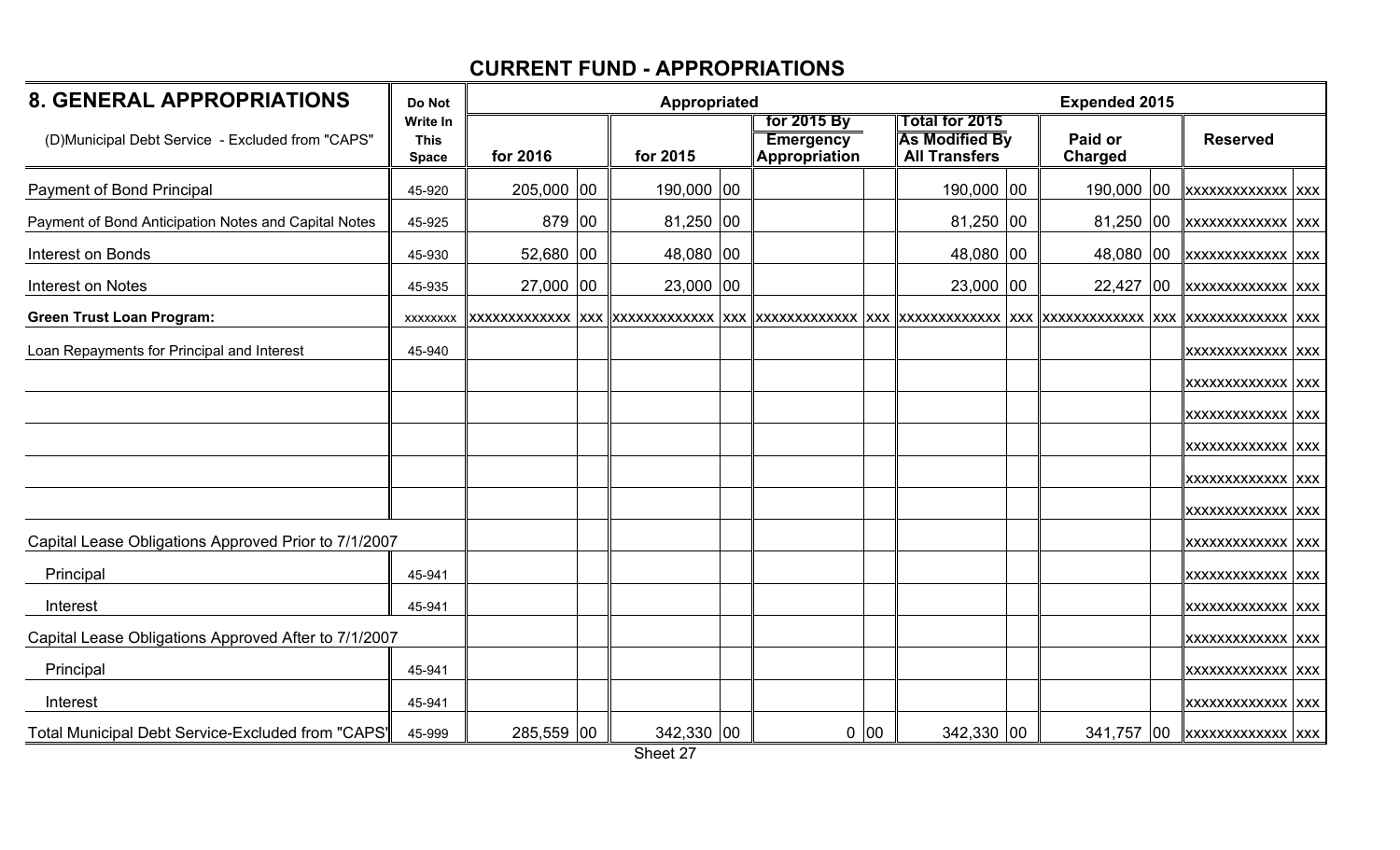| <b>8. GENERAL APPROPRIATIONS</b>                                                              | Do Not                                         |             | Appropriated                          |                                                  | <b>Expended 2015</b> |                                                                 |                           |            |                          |  |
|-----------------------------------------------------------------------------------------------|------------------------------------------------|-------------|---------------------------------------|--------------------------------------------------|----------------------|-----------------------------------------------------------------|---------------------------|------------|--------------------------|--|
| (E) Deferred Charges - Municipal-<br>Excluded from "CAPS"                                     | <b>Write In</b><br><b>This</b><br><b>Space</b> | for 2016    | for 2015                              | for 2015 By<br><b>Emergency</b><br>Appropriation |                      | Total for 2015<br><b>As Modified By</b><br><b>All Transfers</b> | Paid or<br><b>Charged</b> |            | <b>Reserved</b>          |  |
| (1) DEFERRED CHARGES:                                                                         | <b>XXXXXXXX</b>                                |             | xxxxxxxxxxxx  xxx  xxxxxxxxxxxxx  xxx | <b>XXXXXXXXXXXXX</b>                             |                      | <b>XXX XXXXXXXXXXXX</b>                                         | <b>XXX XXXXXXXXXXXXXX</b> | <b>XXX</b> | <b>XXXXXXXXXXXXX</b> XXX |  |
| <b>Emergency Authorizations</b>                                                               | 46-870                                         |             | $22,000$ 00                           | XXXXXXXXXXXXX XXX                                |                      | $22,000$ 00                                                     | $22,000$ 00               |            | <b>XXXXXXXXXXXXX</b> XXX |  |
| Special Emergency Authorizations-<br>5 Years (N.J.S.40A:4-55)                                 | 46-875                                         | $12,000$ 00 | 12,000 00                             | XXXXXXXXXXXXX XXX                                |                      | $12,000$ $ 00$                                                  | 12,000 00                 |            | XXXXXXXXXXXXX XXX        |  |
| <b>Special Emergency Authorizations-</b><br>3 Years (N.J.S. 40A:4-55.1 & 40A:4-55.13)         | 46-871                                         |             |                                       | XXXXXXXXXXXXX XXX                                |                      |                                                                 |                           |            | XXXXXXXXXXXXX XXX        |  |
|                                                                                               | 46-872                                         |             |                                       | XXXXXXXXXXXXX XXX                                |                      |                                                                 |                           |            | XXXXXXXXXXXX XXX         |  |
|                                                                                               | 46-873                                         |             |                                       | XXXXXXXXXXXXX XXX                                |                      |                                                                 |                           |            | XXXXXXXXXXXXX XXX        |  |
|                                                                                               | 46-874                                         |             |                                       | XXXXXXXXXXXX XXX                                 |                      |                                                                 |                           |            | XXXXXXXXXXXX XXX         |  |
|                                                                                               | 46-875                                         |             |                                       | XXXXXXXXXXXXX XXX                                |                      |                                                                 |                           |            | XXXXXXXXXXXXX XXX        |  |
|                                                                                               |                                                |             |                                       | XXXXXXXXXXXXX XXX                                |                      |                                                                 |                           |            | XXXXXXXXXXXXX XXX        |  |
|                                                                                               |                                                |             |                                       | XXXXXXXXXXXX XXX                                 |                      |                                                                 |                           |            | XXXXXXXXXXXXX  XXX       |  |
|                                                                                               |                                                |             |                                       | XXXXXXXXXXXXX  XXX                               |                      |                                                                 |                           |            | XXXXXXXXXXXX XXX         |  |
| <b>Total Deferred Charges - Municipal-</b><br><b>Excluded from "CAPS"</b>                     | 46-999                                         | $12,000$ 00 | 34,000 00                             | XXXXXXXXXXXXX XXX                                |                      | 34,000 00                                                       | 34,000 00                 |            | <b>XXXXXXXXXXXXX</b> XXX |  |
| (F) Judgements (N.J.S.A 40A:4-45.3cc)                                                         | 37-480                                         |             |                                       | XXXXXXXXXXXXX XXX                                |                      |                                                                 |                           |            | XXXXXXXXXXXXX XXX        |  |
| (N)Transferred to Board of Education for Use of<br>Local Schools (N.J.S.A. 40:48-17.1 & 17.3) | 46-871                                         | 18,423 00   | 18,423 00                             | XXXXXXXXXXXXX XXX                                |                      | 18,423 00                                                       | 18,423 00                 |            | <b>XXXXXXXXXXXX XXX</b>  |  |
|                                                                                               |                                                |             |                                       | XXXXXXXXXXXXX XXX                                |                      |                                                                 |                           |            | XXXXXXXXXXXXX XXX        |  |
| (G) With Prior Consent of Local Finance Board:<br><b>Cash Deficit of Preceeding Year</b>      | 46-885                                         |             |                                       | XXXXXXXXXXXXX XXX                                |                      |                                                                 |                           |            | XXXXXXXXXXXX XXX         |  |
|                                                                                               |                                                |             |                                       | XXXXXXXXXXXXX XXX                                |                      |                                                                 |                           |            | XXXXXXXXXXXXX XXX        |  |
| (H-2) Total General Appropriations for Municipal<br><b>Purposes Excluded from "CAPS"</b>      | 34-309                                         | 667,684 00  | 1,243,074 00                          |                                                  | 0 00                 | 1,243,074 00                                                    | 1,241,001 00              |            | $1,500$ 00               |  |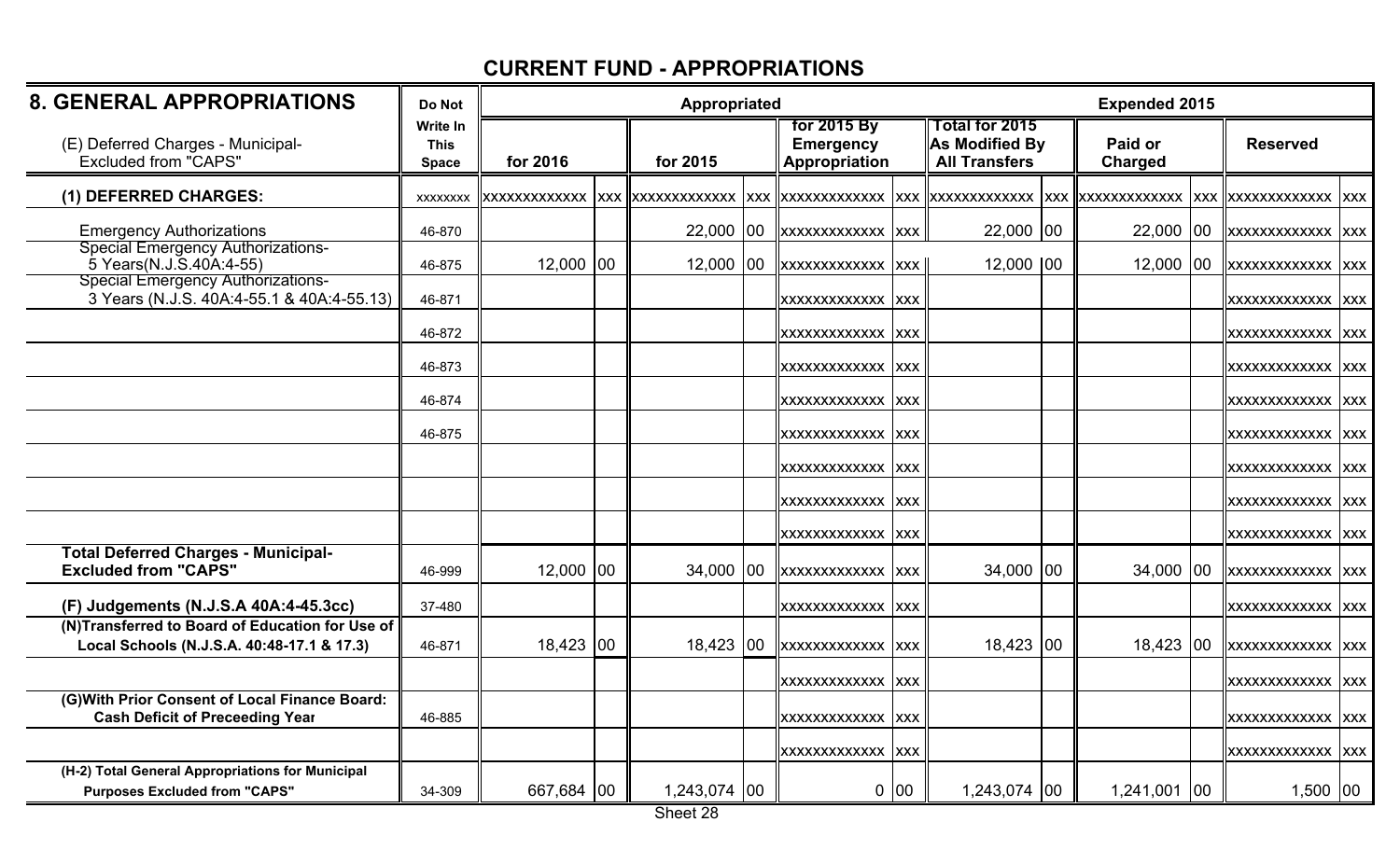| <b>8. GENERAL APPROPRIATIONS</b>                                                                      | Do Not                           |              |    | Appropriated |    |                                                  | <b>Expended 2015</b> |                                                          |      |                           |              |                              |  |
|-------------------------------------------------------------------------------------------------------|----------------------------------|--------------|----|--------------|----|--------------------------------------------------|----------------------|----------------------------------------------------------|------|---------------------------|--------------|------------------------------|--|
|                                                                                                       | Write In<br><b>This</b><br>Space | for 2016     |    | for 2015     |    | for 2015 By<br><b>Emergency</b><br>Appropriation |                      | Total for 2015<br>As Modified By<br><b>All Transfers</b> |      | Paid or<br><b>Charged</b> |              | <b>Reserved</b>              |  |
| <b>For Local District School Purposes-</b><br><b>Excluded from "CAPS"</b>                             | <b>XXXXXXXX</b>                  |              |    |              |    |                                                  |                      |                                                          |      |                           |              | <u>  xxxxxxxxxxxxxx  xxx</u> |  |
| <b>Type 1 District School Debt Service</b>                                                            | <b>XXXXXXXX</b>                  |              |    |              |    |                                                  |                      |                                                          |      |                           |              |                              |  |
| Payment of Bond Principal                                                                             | 48-920                           |              |    |              |    |                                                  |                      |                                                          |      |                           |              | <b>XXXXXXXXXXXXXX</b> XXX    |  |
| <b>Payment of Bond Anticipation Notes</b>                                                             | 48-925                           |              |    |              |    |                                                  |                      |                                                          |      |                           |              | <b>XXXXXXXXXXXXXX</b> XXX    |  |
| <b>Interest on Bonds</b>                                                                              | 48-930                           |              |    |              |    |                                                  |                      |                                                          |      |                           |              | XXXXXXXXXXXXXXX XXX          |  |
| Interest on Notes                                                                                     | 48-935                           |              |    |              |    |                                                  |                      |                                                          |      |                           |              | <b>XXXXXXXXXXXXXXX</b>       |  |
|                                                                                                       |                                  |              |    |              |    |                                                  |                      |                                                          |      |                           |              | <b>XXXXXXXXXXXXXX</b> XXX    |  |
| <b>Total of Type 1 District School Debt Service</b><br>-Excluded from "CAPS"                          | 48-999                           | 0            | 00 | 0            | 00 |                                                  | 0 00                 |                                                          | 0 00 | 0                         | 00           | <b>XXXXXXXXXXXXXXXXXXXXX</b> |  |
| (J) Deferred Charges and Statutory Expenditures-<br><b>Local School - Excluded from "CAPS"</b>        | <b>XXXXXXXX</b>                  |              |    |              |    |                                                  |                      |                                                          |      |                           |              |                              |  |
| <b>Emergency Authorizations - Schools</b>                                                             | 29-406                           |              |    |              |    | XXXXXXXXXXXXXX  XXX                              |                      |                                                          |      |                           |              | XXXXXXXXXXXXXX XXX           |  |
| Capital Project for Land, Building or Equipment<br>N.J.S. 18A:22-20                                   | 29-407                           |              |    |              |    |                                                  |                      |                                                          |      |                           |              | <b>XXXXXXXXXXXXXX</b> XXX    |  |
| <b>Total of Deferred Charges and Statutory Expend-</b><br>ditures- Local School- Excluded from "CAPS" | 29-409                           | $\mathbf{0}$ | 00 | 0            | 00 |                                                  | 0 00                 |                                                          | 0 00 |                           | 0 00         | <b>XXXXXXXXXXXXXX</b>        |  |
| (K)Total Municipal Appropriations for Local District School                                           |                                  |              |    |              |    |                                                  |                      |                                                          |      |                           |              |                              |  |
| Purposes {(item (1) and (j)- Excluded from "CAPS"                                                     | 29-410                           | $\mathbf{0}$ | 00 | 0            | 00 |                                                  | 0 00                 |                                                          | 0 00 |                           | 0 00         | xxxxxxxxxxxxxx xxx           |  |
| (O) Total General Appropriations - Excluded from<br>"CAPS"                                            | 34-399                           | 667,684 00   |    | 1,243,074 00 |    |                                                  | 0 00                 | 1,243,074 00                                             |      | 1,241,001                 | $ 00\rangle$ | $1,500$ 00                   |  |
|                                                                                                       |                                  |              |    |              |    |                                                  |                      |                                                          |      |                           |              |                              |  |
| (L)Subtotal General Appropriations                                                                    |                                  |              |    |              |    |                                                  |                      |                                                          |      |                           |              |                              |  |
| {items $(H-1)$ and $(O)$ }                                                                            | 34-400                           | 5,832,946 00 |    | 6,237,560    | 00 |                                                  | 0 00                 | 6,237,560 00                                             |      | $6,194,525$ 00            |              | 42,462 00                    |  |
| (M) Reserve for Uncollected Taxes                                                                     | 50-899                           | 144,802 00   |    | 116,729      | 00 | <b>XXXXXXXXXXXXXX</b> XXX                        |                      | 116,729 00                                               |      | 116,729                   | 00           | <b>xxxxxxxxxxxxxxx</b>       |  |
| 9. Total General Appropriations                                                                       | 34-499                           | 5,977,748 00 |    | 6,354,289 00 |    |                                                  | 0 00                 | 6,354,289 00                                             |      | $6,311,254$ 00            |              | 42,462 00                    |  |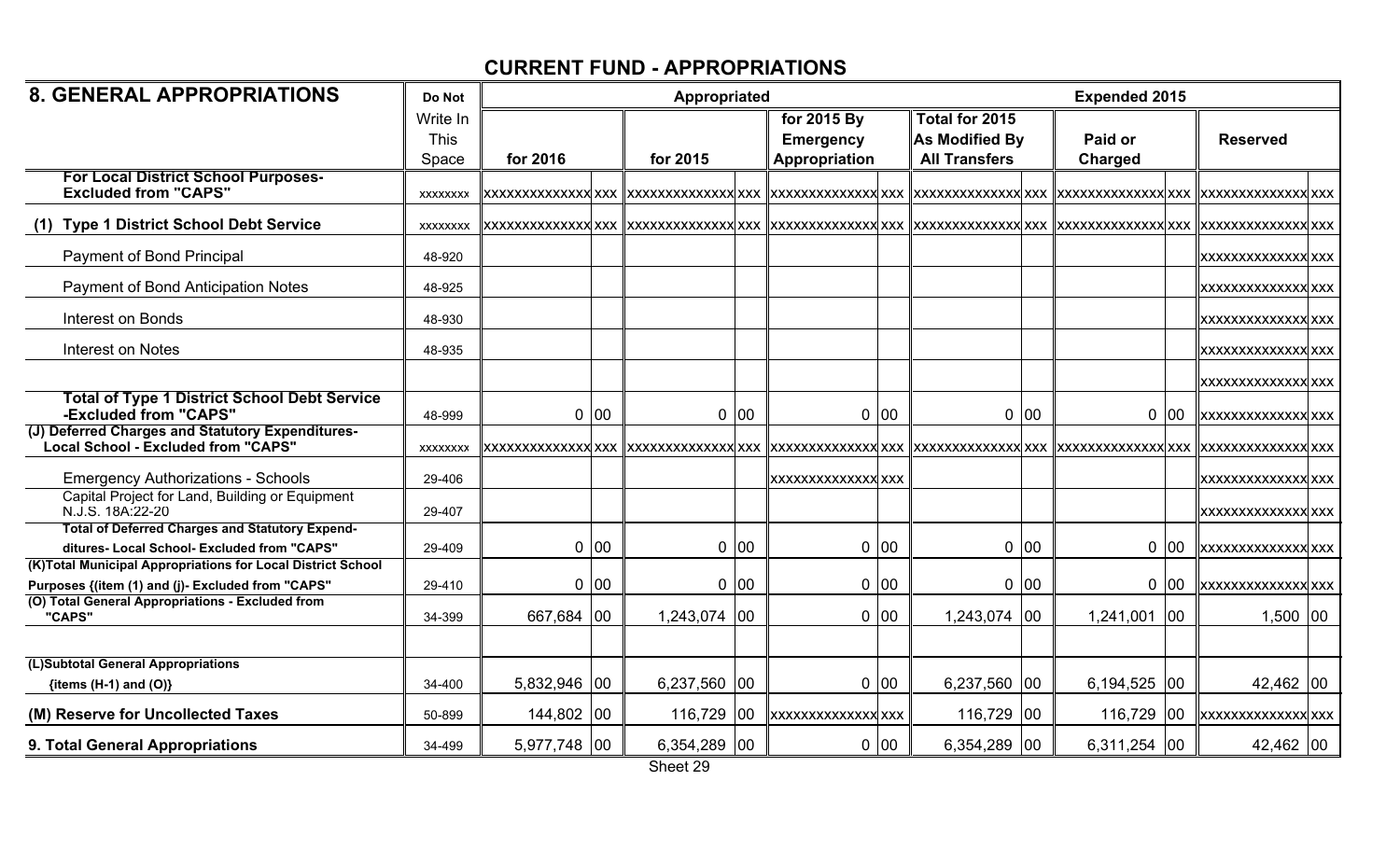| <b>8. GENERAL APPROPRIATIONS</b>                                                  | Do Not                         |                      |      | Appropriated     |      |                                 |      |                                         |              | <b>Expended 2015</b>                       |    |                 |      |
|-----------------------------------------------------------------------------------|--------------------------------|----------------------|------|------------------|------|---------------------------------|------|-----------------------------------------|--------------|--------------------------------------------|----|-----------------|------|
| <b>Summary of Appropriations</b>                                                  | <b>Write In</b><br><b>This</b> |                      |      |                  |      | for 2015 By<br><b>Emergency</b> |      | Total for 2015<br><b>As Modified By</b> |              | Paid or                                    |    | <b>Reserved</b> |      |
|                                                                                   | <b>Space</b>                   | for 2016             |      | for 2015         |      | Appropriation                   |      | <b>All Transfers</b>                    |              | Charged                                    |    |                 |      |
| (H-1) Total General Appropriations for<br><b>Municipal Purposes within "CAPS"</b> | 34-299                         | 4,618,809 00         |      | 4,422,328 00     |      |                                 | 0 00 | 4,426,828 00                            |              | 4,387,188 00                               |    | $39,640$ 00     |      |
| <b>Statutory Expenditures</b>                                                     | <b>XXXXXXX</b>                 | 546,453 00           |      | 572,158 00       |      |                                 | 0 00 | 567,658 00                              |              | 566,336 00                                 |    | $1,322$ 00      |      |
| (A) Operations- Excluded from "CAPS"                                              | <b>XXXXXXX</b>                 | <b>XXXXXXXXXXXXX</b> |      | XX XXXXXXXXXXXXX |      | XX XXXXXXXXXXXXXX               | xx   | <b>XXXXXXXXXXXXX</b>                    |              | xx  xxxxxxxxxxxxx   xx  xxxxxxxxxxxxx   xx |    |                 |      |
| <b>Other Operations</b>                                                           | 34-300                         | $6,000$ 00           |      | $6,000$ 00       |      |                                 | 0 00 | $6,000$ 00                              |              | 4,500 $ 00 $                               |    | $1,500$ 00      |      |
| <b>Uniform Construction Code</b>                                                  | 22-999                         |                      | 0 00 |                  | 0 00 |                                 | 0 00 |                                         | 0 00         | $0$ 00                                     |    |                 | 0 00 |
| <b>Shared Service Agreements</b>                                                  | 42-999                         |                      | 0 00 |                  | 0 00 |                                 | 0 00 |                                         | 0 00         | 0 00                                       |    |                 | 0 00 |
| Additional Appropriations Offset by Revs.                                         | 34-303                         |                      | 0 00 |                  | 0 00 |                                 | 0 00 |                                         | 0 00         | 0 00                                       |    |                 | 0 00 |
| Public & Private Progs Offset by Revs.                                            | 40-999                         | 320,702 00           |      | $106,400$ 00     |      |                                 | 0 00 | 106,400 00                              |              | 106,400 00                                 |    |                 | 0 00 |
| <b>Total Operations- Excluded from "CAPS"</b>                                     | 34-305                         | 326,702 00           |      | $112,400$ 00     |      |                                 | 0 00 | 112,400 00                              |              | 110,900 00                                 |    | $1,500$ 00      |      |
| (C) Capital Improvements                                                          | 44-999                         | 25,000 00            |      | 735,921 00       |      |                                 | 0 00 | 735,921                                 | $ 00\rangle$ | 735,921                                    | 00 |                 | 0 00 |
| (D) Municipal Debt Service                                                        | 45-999                         | 285,559 00           |      | 342,330 00       |      |                                 | 0 00 | 342,330 00                              |              | 341,757 00                                 |    |                 | 0 00 |
| (E) Deferred Charges - Excluded from "CAPS"                                       | 46-999                         | $12,000$ 00          |      | 34,000 00        |      |                                 | 0 00 | $34,000$ 00                             |              | 34,000 00                                  |    |                 | 0 00 |
| (F) Judgements                                                                    | 37-480                         |                      | 0 00 |                  | 0 00 |                                 | 0 00 |                                         | 0 00         | 0 00                                       |    |                 | 0 00 |
| (G) Cash Deficit - With Prior Consent of LFB                                      | 46-885                         |                      | 0 00 |                  | 0 00 |                                 | 0 00 |                                         | 0 00         | 0 00                                       |    |                 | 0 00 |
| (K) Local District School Purposes                                                | 24-410                         |                      | 0 00 |                  | 0 00 |                                 | 0 00 |                                         | 0 00         | $0$ 00                                     |    |                 | 0 00 |
| (N) Transferrred to Board of Education                                            | 29-405                         | 18,423 00            |      | $18,423$ 00      |      |                                 | 0 00 | 18,423 00                               |              | 18,423 00                                  |    |                 | 0 00 |
| (M) Reserve for Uncollected Taxes                                                 | 50-899                         | 144,802 00           |      | 116,729 00       |      |                                 | 0 00 | 116,729 00                              |              | 116,729 00                                 |    |                 | 0 00 |
| <b>Total General Appropriations</b>                                               | 34-499                         | 5,977,748 00         |      | 6,354,289 00     |      |                                 | 0 00 | 6,354,289 00                            |              | 6,311,254 00                               |    | 42,462 00       |      |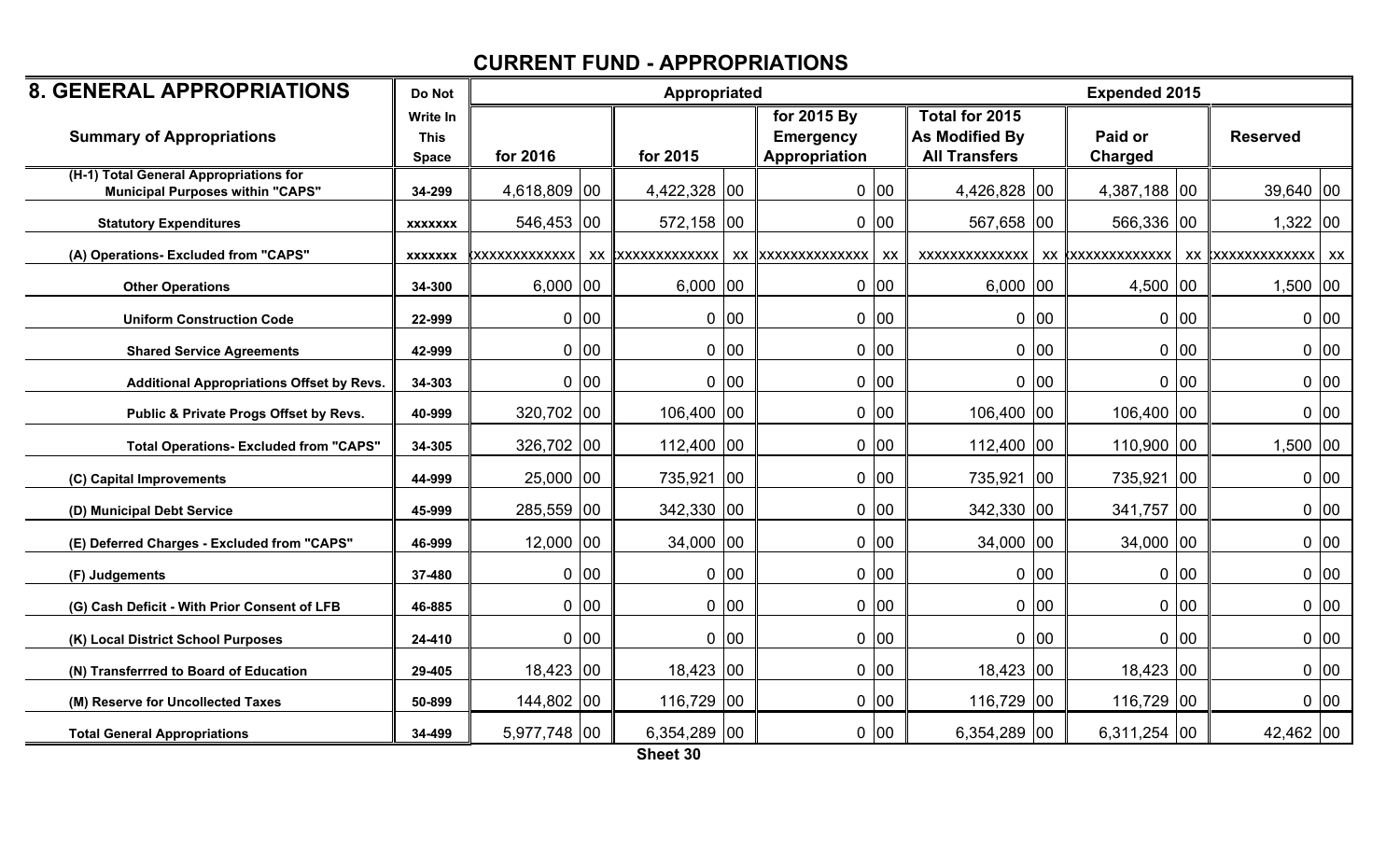# **DEDICATED WATER & SEWER UTILITY BUDGET**

| <b>10. DEDICATED REVENUES FROM</b><br><b>WATER &amp; SEWER UTILITY</b>                                                     | <b>DO NOT</b><br><b>WRITE IN</b> |                   | Anticipated |                   |              | <b>Realized in</b> |     |  |
|----------------------------------------------------------------------------------------------------------------------------|----------------------------------|-------------------|-------------|-------------------|--------------|--------------------|-----|--|
|                                                                                                                            | <b>THIS SPACE</b>                | 2016              |             | 2015              |              | in 2015            |     |  |
| <b>Operating Surplus Anticipated</b>                                                                                       | 08-501                           | 173,000           | 100         | 208,147           | 100          | 208,147            | 100 |  |
| <b>Operating Surplus Anticipated with Prior Written</b><br><b>Consent of Director of Local Government Services</b>         | 08-502                           |                   |             |                   |              |                    |     |  |
| <b>Total Operating Surplus Anticipated</b>                                                                                 | 08-500                           | 173,000           | 00          | 208,147           | $ 00\rangle$ | 208,147            | 100 |  |
| Rents                                                                                                                      | 08-503                           | 1,237,000         | 00          | 1,202,000         | 100          | 1,237,099          | 00  |  |
| <b>Miscellaneous Receipts</b>                                                                                              | 08-505                           | 51,500            | 00          | 42,000            | 100          | 41,577             | 00  |  |
| <b>Fire Hydrant Service</b>                                                                                                | 08-504                           | 30,000            | 00          | 15,000            | 100          | 15,000             | 100 |  |
| Increase in Rental Fees                                                                                                    | 08-503                           | 157,600           | 00          | 9,000             | 00           | 0                  | 100 |  |
|                                                                                                                            |                                  |                   |             |                   |              |                    |     |  |
|                                                                                                                            |                                  |                   |             |                   |              |                    |     |  |
|                                                                                                                            |                                  |                   |             |                   |              |                    |     |  |
|                                                                                                                            |                                  |                   |             |                   |              |                    |     |  |
|                                                                                                                            |                                  |                   |             |                   |              |                    |     |  |
| <b>Special Items of General Revenue Anticipated with Prior</b><br>Written Consent of Director of Local Government Services | <b>XXXXXXXX</b>                  | XXXXXXXXXXXXX) XX |             | XXXXXXXXXXXXX) XX |              |                    |     |  |
|                                                                                                                            | 08-503                           |                   |             |                   |              |                    |     |  |
| Reserve to Pay Debt                                                                                                        | 08-509                           | 1,444 00          |             | 35,000            | 00           | 35,000             | 100 |  |
| <b>Capital Fund Balance</b>                                                                                                | 08-511                           | 70,271            | 00          | 26,588            | 100          | 26,588             | 100 |  |
|                                                                                                                            |                                  |                   |             |                   |              |                    |     |  |
| <b>Deficit(General Budget)</b>                                                                                             | 08-549                           |                   |             |                   |              |                    |     |  |
| <b>Total Water &amp; Sewer Utility Revenues</b>                                                                            | 08-599                           | 1,720,815 00      |             | 1,537,735 00      |              | 1,563,411 00       |     |  |

each separate Utility.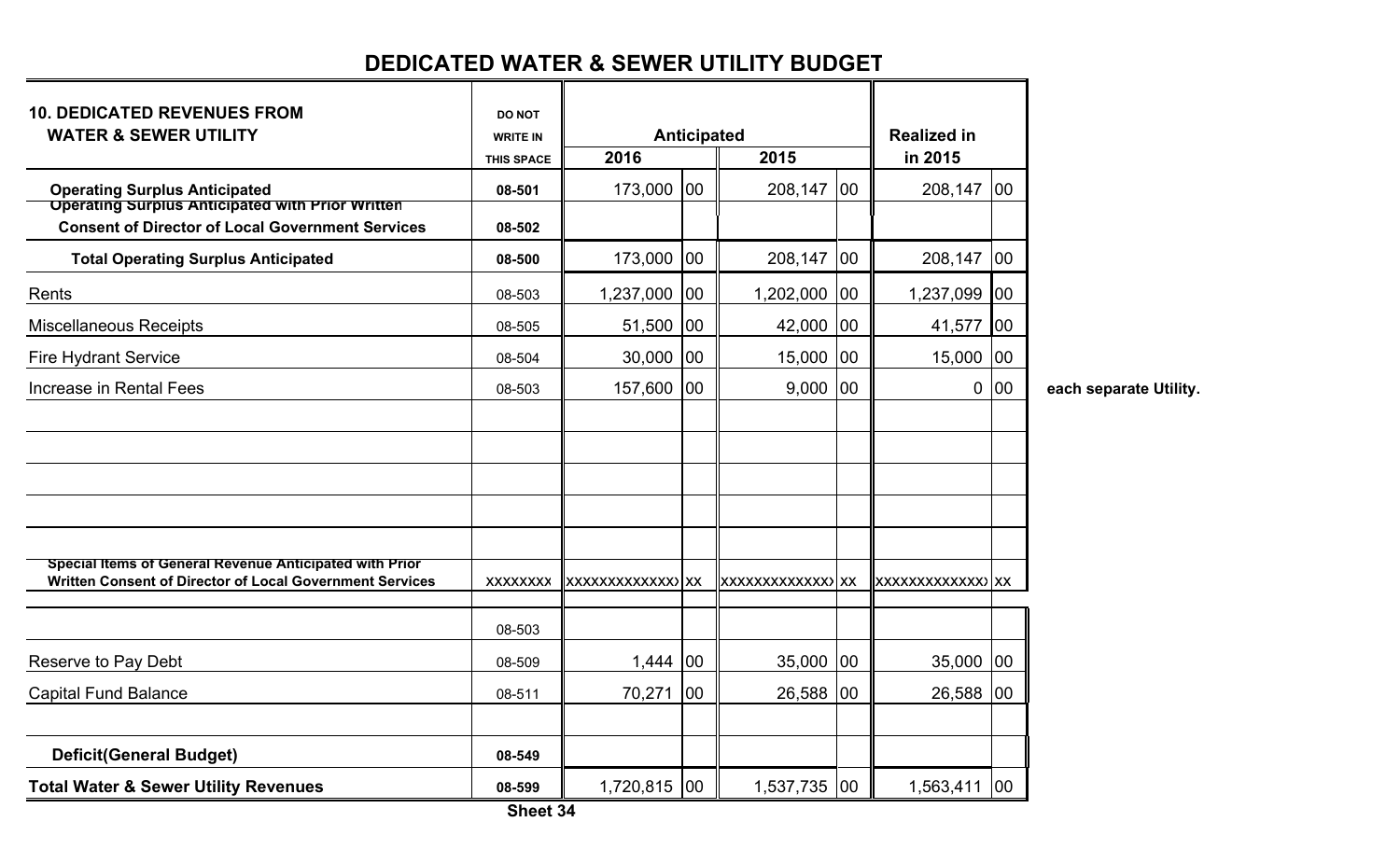## **DEDICATED WATER & SEWER UTILITY BUDGET -(continued)**

|                                                                   |                                  |            |    | Appropriated                 |                                 |  |                                  |                    | <b>Expended 2015</b> |                                                    |  |
|-------------------------------------------------------------------|----------------------------------|------------|----|------------------------------|---------------------------------|--|----------------------------------|--------------------|----------------------|----------------------------------------------------|--|
| <b>11. APPROPRIATIONS FOR</b><br><b>WATER &amp; SEWER UTILITY</b> | <b>DO NOT</b><br><b>WRITE IN</b> | for 2016   |    | for 2015                     | for 2015 By<br><b>Emergency</b> |  | Total for 2015<br>As Modified By | Paid or<br>Charged |                      | <b>Reserved</b>                                    |  |
|                                                                   | THIS SPACE                       |            |    |                              | <b>Appropriation</b>            |  | <b>All Transfers</b>             |                    |                      |                                                    |  |
| Operating:                                                        |                                  |            |    |                              |                                 |  |                                  |                    |                      |                                                    |  |
| Salaries & Wages                                                  | 55-501                           | 251,000 00 |    | 247,500 00                   |                                 |  | 243,500 00                       | 241,498 00         |                      | 2,002 00                                           |  |
| Other Expenses                                                    | 55-502                           | 347,772 00 |    | 335,000 00                   |                                 |  | 342,000 00                       | 320,536 00         |                      | 21,464 00                                          |  |
| <b>Engineering Fees</b>                                           | 55-165                           | $5,000$ 00 |    | $5,000$ 00                   |                                 |  | $5,000$ 00                       | 1,131              |                      | $3,869$ 00                                         |  |
| <b>Legal Fees</b>                                                 | 55-155                           | $9,100$ 00 |    | $9,500$ 00                   |                                 |  | $6,500$ 00                       | $3,500$ 00         |                      | $3,000$ 00                                         |  |
| Atlantic County Sewerage Authority - Contractual                  | 55-455                           | 319,523 00 |    | 317,707 00                   |                                 |  | 317,707 00                       | 315,425 00         |                      | 2,282 00                                           |  |
| Capital Improvements:                                             |                                  |            |    |                              | xx xxxxxxxxxxxx                 |  |                                  |                    |                      |                                                    |  |
| Down Payments on Improvements                                     | 55-510                           |            |    | 2,500 00                     |                                 |  | $2,500$ 00                       |                    | $0$ 00               | 2,500 00                                           |  |
| Capital Improvement Fund                                          | 55-511                           |            |    |                              | <b>XXXXXXXXXXXX</b>             |  |                                  |                    |                      |                                                    |  |
| Capital Outlay                                                    | 55-512                           |            |    |                              |                                 |  |                                  |                    |                      |                                                    |  |
|                                                                   | 55-513                           |            |    |                              |                                 |  |                                  |                    |                      |                                                    |  |
|                                                                   | 55-514                           |            |    |                              |                                 |  |                                  |                    |                      |                                                    |  |
| <b>Debt Service</b>                                               | <b>XXXXXXXX</b>                  |            |    | xxxxxxxxxxxxx xxxxxxxxxxxxxx | xx xxxxxxxxxxxx                 |  |                                  |                    |                      |                                                    |  |
| Payment of Bond Principal                                         | 55-520                           | 305,718 00 |    | 204,607 00                   |                                 |  | 204,607 00                       | 204,607 00         |                      | <b>XXXXXXXXXXXXX</b> XX                            |  |
| Payment of Bond Anticipation Notes and<br><b>Capital Notes</b>    | 55-521                           | $6,664$ 00 |    | 27,167 00                    |                                 |  | $27,167$ 00                      |                    |                      | 27,167 $\vert$ 00 $\vert$ xxxxxxxxxxxxx $\vert$ xx |  |
| Interest on Bonds                                                 | 55-522                           | 455,038 00 |    | 367,754 00                   |                                 |  | 367,754 00                       | 367,453 00         |                      | <b>XXXXXXXXXXXXX</b> XX                            |  |
| Interest on Notes                                                 | 55-523                           |            | 00 |                              |                                 |  |                                  |                    |                      | <b>XXXXXXXXXXXXX</b> XX                            |  |
|                                                                   |                                  |            |    |                              |                                 |  |                                  |                    |                      | <b>XXXXXXXXXXXXX</b> XX                            |  |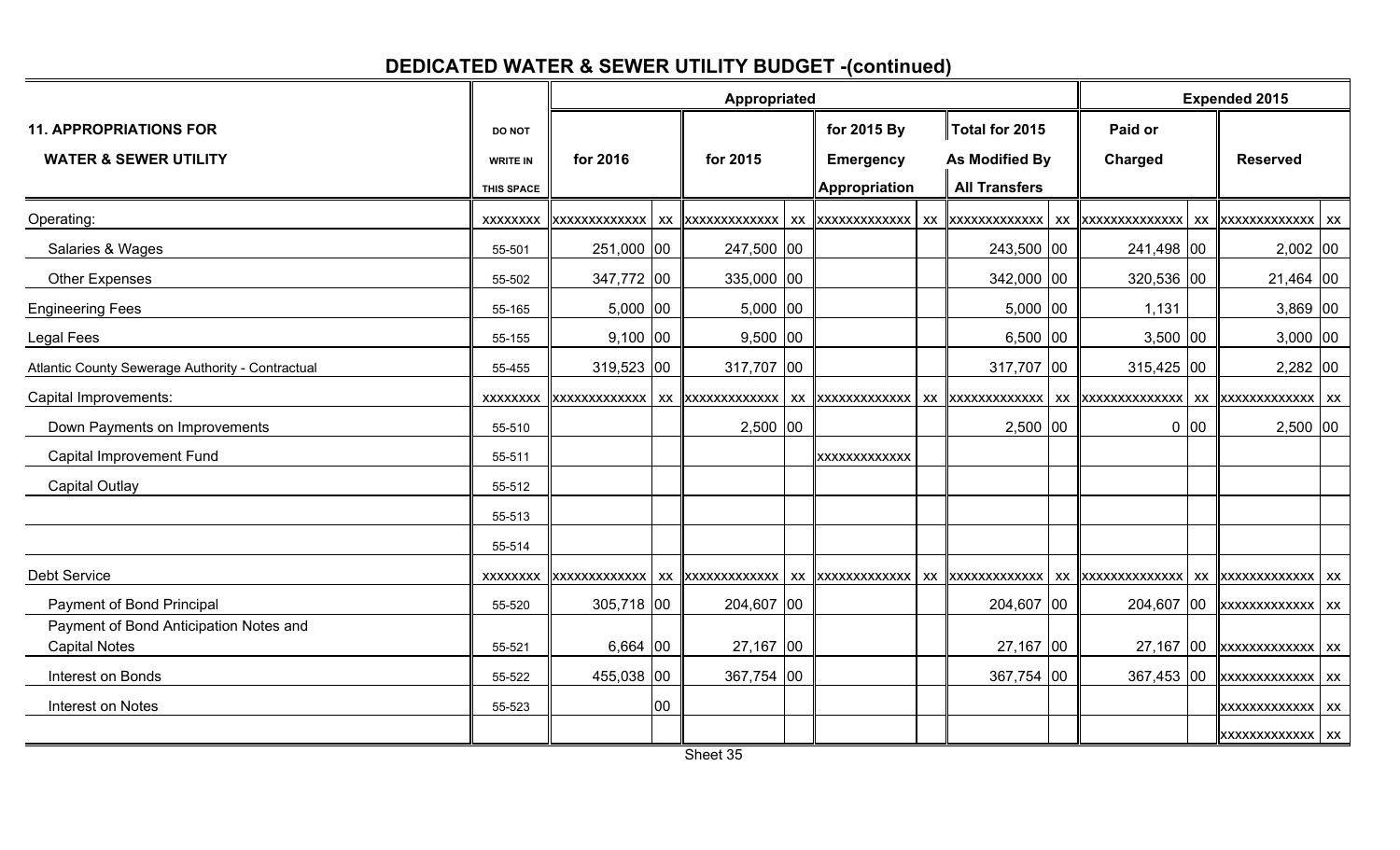# **DEDICATED WATER & SEWER UTILITY BUDGET -(continued)**

|                                                                    |                                      |              |                                       |                                   |                 |                                 |      |              |             | <b>Expended 2015</b>    |      |
|--------------------------------------------------------------------|--------------------------------------|--------------|---------------------------------------|-----------------------------------|-----------------|---------------------------------|------|--------------|-------------|-------------------------|------|
| <b>11. APPROPRIATIONS FOR</b>                                      | DO NOT                               |              |                                       | for 2015 By                       |                 | Total for 2015                  |      | Paid or      |             |                         |      |
| <b>WATER &amp; SEWER UTILITY</b>                                   | <b>WRITE IN</b><br><b>THIS SPACE</b> | for 2016     | for 2015                              | <b>Emergency</b><br>Appropriation |                 | As Modified By<br>All Transters |      | Charged      |             | <b>Reserved</b>         |      |
| Deferred Charges and Statutory Expenditures:                       |                                      |              | xxxxxxxx xxxxxxxxxxxxxx xxxxxxxxxxxxx | xx   xxxxxxxxxxxx                 |                 |                                 |      |              |             |                         |      |
| <b>DEFERRED CHARGES:</b>                                           |                                      |              |                                       | XX XXXXXXXXXXXXX                  |                 |                                 |      |              |             |                         |      |
| <b>Emergency Authorizations</b>                                    | 55-530                               |              |                                       | 00 xxxxxxxxxxxxx xx               |                 |                                 | 0 00 |              | $0\vert 00$ | <b>XXXXXXXXXXXXX</b> XX |      |
| Overexpenditure of Appropriation                                   |                                      |              |                                       | <b>XXXXXXXXXXXXX</b> XX           |                 |                                 |      |              |             | XXXXXXXXXXXXX XX        |      |
|                                                                    | 55-531                               |              |                                       | XXXXXXXXXXXXX XX                  |                 |                                 |      |              |             | XXXXXXXXXXXXX XX        |      |
|                                                                    | 55-532                               |              |                                       | XXXXXXXXXXXX                      | $\mathsf{L}$ XX |                                 |      |              |             | <b>XXXXXXXXXXXXX</b> XX |      |
|                                                                    |                                      |              |                                       | XXXXXXXXXXXX                      | XX              |                                 |      |              |             | XXXXXXXXXXXXX XX        |      |
| <b>STATUTORY EXPENDITURES:</b>                                     |                                      |              |                                       |                                   |                 |                                 |      |              |             |                         |      |
| Contribution to:                                                   |                                      |              |                                       |                                   |                 |                                 |      |              |             |                         |      |
| Public Employees' Retirement System                                | 55-540                               |              |                                       |                                   |                 |                                 |      |              |             |                         |      |
| Social Security System (O.A.S.I.)                                  | 55-541                               | 20,000 00    | 20,000 00                             |                                   |                 | 20,000 00                       |      | 17,826 00    |             | $2,174$ 00              |      |
| Unemployment Compensation Insurance<br>(N.J.S.A. 43:21-3 et. seq.) | 55-542                               | 1,000 00     | $1,000$ 00                            |                                   |                 | $1,000$ 00                      |      | 1,000 00     |             |                         | 0 00 |
|                                                                    |                                      |              |                                       |                                   |                 |                                 |      |              |             |                         |      |
|                                                                    |                                      |              |                                       |                                   |                 |                                 |      |              |             |                         |      |
|                                                                    |                                      |              |                                       |                                   |                 |                                 |      |              |             |                         |      |
| Judgements                                                         | 55-531                               |              |                                       |                                   |                 |                                 |      |              |             |                         |      |
| Deficits in Operation in Prior Years                               | 55-532                               |              |                                       | XXXXXXXXXXXXX XX                  |                 |                                 |      |              |             | <b>XXXXXXXXXXXXX</b> XX |      |
| Surplus(General Budget)                                            | 55-545                               |              |                                       | XXXXXXXXXXXX                      | XX              |                                 |      |              |             | <b>XXXXXXXXXXXXX</b> XX |      |
| TOTAL WATER & SEWER UTILITY APPROPRIATIONS                         | 55-599                               | 1,720,815 00 | 1,537,735 00                          |                                   | $0$ 00          | 1,537,735 00                    |      | 1,500,143 00 |             | $37,291$ 00             |      |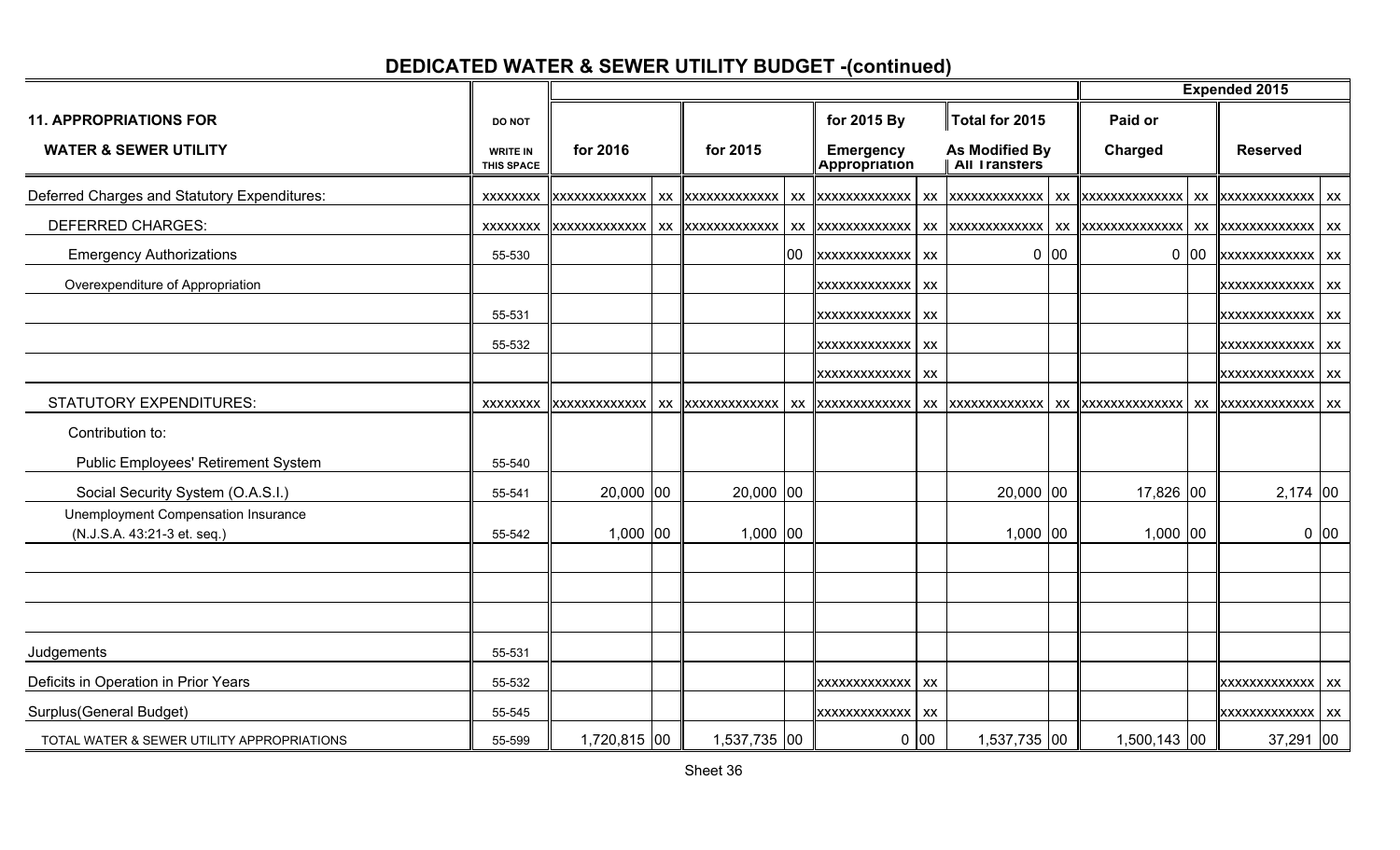| DEDICATED ASSESSMENT BUDGET                   |             |      | <b>UTILITY</b>     |                        |
|-----------------------------------------------|-------------|------|--------------------|------------------------|
|                                               |             |      | <b>Anticipated</b> | <b>Realized In</b>     |
| <b>14. DEDICATED REVENUE FROM</b>             | <b>FCOA</b> | 2016 | 2015               | in 2015                |
| <b>Assessment Cash</b>                        | 53-101      |      |                    |                        |
| Deficit ( n/a Utility Budget)                 | 53-885      |      |                    |                        |
| Total n/a Utility Assessment Revenues         | 53-899      |      |                    |                        |
|                                               |             |      | Appropriated       | <b>Expended 2015</b>   |
| <b>15. APPROPRIATIONS FOR ASSESSMENT DEBT</b> | <b>FCOA</b> | 2016 | 2015               | <b>Paid or Charged</b> |
| <b>Payment of Bond Principal</b>              | 53-920      |      |                    |                        |
| <b>Payment of Bond Anticipation Notes</b>     | 53-925      |      |                    |                        |
| Total n/a Utility                             |             |      |                    |                        |
| <b>Assessment Appropriations</b>              | 53-999      |      |                    |                        |

**Dedication by Rider- (N.J.S. 40A:4-39) The dedicated revenues anticipated during the year 2016 from Animal Control, State or Federal Aid for Maintenance of Libraries,Bequest, Escheat; Construction Code Fees Due Hackensak Meadowlands Development Commission;Outside Employment of Off-Duty Municipal PoliceOfficers; Unemployment Compensation Insurance; Reimbursement of Sale of Gasoline to State Automobiles; State Training Fees - Uniform Construction Code Act: OlderAmericans Act - Program Contributions; Municipal Alliance on Alcoholism and Drug Abuse - Program Income;** Parking Offense Adjudication Act, Disposal of Forfeited Property (P.L. 1985, c. 135); Recycling Program, Uniform Fire Safety Act Penalty Monies, Neighborhood Preservation Program, Developer's Escrow,Municipal Public Defender, Housing & Community Development Act of 1974, Donations,-NJSA40A:5-29 Recreation, Sanitary Landfill Closure, UCC Third Party InspectionAccumulated Absences, Police MDT, Community Events, Snow Removal Trust

**are hereby anticipated as revenue and are hereby appropriated for the purposes to which said revenue is dedicated by statute or other legal requirement."**

*(Insert additional appropriate titles in space above when applicable, if resolution for rider has been approved by the Director)*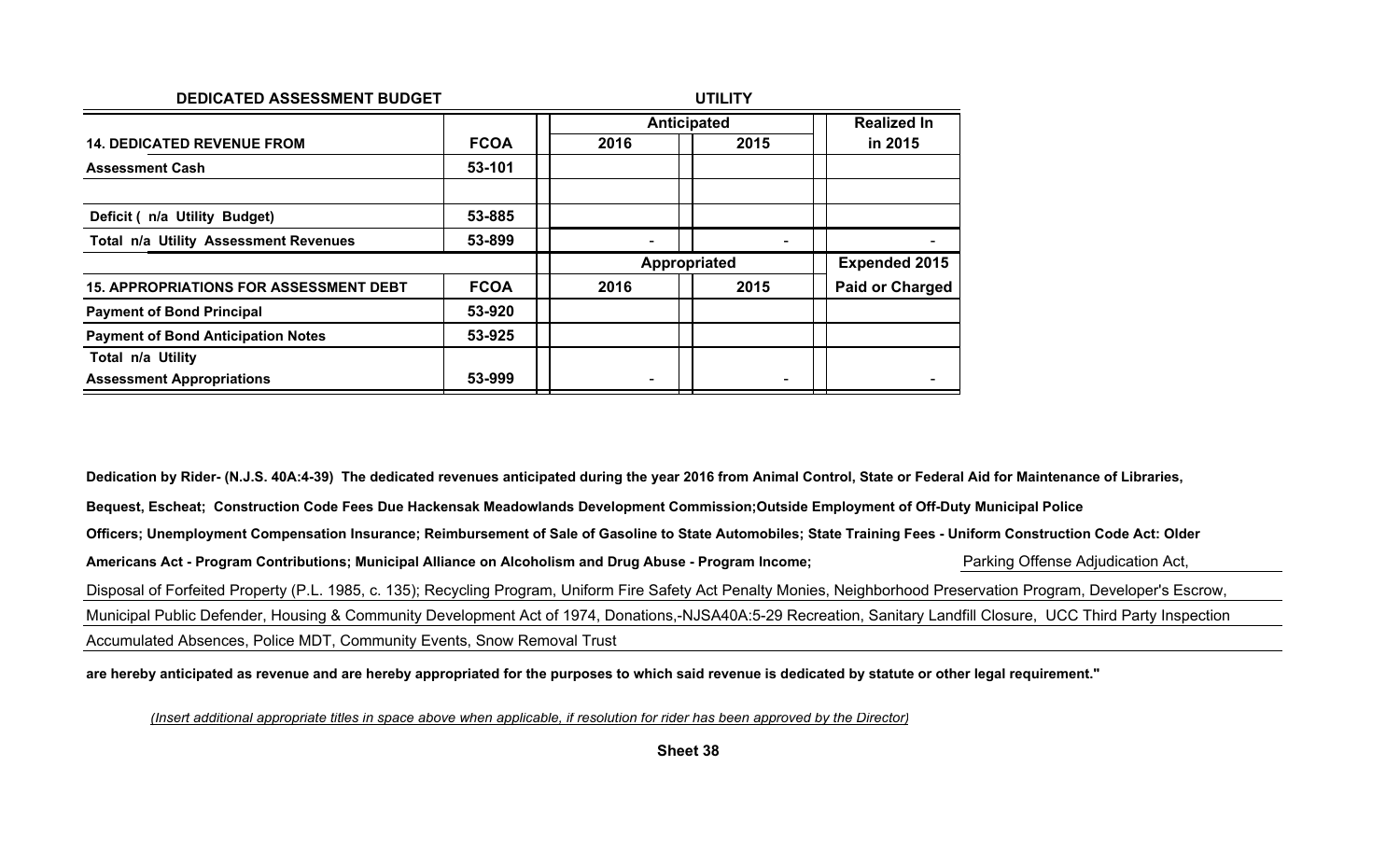#### **APPENDIX TO BUDGET STATEMENT**

#### **COMPARATIVE STATEMENT OF CURRENT FUND OPERATIONS AND CHANGE IN**

#### **CURRENT FUND BALANCE SHEET - DECEMBER 31, 2015**

| ь.<br>J | <b>CURRENT SURPLUS</b> |
|---------|------------------------|
|         |                        |
|         |                        |

| <b>ASSETS</b>                                                    |         |                               |    |
|------------------------------------------------------------------|---------|-------------------------------|----|
| Cash and Investments                                             | 1110100 | 698,388                       | 00 |
| Due from State of N.J.(c20, P.L. 1971)                           | 1111000 |                               | 00 |
| <b>Federal and State Grants Receivable</b>                       | 1110200 | 988,410                       | 00 |
| Receivables with Offsetting Reserves:                            |         | <b>XXXXXXXXX IXXXXXXXXXXX</b> | XX |
| <b>Taxes Receivable</b>                                          | 1110300 | 19,961                        | 00 |
| <b>Tax Title Liens Receivable</b>                                | 1110400 | 708,331                       | 00 |
| Property Acquired by Tax Title Lien<br>Liquidation               | 1110500 | 491,289                       | 00 |
| <b>Other Receivables</b>                                         | 1110600 | 114,340                       | 00 |
| Deferred Charges Required to be in 2016 Budget                   | 1110700 | 12,000                        | 00 |
| Deferred Charges Required to be in Budgets<br>Subsequent to 2016 | 1110800 | 0                             | 00 |
| <b>Total Assets</b>                                              | 1110900 | 3,032,719                     | 00 |
| LIABILITIES, RESERVES AND SURPLUS                                |         |                               |    |
| *Cash Liabilities                                                | 2110100 | 1,574,614                     | 00 |
| <b>Reserves for Receivables</b>                                  | 2110200 | 1,228,811                     | 00 |
| Surplus                                                          | 2110300 | 229,294                       | 00 |
| <b>Total Liabilities, Reserves and Surplus</b>                   |         | 3,032,719                     | 00 |

| <b>School Tax Levy Unpaid</b>                    | 2220100 | 485,108 00 |  |
|--------------------------------------------------|---------|------------|--|
| Less School Tax Deferred    2220200              |         | 485,108 00 |  |
| *Balance Included in Above<br>"Cash Liabilities" | 2220300 |            |  |
|                                                  |         |            |  |

| ГS                                                    |         |                              |      |                                                                              |         | <b>YEAR 2015</b>      | <b>YEAR 2014</b> |      |
|-------------------------------------------------------|---------|------------------------------|------|------------------------------------------------------------------------------|---------|-----------------------|------------------|------|
| and Investments                                       | 1110100 | 698,388 00                   |      | Surplus Balance, January 1st                                                 | 2310100 | 259,776 00            | 283,708 00       |      |
| om State of N.J.(c20, P.L. 1971)                      | 1111000 |                              | 100  | CURRENT REVENUE ON A CASH BASIS<br><b>Current Taxes</b>                      |         |                       |                  |      |
| al and State Grants Receivable                        | 1110200 | 988,410 00                   |      | *(Percentage collected: 2015 97.98%, 2014 98.83%)                            | 2310200 | 9,445,216 00          | 9,326,389 00     |      |
| ables with Offsetting Reserves:                       |         | <b>xxxxxxxxx xxxxxxxxxxx</b> | XX   | Delinquent Taxes                                                             | 2310300 | 19,513 00             | 14,683 00        |      |
| <b>Faxes Receivable</b>                               | 1110300 | 19,961 00                    |      | Other Revenues and Additions to Income                                       | 2310400 | 2,164,705 00          | ,594,654 00      |      |
| <b>Fax Title Liens Receivable</b>                     | 1110400 | 708,331 00                   |      | <b>Total Funds</b>                                                           | 2310500 | 11,889,210 00         | 10,935,726 00    |      |
| Property Acquired by Tax Title Lien<br>.iquidation    | 1110500 | 491,289 00                   |      | <b>EXPENDITURES AND TAX REQUIREMENTS:</b><br><b>Municipal Appropriations</b> | 2310600 | $6,354,289$ 00        | 5,622,033 00     |      |
| Other Receivables                                     | 1110600 | 114,340 00                   |      | School Taxes (Including Local and Regional                                   | 2310700 | 4,363,226 00          | 4,145,595 00     |      |
| ed Charges Required to be in 2016 Budget              | 1110700 | $12,000$ 00                  |      | County Taxes(Including Added Tax Amounts)                                    | 2310800 | 1,059,088 00          | 1,143,715 00     |      |
| ed Charges Required to be in Budgets<br>quent to 2016 | 1110800 |                              | 0 00 | <b>Special District Taxes</b>                                                | 2310900 | 0 00                  |                  | 0 00 |
| <b>Total Assets</b>                                   | 1110900 | 3,032,719 00                 |      | Other Expenditures and Deductions from Income                                | 2311000 | 143,089 00            | 70,315 00        |      |
| LIABILITIES, RESERVES AND SURPLUS                     |         |                              |      | <b>Total Expenditures and Tax Requirements</b>                               | 2311100 | 11,919,692 00         | 10,981,658 00    |      |
| Liabilities                                           | 2110100 | 1,574,614 00                 |      | Less: Expenditures to be Raised by Future Taxes                              | 2311200 | 0 00                  | 22,000 00        |      |
| es for Receivables                                    | 2110200 | 1,228,811 00                 |      | Total Adjusted Expenditures and Tax Requirements                             |         | 2311300 11,919,692 00 | 10,959,658 00    |      |
|                                                       | 2110300 | 229,294 00                   |      | Surplus Balance - December 31st<br>"Nearest even percentage may be used      | 2311400 | 229,294 00            | 259,776 00       |      |

Proposed Use of Current Fund Surplus in 2016 Budget

|    | 2220100              | 485,108 00 |     | Surplus Balance December 31, 2015              | 2311500 | 229,294 00 |  |
|----|----------------------|------------|-----|------------------------------------------------|---------|------------|--|
|    | $\text{red}$ 2220200 | 485,108 00 |     | Current Surplus Anticipated in 2016<br> Budget | 2311600 | 229,000 00 |  |
| ve | 2220300 II           |            | 100 | Surplus Balance Remaining                      | 2311700 | 294 00     |  |

Sheet 39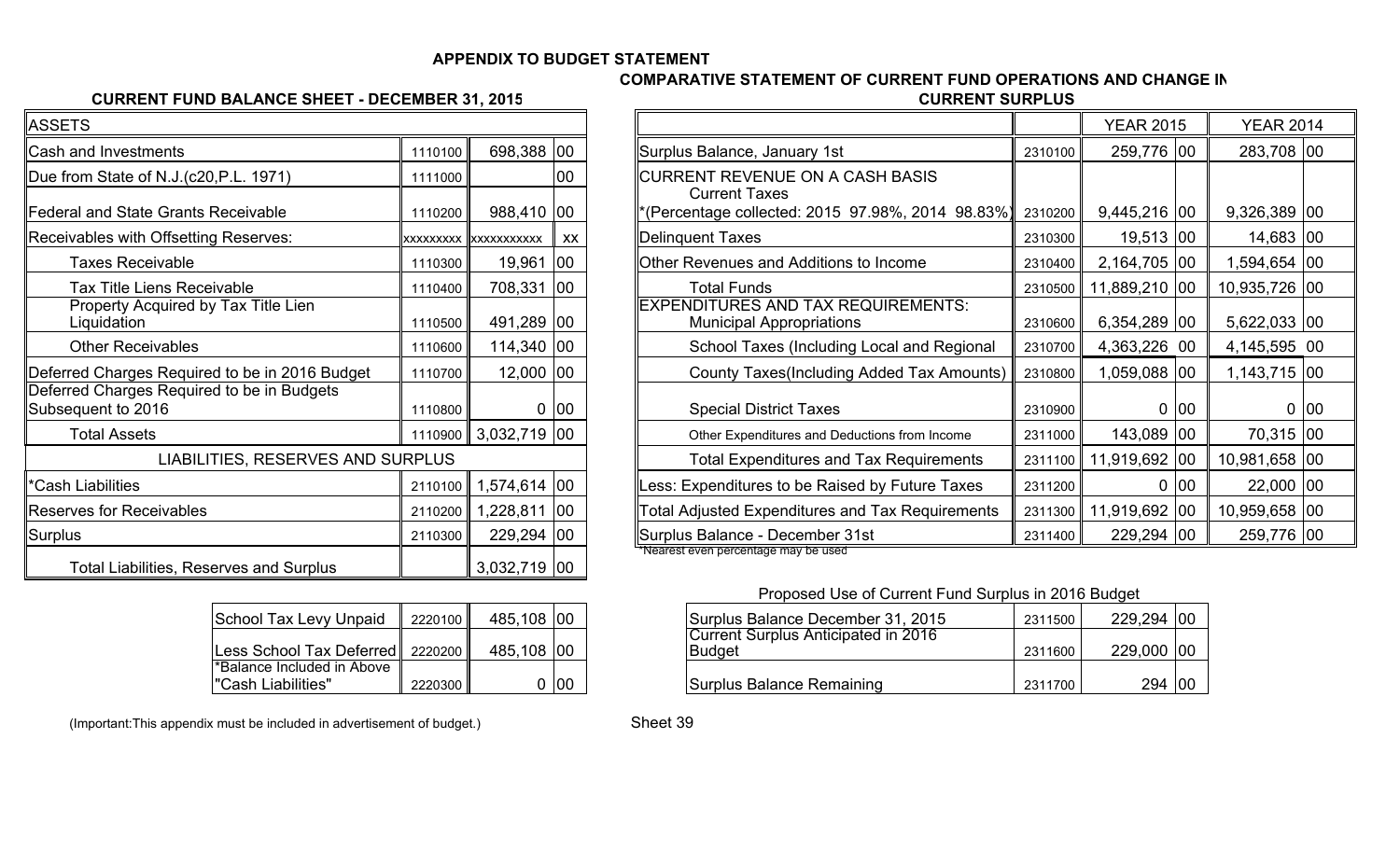### **2016**

#### **CAPITAL BUDGET AND CAPITAL IMPROVEMENT PROGRAM**

|                                    | This section is included with the Annual Budget pursuant to N.J.A.C. 5:30-4. It does not in itself confer any authorization to raise or expend<br>funds. Rather it is a document used as part of the local unit's planning and management program. Specific authorization to expend funds for purposes<br>described in this section must be granted elsewhere, by a separate bond ordinance, by inclusion of a line item in the Capital Improvement Section of this<br>budget, by an ordinance taking the money from the Capital Improvement Fund, or other lawful means. |
|------------------------------------|---------------------------------------------------------------------------------------------------------------------------------------------------------------------------------------------------------------------------------------------------------------------------------------------------------------------------------------------------------------------------------------------------------------------------------------------------------------------------------------------------------------------------------------------------------------------------|
| <b>CAPITAL BUDGET</b>              | - A plan for all capital expenditures for the current fiscal year.<br>If no Capital Budget is included, check the reason why:                                                                                                                                                                                                                                                                                                                                                                                                                                             |
|                                    | Total capital expenditures this year do not exceed \$25,000, including appropriations for Capital Improvement Fund,<br>Capital Line Items and Down Payments on Improvements.                                                                                                                                                                                                                                                                                                                                                                                              |
|                                    | No bond ordinances are planned this year.                                                                                                                                                                                                                                                                                                                                                                                                                                                                                                                                 |
| <b>CAPITAL IMPROVEMENT PROGRAM</b> | - A multi-year list of planned capital projects, including the current year.<br>Check appropriate box for number of years covered, including current year:                                                                                                                                                                                                                                                                                                                                                                                                                |
|                                    | X<br>3 years. (Population under 10,000)                                                                                                                                                                                                                                                                                                                                                                                                                                                                                                                                   |
|                                    | 6 years. (Over 10,000 and all county governments)                                                                                                                                                                                                                                                                                                                                                                                                                                                                                                                         |
|                                    | years. (Exceeding minimum time period)                                                                                                                                                                                                                                                                                                                                                                                                                                                                                                                                    |
|                                    | Check if municipality is under 10,000, has not expended more than \$25,000 annually for capital purposes in immediately<br>previous three years, and is not adopting CIP.                                                                                                                                                                                                                                                                                                                                                                                                 |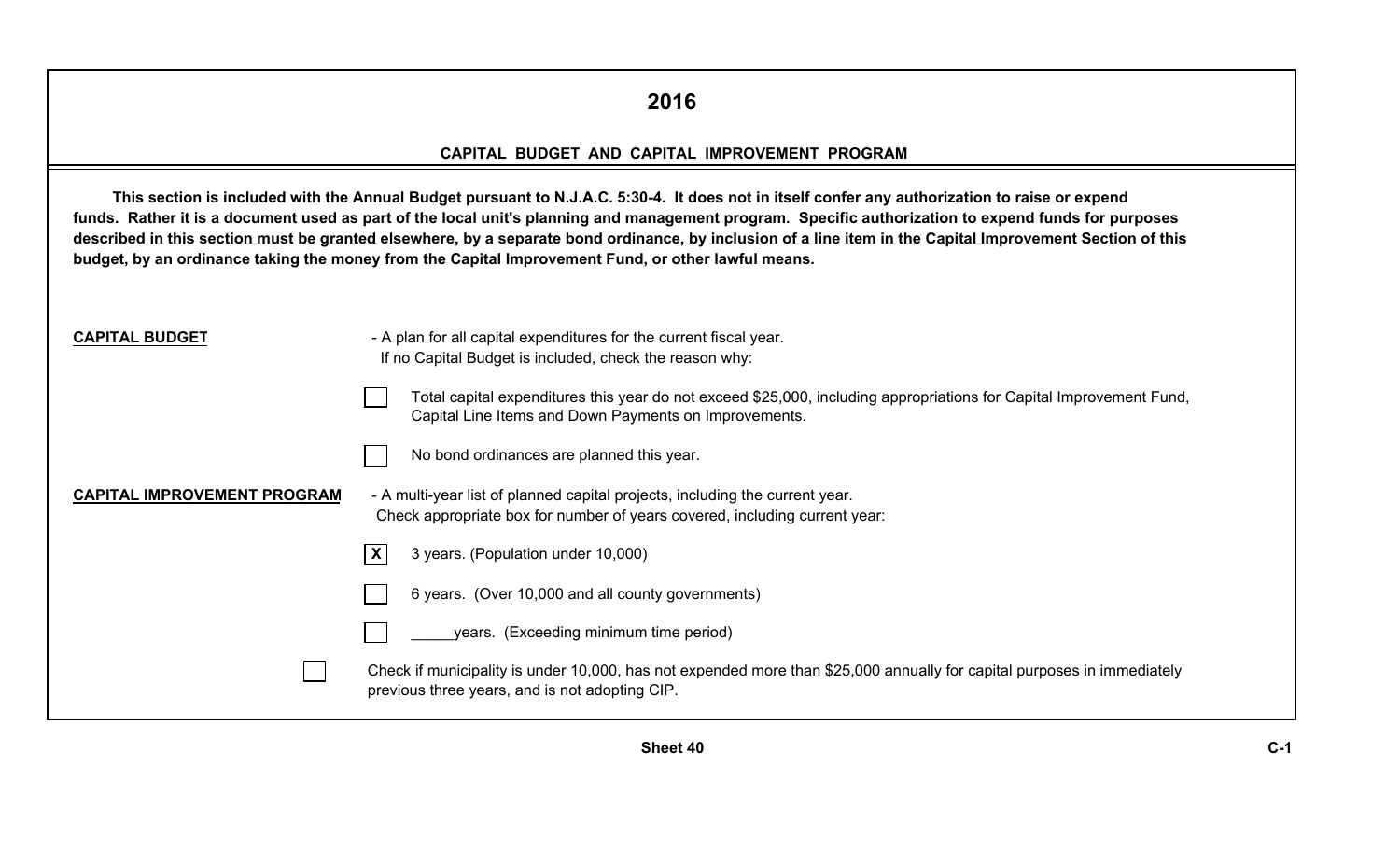#### **NARRATIVE FOR CAPITAL IMPROVEMENT PROGRAM**

Details of the capital program are available in the office of the Chief Municipal Financial Officer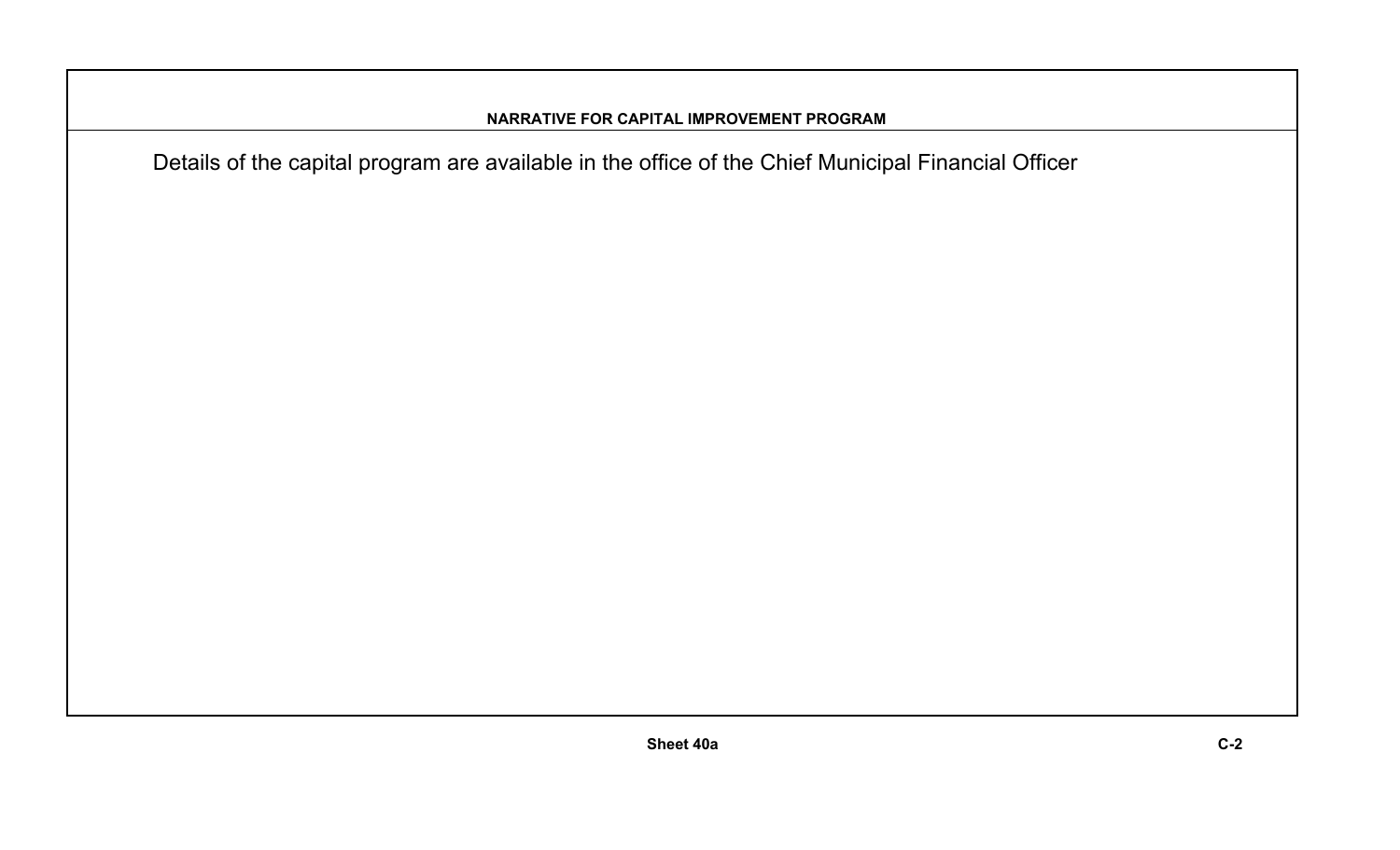### **CAPITAL BUDGET (Current Year Action)**

**2016**

**Local Unit**

**Egg Harbor City**

| 1                            | $\mathbf{2}$                    | 3                                               | 4<br><b>AMOUNTS</b>                                | PLANNED FUNDING SERVICES FOR CURRENT YEAR - 2016 |                                                 |                                 |                                               |                          | 6<br>TO BE                                        |
|------------------------------|---------------------------------|-------------------------------------------------|----------------------------------------------------|--------------------------------------------------|-------------------------------------------------|---------------------------------|-----------------------------------------------|--------------------------|---------------------------------------------------|
| <b>PROJECT TITLE</b>         | <b>PROJECT</b><br><b>NUMBER</b> | <b>ESTIMATED</b><br><b>TOTAL</b><br><b>COST</b> | <b>RESERVED</b><br><b>IN PRIOR</b><br><b>YEARS</b> | 5a<br>2016 Budget<br>Appropriations              | 5 <sub>b</sub><br>Capital Im-<br>provement Fund | 5с<br>Capital<br><b>Surplus</b> | 5d<br><b>Grants in Aid</b><br>and Other Funds | 5e<br>Debt<br>Authorized | <b>FUNDED IN</b><br><b>FUTURE</b><br><b>YEARS</b> |
| Atlantic Avenue Extension    |                                 | 296,000                                         |                                                    |                                                  |                                                 |                                 | 296,000                                       |                          |                                                   |
| London Avenue Reconstruction |                                 | 295,000                                         |                                                    |                                                  |                                                 |                                 | 295,000                                       |                          |                                                   |
| Purchase of Body Cameras     |                                 | 15,000                                          | 9,000                                              |                                                  |                                                 |                                 | 6,000                                         |                          |                                                   |
|                              |                                 |                                                 |                                                    |                                                  |                                                 |                                 |                                               |                          |                                                   |
|                              |                                 |                                                 |                                                    |                                                  |                                                 |                                 |                                               |                          |                                                   |
|                              |                                 |                                                 |                                                    |                                                  |                                                 |                                 |                                               |                          |                                                   |
|                              |                                 |                                                 |                                                    |                                                  |                                                 |                                 |                                               |                          |                                                   |
|                              |                                 |                                                 |                                                    |                                                  |                                                 |                                 |                                               |                          |                                                   |
|                              |                                 |                                                 |                                                    |                                                  |                                                 |                                 |                                               |                          |                                                   |
|                              |                                 |                                                 |                                                    |                                                  |                                                 |                                 |                                               |                          |                                                   |
|                              |                                 |                                                 |                                                    |                                                  |                                                 |                                 |                                               |                          |                                                   |
|                              |                                 |                                                 |                                                    |                                                  |                                                 |                                 |                                               |                          |                                                   |
| <b>TOTAL - ALL PROJECTS</b>  | 33-199                          | 606,000                                         | 9,000                                              | $\mathbf 0$                                      | 0                                               | $\mathbf 0$                     | 597,000                                       | $\mathbf 0$              | $\overline{0}$                                    |

**Sheet 40b**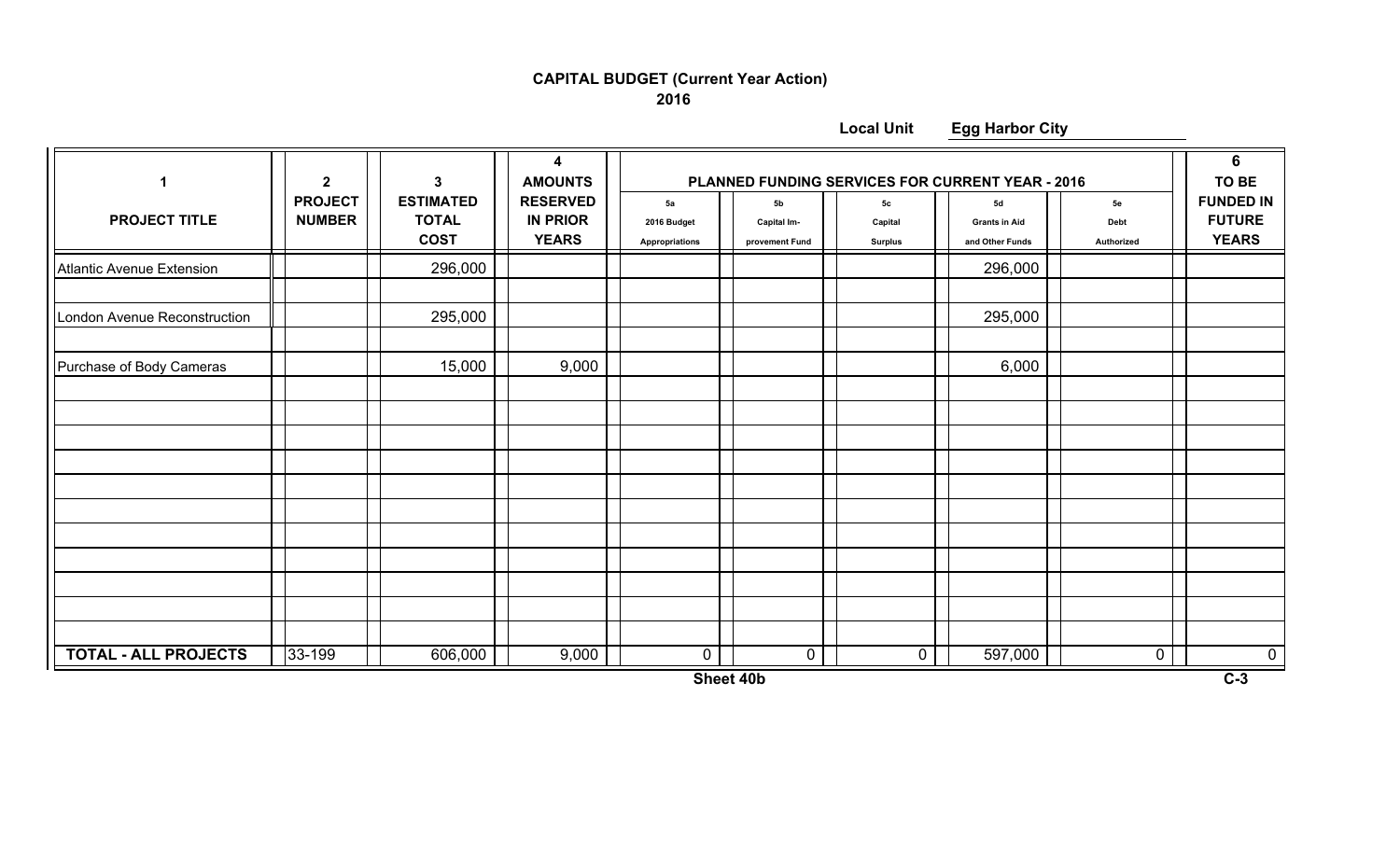**\_\_\_\_3\_\_\_ YEAR CAPITAL PROGRAM -2016 - 2017\_\_\_\_\_**

 **Anticipated Project Schedule and Funding Requirements**

**<sup>2016</sup>**

**Local UnitEgg Harbor City**

| <b>PROJECT TITLE</b>             | $\mathbf{2}$<br><b>PROJECT</b><br><b>NUMBER</b> | $\mathbf 3$<br><b>ESTIMATED</b><br><b>TOTAL</b><br><b>COSTS</b> | $\overline{\mathbf{4}}$<br><b>ESTIMATED</b><br><b>COMPLETION</b><br><b>TIME</b> | 5a<br>2016 | 5 <sub>b</sub><br>2017 | 5 <sub>c</sub><br>2018 | 5d<br>2019  | 5e<br>2020 | 5f<br>2021  |
|----------------------------------|-------------------------------------------------|-----------------------------------------------------------------|---------------------------------------------------------------------------------|------------|------------------------|------------------------|-------------|------------|-------------|
| <b>Atlantic Avenue Extension</b> |                                                 | 296,000                                                         | 2 years                                                                         | 296,000    |                        |                        |             |            |             |
| London Avenue Reconstruction     |                                                 | 295,000                                                         | 1 year                                                                          | 295,000    |                        |                        |             |            |             |
| Purchase of Body Cameras         |                                                 | 15,000                                                          | 1 year                                                                          | 15,000     |                        |                        |             |            |             |
|                                  |                                                 |                                                                 |                                                                                 |            |                        |                        |             |            |             |
|                                  |                                                 |                                                                 |                                                                                 |            |                        |                        |             |            |             |
|                                  |                                                 |                                                                 |                                                                                 |            |                        |                        |             |            |             |
|                                  |                                                 |                                                                 |                                                                                 |            |                        |                        |             |            |             |
|                                  |                                                 |                                                                 |                                                                                 |            |                        |                        |             |            |             |
|                                  |                                                 |                                                                 |                                                                                 |            |                        |                        |             |            |             |
|                                  |                                                 |                                                                 |                                                                                 |            |                        |                        |             |            |             |
|                                  |                                                 |                                                                 |                                                                                 |            |                        |                        |             |            |             |
|                                  |                                                 |                                                                 |                                                                                 |            |                        |                        |             |            |             |
|                                  |                                                 |                                                                 |                                                                                 |            | $\mathbf 0$            | $\boldsymbol{0}$       |             |            |             |
| <b>TOTAL - ALL PROJECTS</b>      | 33-299                                          | 606,000                                                         |                                                                                 | 606,000    |                        |                        | $\mathbf 0$ | 0          | $\mathbf 0$ |

**Sheet 40c**

 $\mathbf{u}$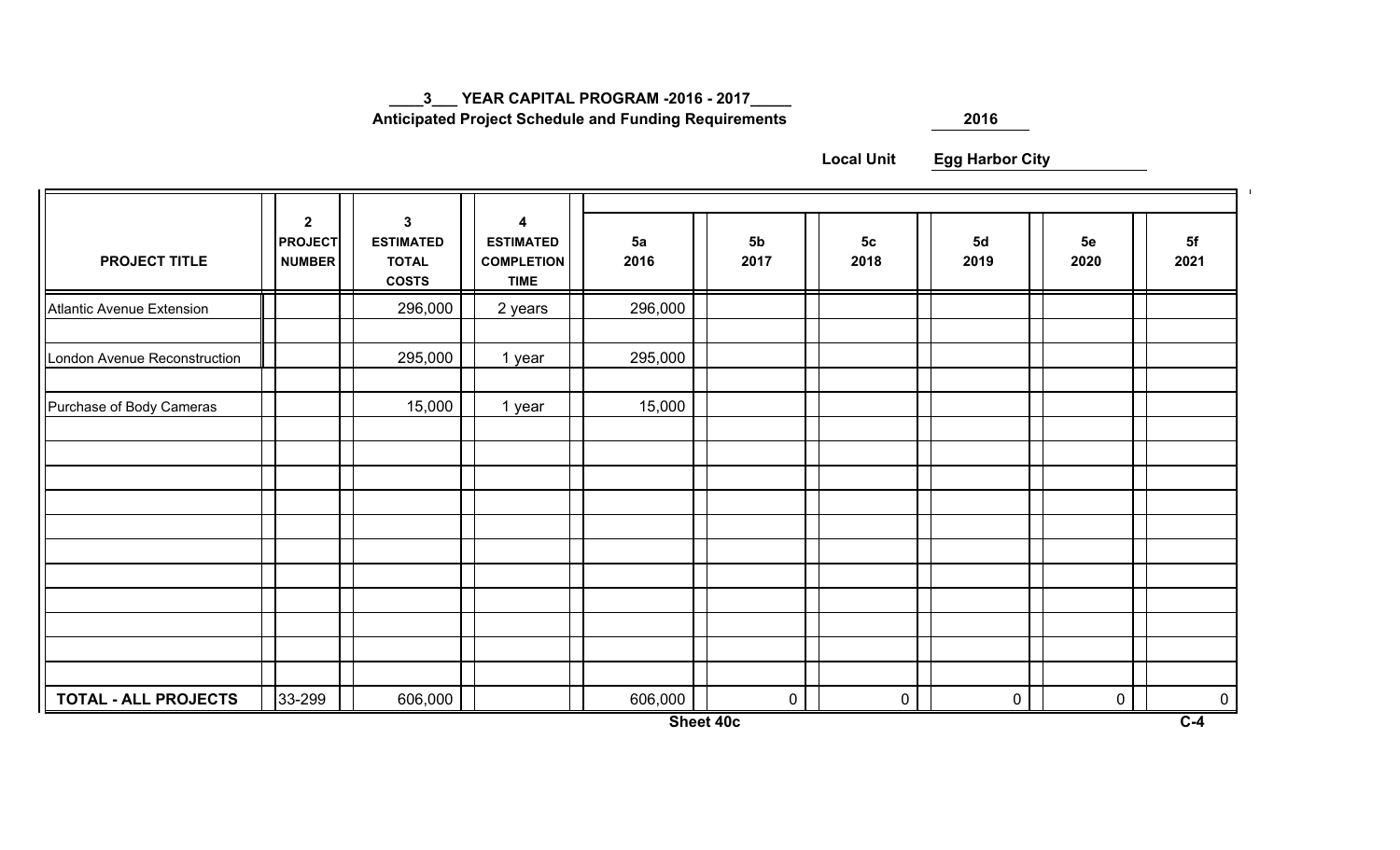#### **\_\_\_\_3\_\_\_ YEAR CAPITAL PROGRAM -2016 - 2017\_\_\_\_\_ SUMMARY OF ANTICIPATED FUNDING SOURCES AND AMOUNTS**

**Local Unit Egg Harbor City**

| 1                            |        | $\mathbf{2}$                          |                                   | <b>BUDGET APPROPRIATIONS</b>          | 4                                |                                              | 6                                           | <b>BONDS AND NOTES</b> |                                  |                  |                     |
|------------------------------|--------|---------------------------------------|-----------------------------------|---------------------------------------|----------------------------------|----------------------------------------------|---------------------------------------------|------------------------|----------------------------------|------------------|---------------------|
| <b>PROJECT TITLE</b>         |        | <b>Estimated</b><br><b>Total Cost</b> | 3a<br><b>Current Year</b><br>2016 | 3 <sub>b</sub><br><b>Future Years</b> | Capital<br>Improve-<br>ment Fund | $5\phantom{.0}$<br>Capital<br><b>Surplus</b> | Grants-in-<br>Aid and<br><b>Other Funds</b> | 7a<br>General          | 7b<br><b>Self</b><br>Liquidating | 7c<br>Assessment | 7d<br><b>School</b> |
| Atlantic Avenue Extension    |        | 296,000                               |                                   |                                       |                                  |                                              | 296,000                                     |                        |                                  |                  |                     |
| London Avenue Reconstruction |        | 295,000                               | 20,000                            |                                       |                                  |                                              | 275,000                                     |                        |                                  |                  |                     |
| Purchase of Body Cameras     |        | 15,000                                |                                   |                                       |                                  |                                              | 6,000                                       | 9,000                  |                                  |                  |                     |
|                              |        |                                       |                                   |                                       |                                  |                                              |                                             |                        |                                  |                  |                     |
|                              |        |                                       |                                   |                                       |                                  |                                              |                                             |                        |                                  |                  |                     |
|                              |        |                                       |                                   |                                       |                                  |                                              |                                             |                        |                                  |                  |                     |
|                              |        |                                       |                                   |                                       |                                  |                                              |                                             |                        |                                  |                  |                     |
|                              |        |                                       |                                   |                                       |                                  |                                              |                                             |                        |                                  |                  |                     |
|                              |        |                                       |                                   |                                       |                                  |                                              |                                             |                        |                                  |                  |                     |
|                              |        |                                       |                                   |                                       |                                  |                                              |                                             |                        |                                  |                  |                     |
| <b>TOTAL - ALL PROJECTS</b>  | 33-399 | 606,000                               | 20,000                            | $\circ$                               | $\overline{0}$                   | $\circ$                                      | 577,000                                     | 9,000                  | $\overline{0}$                   | $\overline{0}$   | $\overline{0}$      |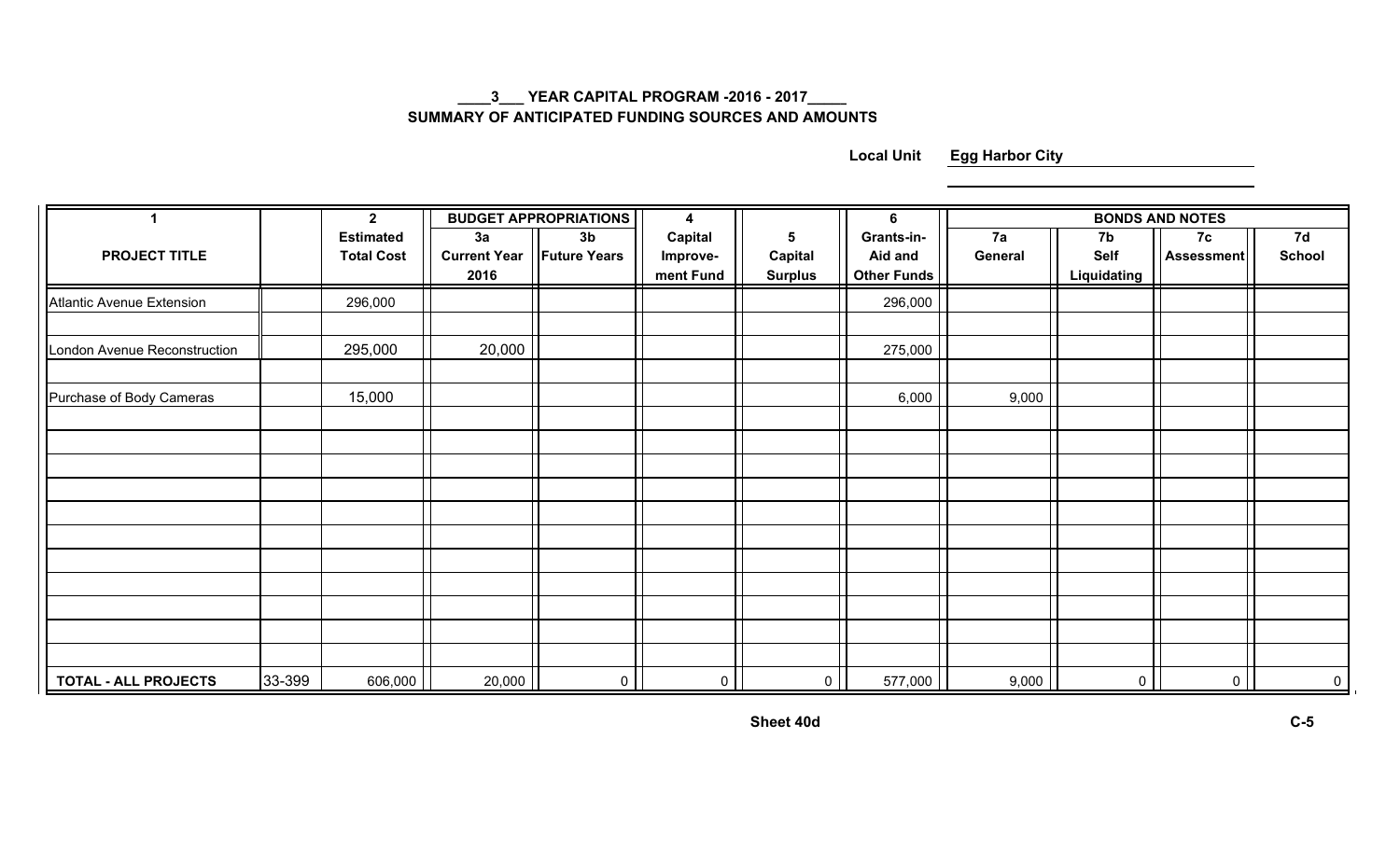#### **SECTION 2 - UPON ADOPTION FOR YEAR 2016(Only to be Included in the Budget as Finally Adopted**

#### **RESOLUTION**

| Ωf                   | Be it Resolved by the<br>Egg Harbor                  | of the City<br><b>Common Council</b><br><b>Atlantic</b><br>, County of                                                                         | that the budget hereinbefore set forth is hereby adopted and, |               |
|----------------------|------------------------------------------------------|------------------------------------------------------------------------------------------------------------------------------------------------|---------------------------------------------------------------|---------------|
|                      |                                                      | shall constitute an appropriation for the purposes stated of the sums therein set forth as appropriations, and authorization of the amount of: |                                                               |               |
| (a)\$                | 4,235,739 (Item 2 below) for municipal purposes, and |                                                                                                                                                |                                                               |               |
| $(b)$ \$             |                                                      | 0 (Item 3 below) for school purposes in Type I School District only (N.J.S. 18A:9-2) to be raised by taxation and,                             |                                                               |               |
| $(c)$ \$             |                                                      | 0 (Item 4 below) to be added to the certificate of amount to be raised by taxation for local school purposes in                                |                                                               |               |
|                      |                                                      | Type II School Districts only (N.J.S. 18A:9-3) and certification to the County Board of Taxation of                                            |                                                               |               |
|                      |                                                      | the following summary of general revenues and appropriations.                                                                                  |                                                               |               |
| (d)\$                |                                                      | (Sheet 43) Open Space, Recreation, Farmland and Historic Preservation Trust Fund Levy                                                          |                                                               |               |
| $(e)$ \$             | 0 (Item 5 below) Minimum Library Tax                 |                                                                                                                                                |                                                               |               |
|                      |                                                      |                                                                                                                                                |                                                               |               |
| <b>RECORDED VOTE</b> |                                                      |                                                                                                                                                |                                                               | Abstain       |
|                      |                                                      |                                                                                                                                                |                                                               |               |
|                      |                                                      |                                                                                                                                                |                                                               |               |
| (Insert last name)   |                                                      | Ayes                                                                                                                                           | Nays                                                          |               |
|                      |                                                      |                                                                                                                                                |                                                               |               |
|                      |                                                      |                                                                                                                                                |                                                               |               |
|                      |                                                      |                                                                                                                                                |                                                               | <b>Absent</b> |
|                      |                                                      | <b>SUMMARY OF REVENUES</b>                                                                                                                     |                                                               |               |
| 1. General Revenues  |                                                      |                                                                                                                                                |                                                               |               |

| <b>Surplus Anticipated</b>                                                                                           |        | 08-100 |           | 229,000 |           |  |  |
|----------------------------------------------------------------------------------------------------------------------|--------|--------|-----------|---------|-----------|--|--|
| <b>Miscellaneous Revenues Anticipated</b>                                                                            | 13-099 |        | 1,493,009 |         |           |  |  |
| <b>Receipts from Delinguent Taxes</b>                                                                                |        |        |           |         |           |  |  |
| 2. AMOUNT TO BE RAISED BY TAXATION FOR MUNICIPAL PURPOSES (Item 6(a), Sheet 11)                                      |        |        |           |         |           |  |  |
| 3. AMOUNT TO BE RAISED BY TAXATION FOR SCHOOLS IN TYPE I SCHOOL DISTRICTS ONLY:<br>Item 6, Sheet 42                  | 07-195 |        | o         |         |           |  |  |
| Item 6(b), Sheet 11 (N.J.S. 40A:4-14)                                                                                | 07-191 |        |           |         |           |  |  |
| Total Amount to be Raised by Taxation for Schools in Type I School Districts Only                                    |        |        |           |         | $\Omega$  |  |  |
| 4. To Be Added TO THE CERTIFICATE FOR AMOUNT TO BE RAISED BY TAXATION FOR _SCHOOLS IN TYPE II SCHOOL DISTRICTS ONLY: |        |        |           |         |           |  |  |
| Item 6(b), Sheet 11 (N.J.S. 40A:4-14)                                                                                |        |        | 07-191    |         |           |  |  |
| 5. AMOUNT TO BE RAISED BY TAXATION MINIMUM LIBRARY LEVY                                                              |        |        |           |         |           |  |  |
| <b>Total Revenues</b>                                                                                                |        |        | 13-299    |         | 5,977,748 |  |  |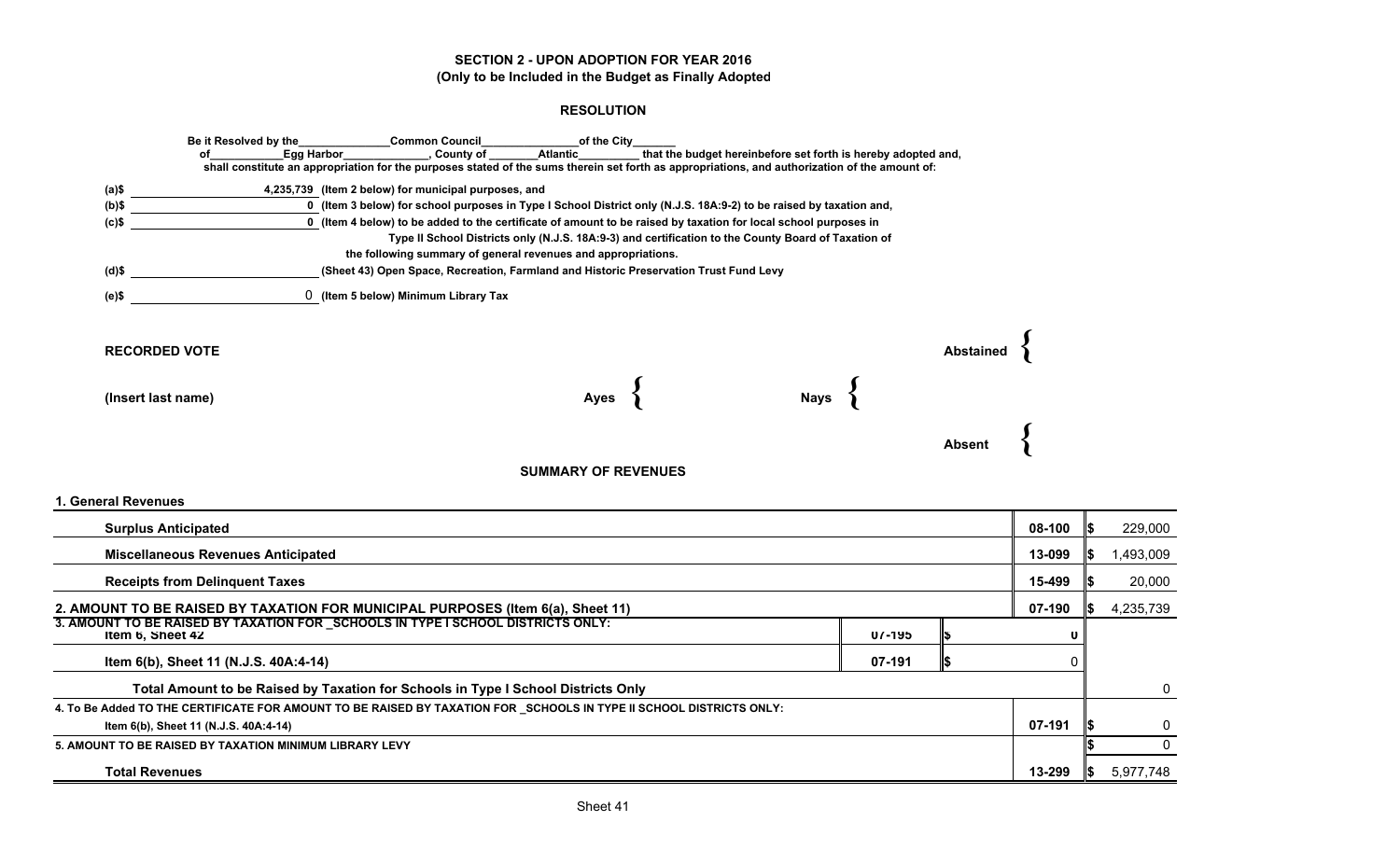#### **SUMMARY OF APPROPRIATIONS**

| <b>5. GENERAL APPROPRIATIONS</b>                                                         | <b>XXXXXXXXX</b> |      | <b>XXXXXXXXXXXXXXX</b> |
|------------------------------------------------------------------------------------------|------------------|------|------------------------|
| <b>Within "CAPS"</b>                                                                     | <b>XXXXXXXXX</b> |      | <b>XXXXXXXXXXXXXXX</b> |
| (a&b) Operations including Contingent                                                    | 34-201           | 15   | 4,618,809              |
| (e) Deferred Charges and Statutory Expenditures - Municipal                              | 34-209           | Ι\$  | 546,453                |
| (g) Cash Deficit                                                                         | 46-885           | I\$  | 0                      |
| <b>Excluded from "CAPS"</b>                                                              | <b>XXXXXXXXX</b> |      | XXXXXXXXXXXXXX         |
| (a) Operations - Total Operations Excluded from "CAPS"                                   | 34-305           | IS.  | 326,702                |
| (c) Capital Improvements                                                                 | 44-999           | 15   | 25,000                 |
| (d) Municipal Debt Service                                                               | 45-999           | 15   | 285,559                |
| (e) Deferred Charges - Municipal                                                         | 46-999           | I\$  | 12,000                 |
| (f) Judgements                                                                           | 37-480           | I\$  | 0                      |
| (n) Transferred to Board of Education for Use of Local Schools (N.J.S. 40:48-17.1 &17.3) | 29-405           | 15   | 18,423                 |
| (g) Cash Deficit                                                                         | 46-885           | 135  | 0                      |
| (k) For Local District School Purposes                                                   | 29,410           | 15   | $\mathbf 0$            |
| (m) Reserve for Uncollected Taxes (Include Other Reserves if Any)                        | 50-899           | 15   | 144,802                |
| 6. SCHOOL APPROPRIATIONS - TYPE I SCHOOL DISTRICTS ONLY (N.J.S. 40A:4-13)                | 07-195           | li\$ | 0                      |
| <b>Total Appropriations</b>                                                              | 34-499           | 15   | 5,977,748              |

**It is hereby certified that the within budget is a true copy of the budget finally adopted by resolution of the Governing Body on the\_\_\_\_\_28th\_\_\_\_day of**

**\_\_\_\_\_\_\_April\_\_\_\_\_\_\_, 2016. It is further certified that each item of revenue and appropriation is set forth in the same amount and by the same title as"**

**appeared in the 2016 approved budget and all amendments thereto, if any, which have been previously approved by the Director of Local Government Services.**

 **Certified by me this\_\_\_28th\_\_\_ day of\_\_\_April\_\_\_, 2016\_\_\_\_\_\_\_\_\_\_\_\_\_\_\_\_\_\_\_\_\_\_\_\_\_\_\_\_\_\_, Clerk**

 *signature*